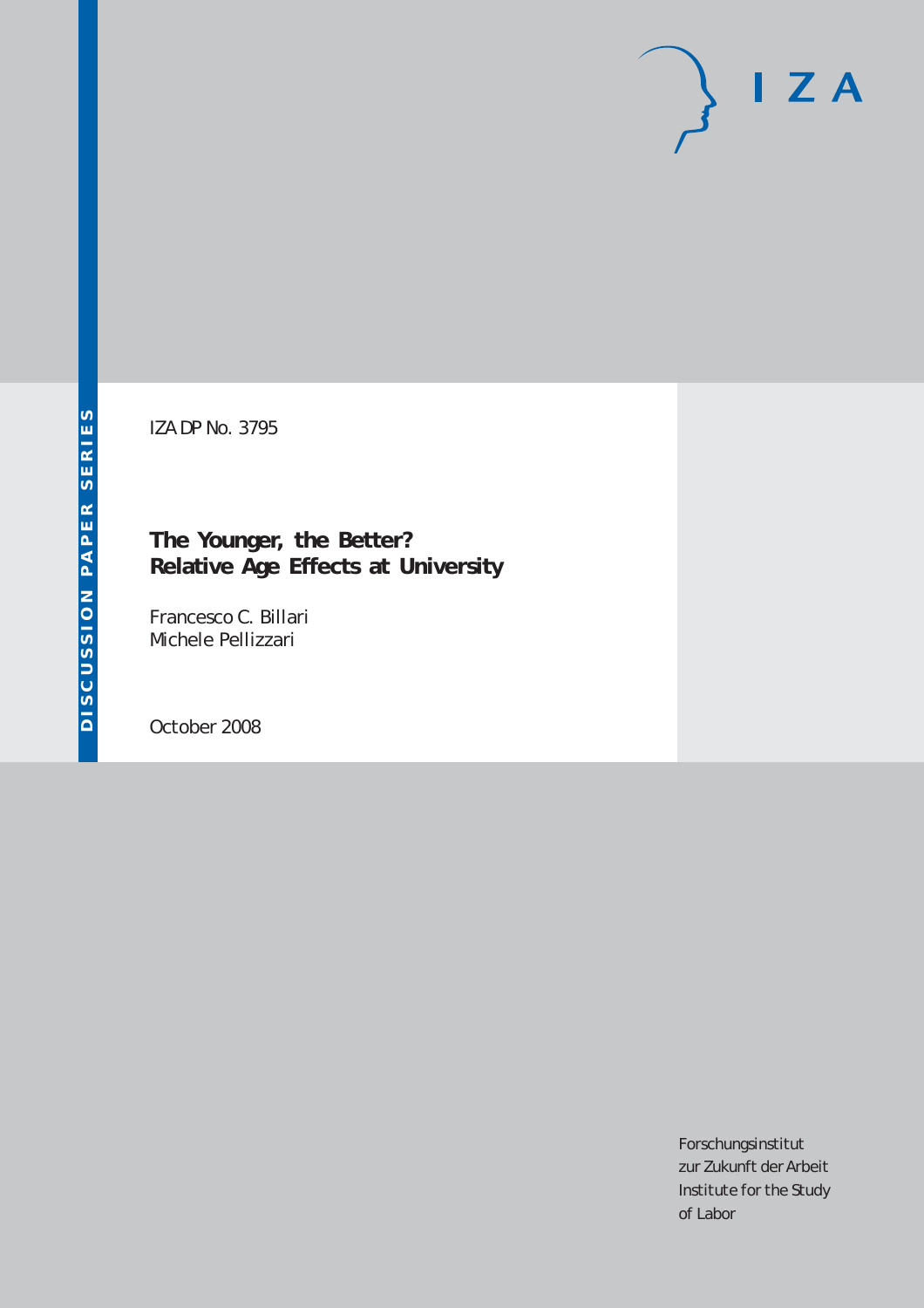# **The Younger, the Better? Relative Age Effects at University**

# **Francesco C. Billari**

*DONDENA, IGIER, Bocconi University* 

# **Michele Pellizzari**

*IGIER, Bocconi University, fRDB and IZA* 

Discussion Paper No. 3795 October 2008

IZA

P.O. Box 7240 53072 Bonn Germany

Phone: +49-228-3894-0 Fax: +49-228-3894-180 E-mail: [iza@iza.org](mailto:iza@iza.org)

Any opinions expressed here are those of the author(s) and not those of IZA. Research published in this series may include views on policy, but the institute itself takes no institutional policy positions.

The Institute for the Study of Labor (IZA) in Bonn is a local and virtual international research center and a place of communication between science, politics and business. IZA is an independent nonprofit organization supported by Deutsche Post World Net. The center is associated with the University of Bonn and offers a stimulating research environment through its international network, workshops and conferences, data service, project support, research visits and doctoral program. IZA engages in (i) original and internationally competitive research in all fields of labor economics, (ii) development of policy concepts, and (iii) dissemination of research results and concepts to the interested public.

IZA Discussion Papers often represent preliminary work and are circulated to encourage discussion. Citation of such a paper should account for its provisional character. A revised version may be available directly from the author.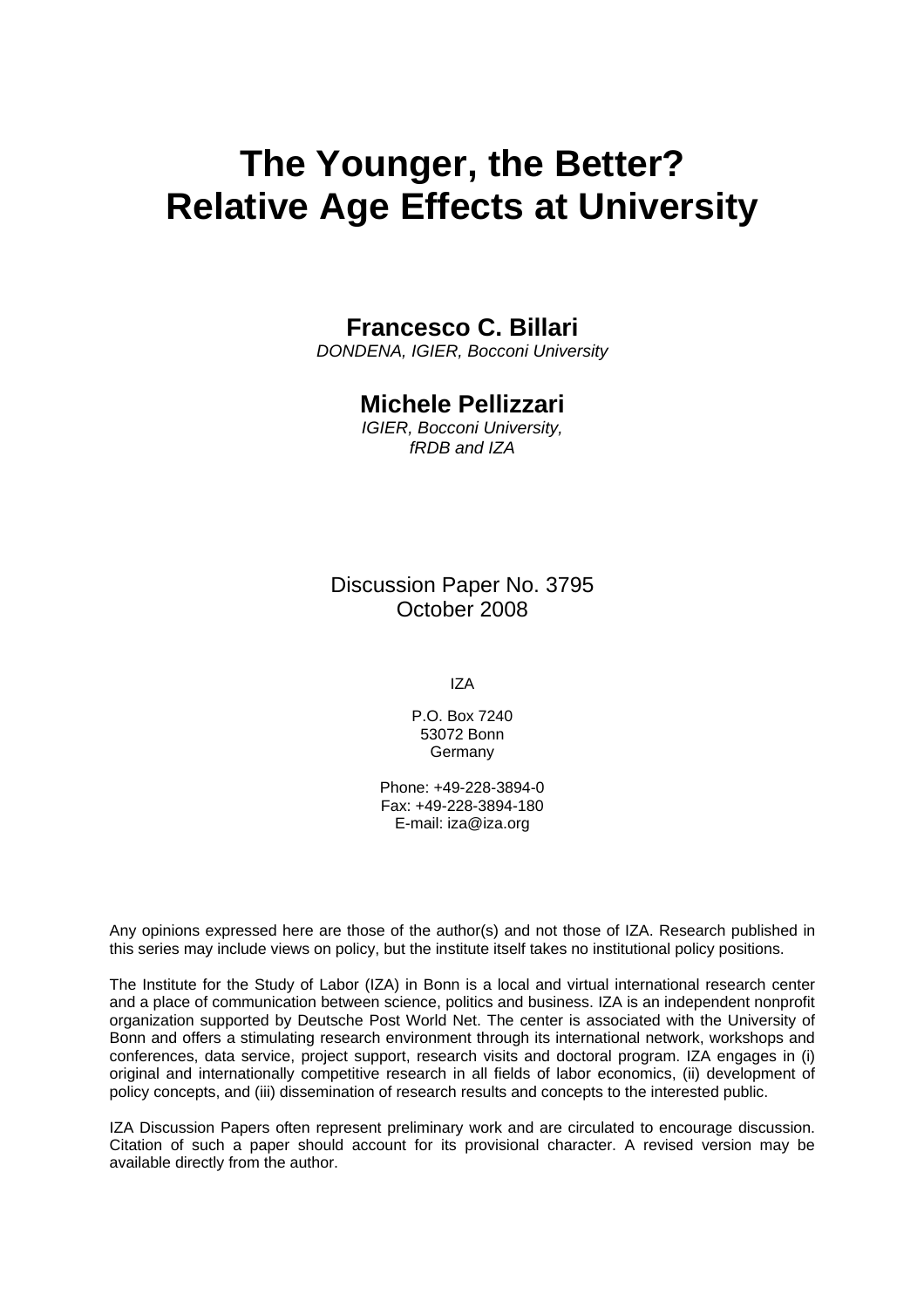IZA Discussion Paper No. 3795 October 2008

# **ABSTRACT**

# **The Younger, the Better? Relative Age Effects at University[\\*](#page-2-0)**

In this paper we estimate relative age effects in academic performance using a unique database of students at Bocconi University. The identification exploits school entry cut-off ages that generate up to 11 months difference between the youngest and the oldest students within each cohort. Our data allow to control for potential selection issues as well as for differences in cognitive ability, as measured by an attitudinal entry test. Contrary to most of the existing evidence for primary school children, we document that in university the youngest students perform better compared to their oldest peers, particularly in the most technical subjects. To rationalize this result we produce additional evidence on relative age effects in cognitive ability and in social behavior using a combination of data from Bocconi admission tests and from a survey on the social behavior of Italian first-year university students. We find that the youngest students in the cohort perform slightly better in cognitive tests and also appear to have less active social lives: they are less likely to do sports, go to discos and have love relationships. These results suggest that negative relative age effects in university performance might be generated by two mechanisms: (i) a profile of cognitive development that might be decreasing already around age 20; (ii) psychological relative age effects that lead the youngest in a cohort to develop social skills (self-esteem, leadership) at a slower pace. Younger students, thus, have less active social lives and devote more time to studying, as confirmed by additional evidence from the PISA study.

JEL Classification: J13, I21

Keywords: education, relative age

Corresponding author:

 $\overline{a}$ 

Michele Pellizzari IGIER-Bocconi University via Roentgen 20136 Milan Italy E-mail: [michele.pellizzari@unibocconi.it](mailto:michele.pellizzari@unibocconi.it) 

<span id="page-2-0"></span><sup>\*</sup> We would like to thank Bocconi University for granting access to its administrative archives for this project. In particular, the following persons provided invaluable and generous help: Alessandro Ciarlo, Enrica Greggio, Alessandra Startari and Mariangela Vago. Pietro Garibaldi, Francesco Giavazzi, Andrea Ichino and Enrico Rettore, with the precious help of Stefano Gagliarducci, are the ones who first extracted data from the university archives for research purposes and they kindly passed the original version of the dataset to us. We would also like to thank seminar participants at the University of Lausanne, the University of Padua and the C6 Csef-Igier Symposium. Elsa Artadi and Piero Cipollone also contributed with very helpful comments and suggestions. Michela Braga provided excellent research assistance. Data on the ISAS survey have been collected in a project coordinated by Gianpiero Dalla Zuanna at the University of Padova. Funding from Bocconi's "*Basic Research Fund*" is gratefully acknowledged.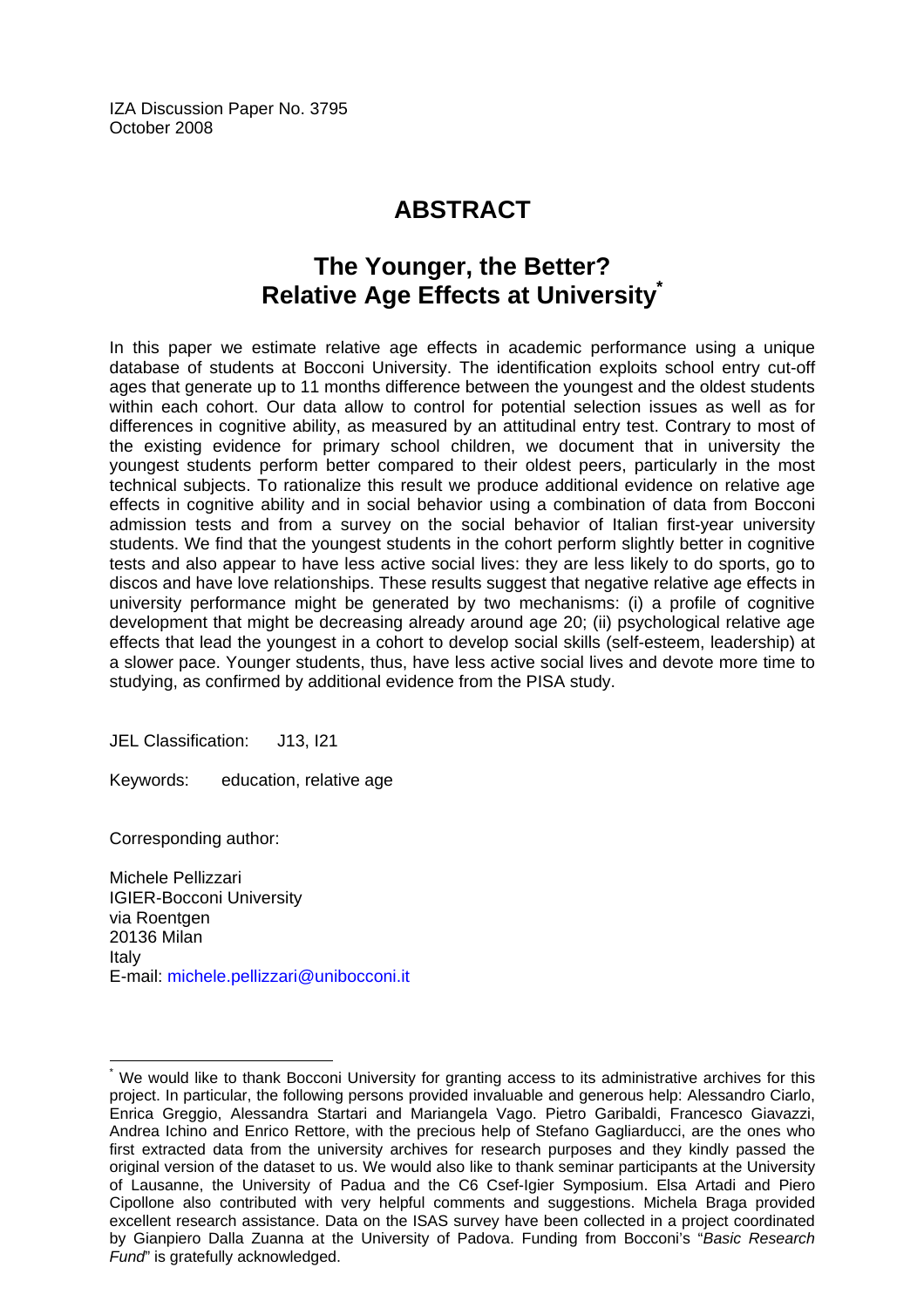### **1. Introduction**

-

A number of studies document that the oldest pupils in a given class or cohort typically outperform their youngest mates in a wide array of cognitive and academic outcomes (Bedart and Dhuey 2006; Crawford *et al.* 2007; Mayer and Knutson 1999). Such differences are more marked at early ages and fade away as children grow older, usually during early teenage hood.<sup>2</sup>

In this paper we analyze the academic results of university undergraduate students and, contrary to most of the existing evidence, we find that at the university level the youngest students perform better than their oldest peers, particularly in the most technical subjects.

Our main estimates are based on an extremely rich dataset of students who enrolled at Bocconi University between 1995 and 1998. These data allow to compare a homogeneous group of students for whom we have very complete information about their pre-university school careers as well as about their performance in the attitudinal entry test. We can thus control for selection issues and unobservable institutional features that plague most of the previous studies.

In the final part of the paper (Section 5), we explore two possible explanations for why the youngest students in a cohort outperform their oldest mates in our data while they are consistently observed to do worse at lower schooling levels by many other authors.

The first of such explanations is a combination of early learning and progression over the ageprofile of cognitive development. Several papers have shown that starting school earlier is associated with better long-run outcomes (Fredriksson and Öckert 2005; Goodman and Sianesi 2005; Skirbekk 2005; Skirbekk *et al*. 2004). This is consistent with the recent theories in Cuhna and Heckman (2007a and 2007b), who argue that early investment in skills improves the productivity of later human capital investments. Thus, younger students should be advantaged by early learning either at school or in the family. On the other hand, since the profile of cognitive development is naturally inversed-U shaped (Salthouse *et al.* 2004), the youngest in a cohort are penalized at early stages and such a disadvantage levels off and possibly reverses at some later age.<sup>3</sup>

The combination of these two effects can easily reconcile our results with previous findings. While in earlier school levels the cognitive disadvantage of being young overcomes the

<sup>&</sup>lt;sup>2</sup> Although, Crawford *et al.* (2007) do find some effects on 18 year olds.

<sup>&</sup>lt;sup>3</sup> Satlhouse *et al.* (2004) and Jones (2005) suggest that the turning point in the profile of cognitive development might, in fact, be between age 20 and 25.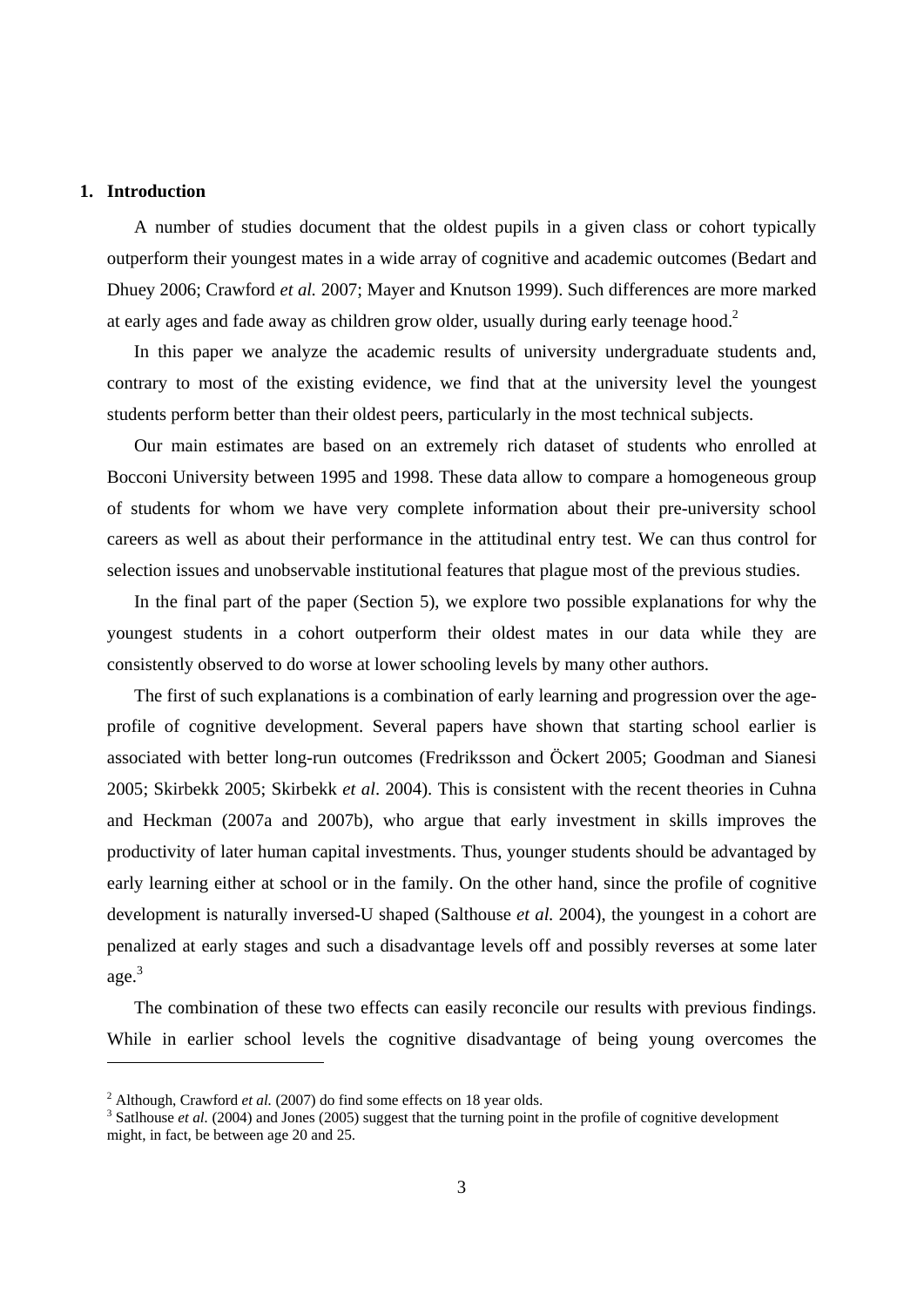advantages of early learning, in university this second effect dominates. Consistently with this idea, we do find evidence of negative age effects in cognitive ability, as measured by entry test scores. However, these effects account only for a relatively minor fraction of the observed age based differences in academic performance.

We, thus, explore a second explanation that is motivated by a series of studies that look at the psychological effects of relative age (Thompson *et al.* 2004; Dhuey and Lipscomb 2006 but also Persico *et al.* 2004), where it is shown that the youngest pupils in a group develop important personality traits, such as self-esteem and leadership, to a lower extent or at a slower pace than their oldest mates. To explore the potential of this psychological mechanism, we produce additional evidence from a survey of the social behaviour of a sample of first-year university students in Italy, the *International Survey on Affectivity and Sex*. 4 We find that the youngest students in a given birth cohort are also those with the least active social lives: they are less likely to do sports, go to discos and have love relationships. Having less active social lives, younger students plausibly devote more time to studying and perform better at university. Consistently with this interpretation, we also document that, in the PISA study, younger students spend more time on their homework. These psychological effects become more and more important as students grow older and gain control over their time, and, thus, they emerge more evidently in our analysis than in previous works that focused on younger pupils.

Our results contribute to the literature in several directions. First, we produce evidence suggesting that a correct understanding of the long term consequences of early life events requires the analysis of both the mechanic of skill formation and the interaction of this process with endogenous choices on the allocation of time and effort. Given the recent emphasis on early policy intervention (Carneiro and Heckman, 2003; Cunha and Heckman, 2007b; Heckman and Masterov, 2007) we believe this to be a very relevant issue. Second, our findings support the idea that anticipating the age of school-entry as well as school-leaving might increase the efficiency of the school system by focusing on an age interval with higher returns to human capital investment (Mayer and Knutson 1999; Lutz and Skirbekk 2005). Finally, although relative age effects cannot be completely eliminated, as one will always be either younger or older than her peers, merely revising the rules of class formation can at least reduce relative age differences in the school

1

<sup>&</sup>lt;sup>4</sup> The survey covers several countries but, for comparison with our Bocconi data, we limit our analysis to the Italian sample.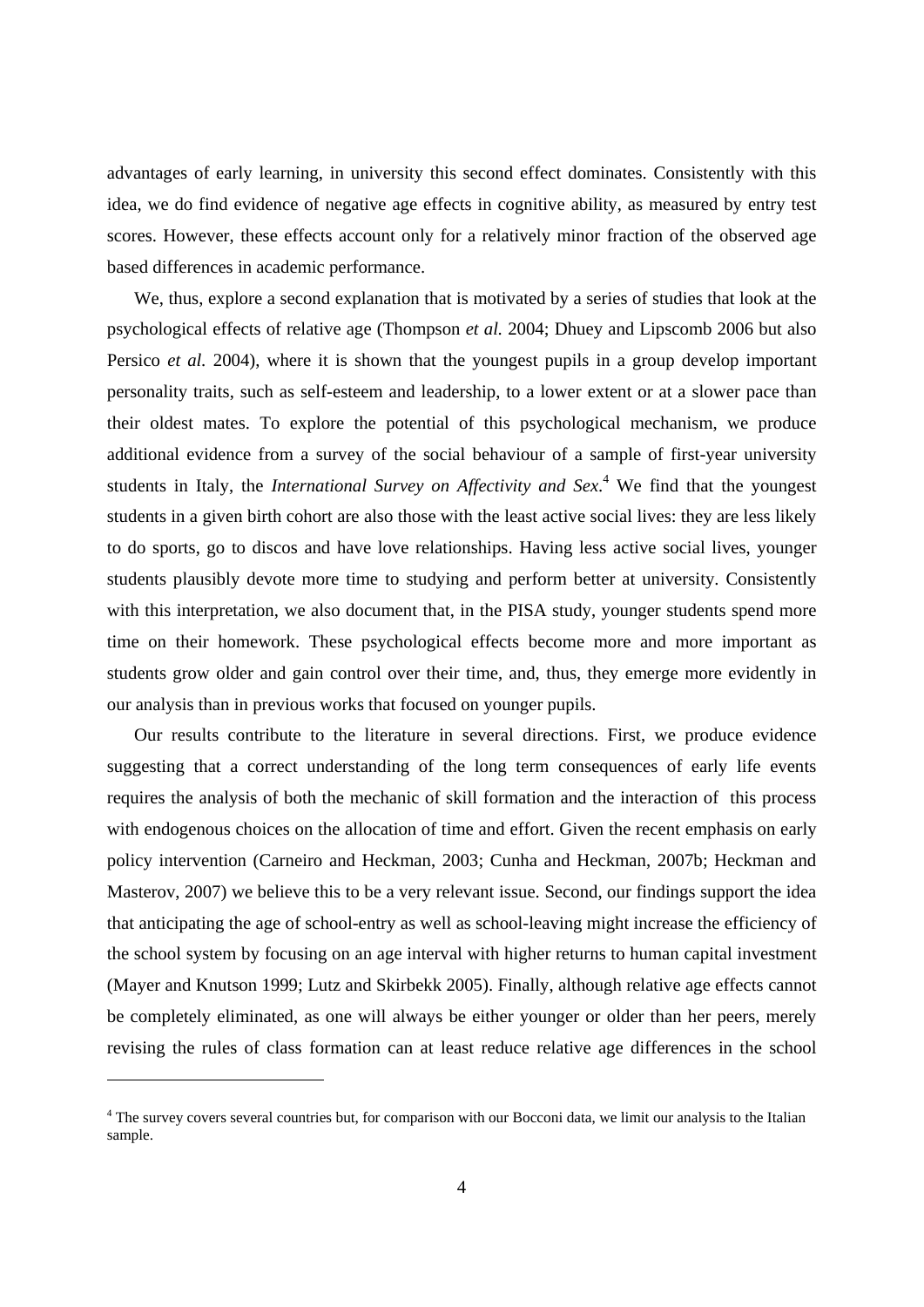environment and, thus, potentially promote equality of later outcomes. For example, school cohorts could be defined by semester instead of year of birth so that the maximum age difference between students in a school class would be reduced from 11 to 5 months. Given the almost complete randomness of birth dates, this simple policy can be costlessly applied in any set up where the current school cohort is divided into more than just one class.

The paper is organized as follows. Section 2 describes our data and the institutional details of both the Italian school system and Bocconi university. Section 3 presents the main results on relative age effects at university. Section 4 contains a series of robustness checks. Section 5 provides additional evidence that helps rationalizing our results with the previous findings in the literature. Section 6 concludes.

### **2. Data and institutional details**

-

The Italian educational system is such that most students turn 19 during their freshmen year at university.<sup>5</sup> The typical pupil would in fact start primary school the year she turned 6. Primary school lasts 5 years, unless the student fails one (or more) grades, in which case she would have to retake it and spend one (or more) additional years in primary school. At the end of the fifth grade all students take an exam to obtain their primary school certificate. The next schooling level is a 3-year junior high school, which also ends with a national exam. Primary and juniorhigh schools are compulsory so, regardless of the outcome of the primary school final exam, all children are required to enroll at a junior-high school.<sup>6</sup> Both primary and junior-high schools are completely homogeneous with no differentiation in curricula.

After junior-high school, students can voluntarily continue their studies at one of the several different types of high schools (lyceums, technical schools, et.), which normally lasts 5 years.<sup>7</sup>

 $<sup>5</sup>$  As we discuss later in this section, the main data used in our analysis include students born between 1976 and 1979.</sup> The school system described in this section is the one pupils born in these years were subject to. The system has been modified since then, with the most important change occurring in 1999, when compulsory schooling was increased by one year. None of the students in our data is affected by this change.

 $6$ <sup>6</sup> The pre-1999 actual legal requirement imposes that all pupils aged between 6 and 14 should compulsorily attend school. However, students can satisfy the requirement by either passing the junior-high school final exam (thus even before they turn 14) or by having attended at least 8 years of full-time schooling as they turn 14.

<sup>&</sup>lt;sup>7</sup> Some technical institutes offer 3-year degrees. However, only students graduating from 5-year high schools can go to university.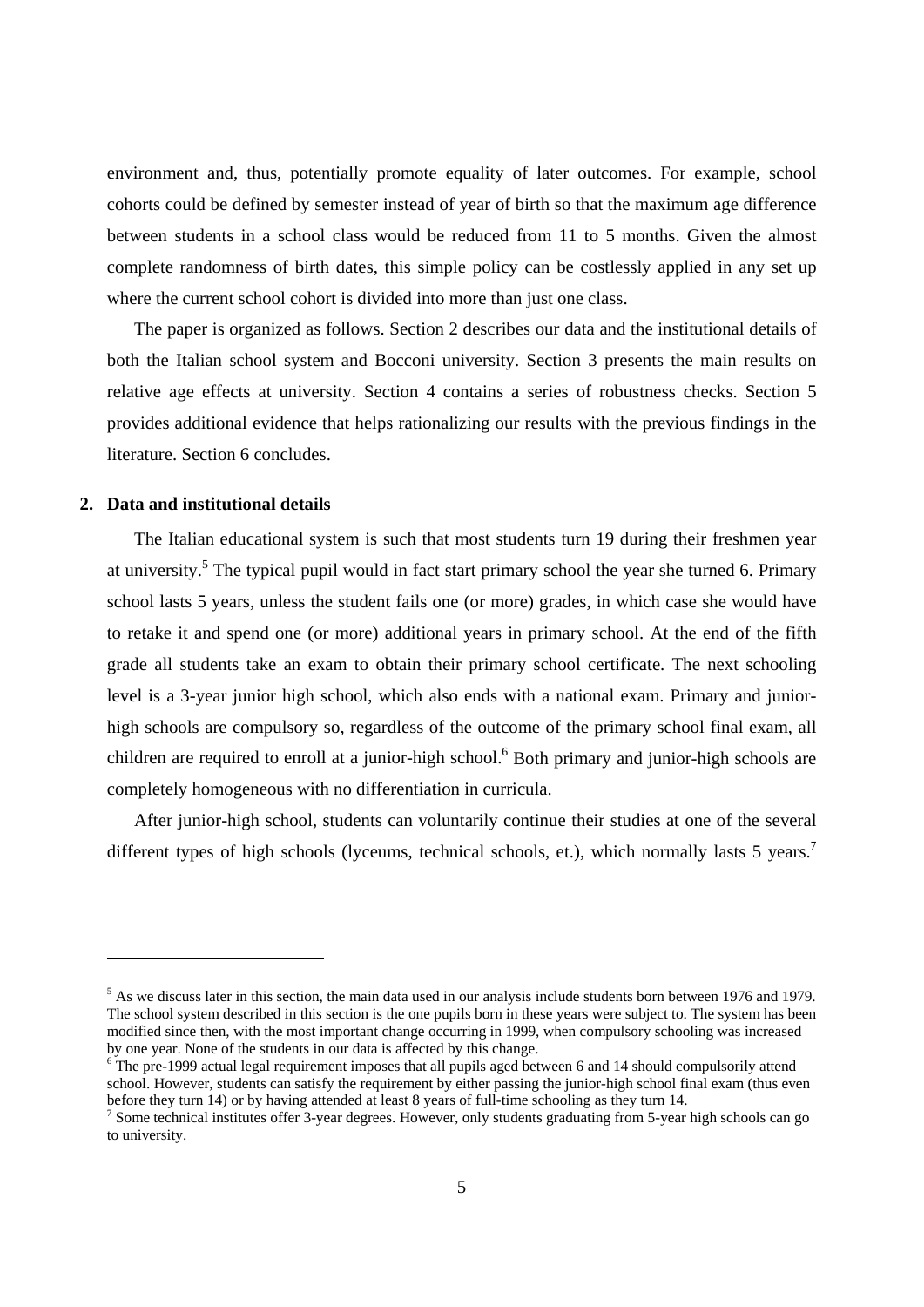Thus, unless a student anticipated enrolment in primary school and/or failed one (or more) grades during her educational track, she would normally enrol at university the year she turns 19. $^8$ 

Importantly, students are never streamed by ability in any school level. If anything primary and secondary school classes are formed either completely randomly or with the objective of maintaining a rather uniform distribution of family backgrounds, ethnicity, gender and other key characteristics both across and within classes.<sup>9</sup>

Our data come from the administrative archives of Bocconi university, a private and highly selective institution of higher education that specializes in Economics and Management. The database covers all students enrolled between 1995 and 1998, whose distribution of birth months is synthetically described in Table  $1<sup>10</sup>$  The first column shows the year of actual enrolment at Bocconi while in the second column we report the year of birth for the *regular* students in each cohort, where we define *regular* students those who turn 19 during the year of enrolment. The third column shows the fraction of such students in each cohort, while the following columns report the fraction of *older* and *younger* students, i.e. students who were older or younger than 19 when they enrolled.

### **[Table 1 about here]**

*Regular* students represent on average about 86% of the cohort. *Older* students are typically those who failed one or more grades in their previous educational tracks and some (few) students who enrolled at Bocconi after having enrolled at a different university and then changed their minds.

*Younger* students are normally those who anticipated school entry. In fact, parents do have some limited freedom in deciding when exactly to enrol their children in primary school.

-

<sup>&</sup>lt;sup>8</sup> Students willing to go to high school could not be refused a place (at least within the public system) regardless of their junior-high school perfromance.

<sup>&</sup>lt;sup>9</sup> In educational systems where students are streamed into classes on the basis of observed performance already at the very initial stages of their academic careers, early differences in childhood development are perpetuated over a long period of time. In fact, the oldest pupils typically end up in the highest tiers (i.e. the classes of the best performing students) simply because at very young ages they are substantially more developed (Allen and Barnsley, 1993). This type of mechanism has been documented to be very important in sports, where a large fraction of professional players are indeed born in the earliest months of the year (Dudink, 1994; Barnsley *et al.*, 1992; Helsen *et al.*, 2005).<br><sup>10</sup> The most complete version of our data covers all students enrolled from 1989 to 2004. We exclu

cohorts because data on the admission tests are not available. Moreover, we also limit the sample to cohorts with at least 80% of students who have completed their degrees, thus leading to our focus on the 1995-1998 freshmen.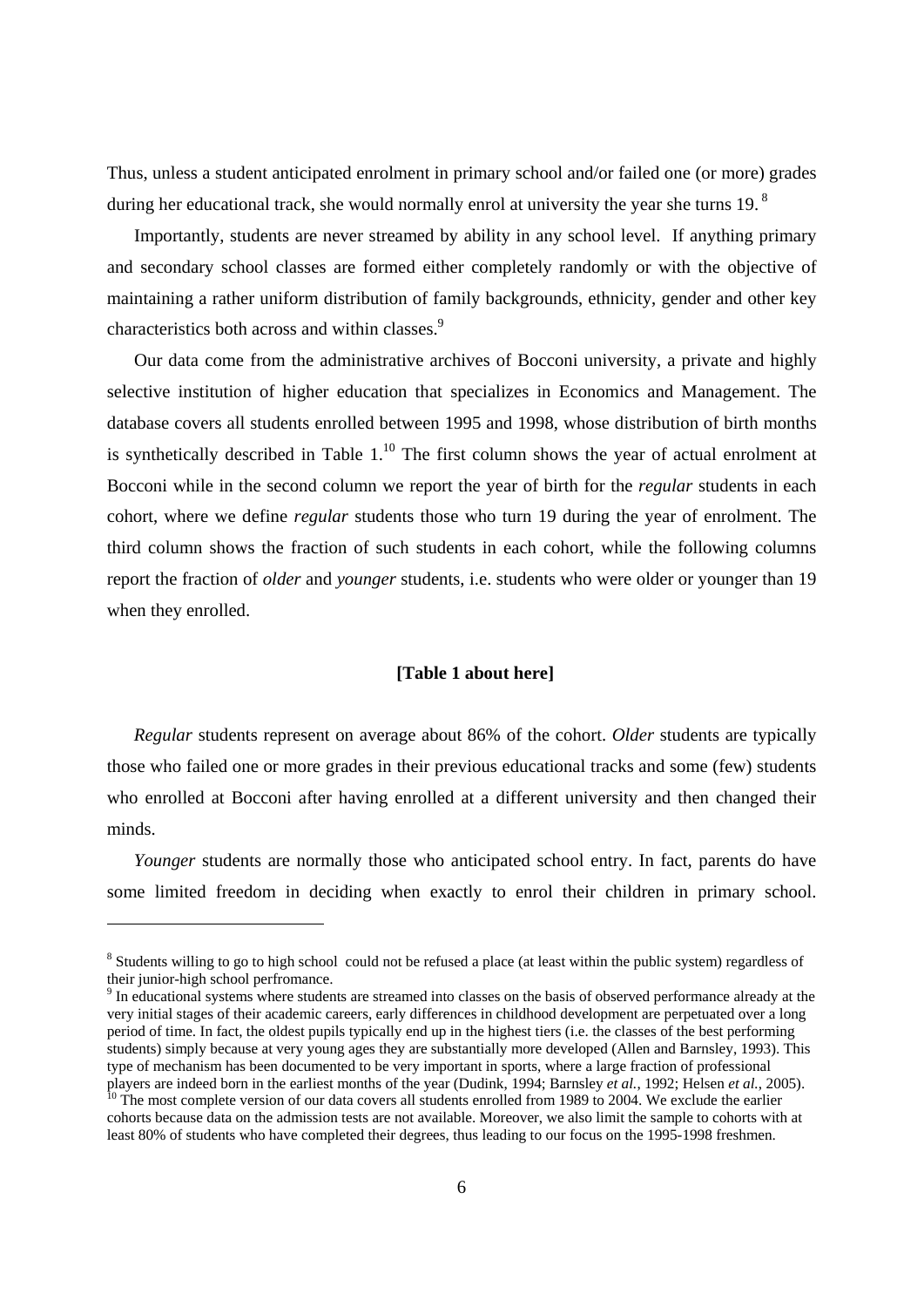Students in our cohorts could attend preparatory classes (typically in private, mostly religious, institutions) at age 5 during their last year in kindergarten and apply to enter directly into the second grade in primary school at age 6. Admission was subject to an entry test and schools had some discretionary power over the decision to accept younger children. Normally, it was difficult to anticipate school entry for children born after March. Postponing school entry was forbidden by the law, which required all pupils to be attending school starting in September of the year of their sixth birthday.

### **[Figure 1 about here]**

Figure 1 shows the distribution of student types (*regular*, *older* and *younger*) by month of birth. As it is evident, many of the children who could reasonably hope to anticipate school entry did so. The fraction of *younger* students is as high as 30% among the January born and it declines rapidly over the month of birth. When we produce our main results in Section 3 we focus exclusively on *regular* students but, given the potentially important selection problems related to the choice to anticipate school entry, we return to this issue in Section 4, when we present several robustness checks.

Table 2 describes the distribution of month of birth within the *regular* students in each cohort. The bimodal pattern of birth months (with local maxima in April and August) is consistent with what is known from research on the seasonality of births on the overall population (Rizzi and Dalla Zuanna, 2007).

### **[Table 2 about here]**

Eventually we end up working with a sample of 5,269 *regular* students. The university's administrative archives contain detailed data about the entire academic history of these students, including entry test scores, some high school results and a set of family background variables (residence and income).

Our preferred empirical strategy consists of comparing the youngest and the oldest individuals within each cohort of regularly enrolled students, that is those born in January with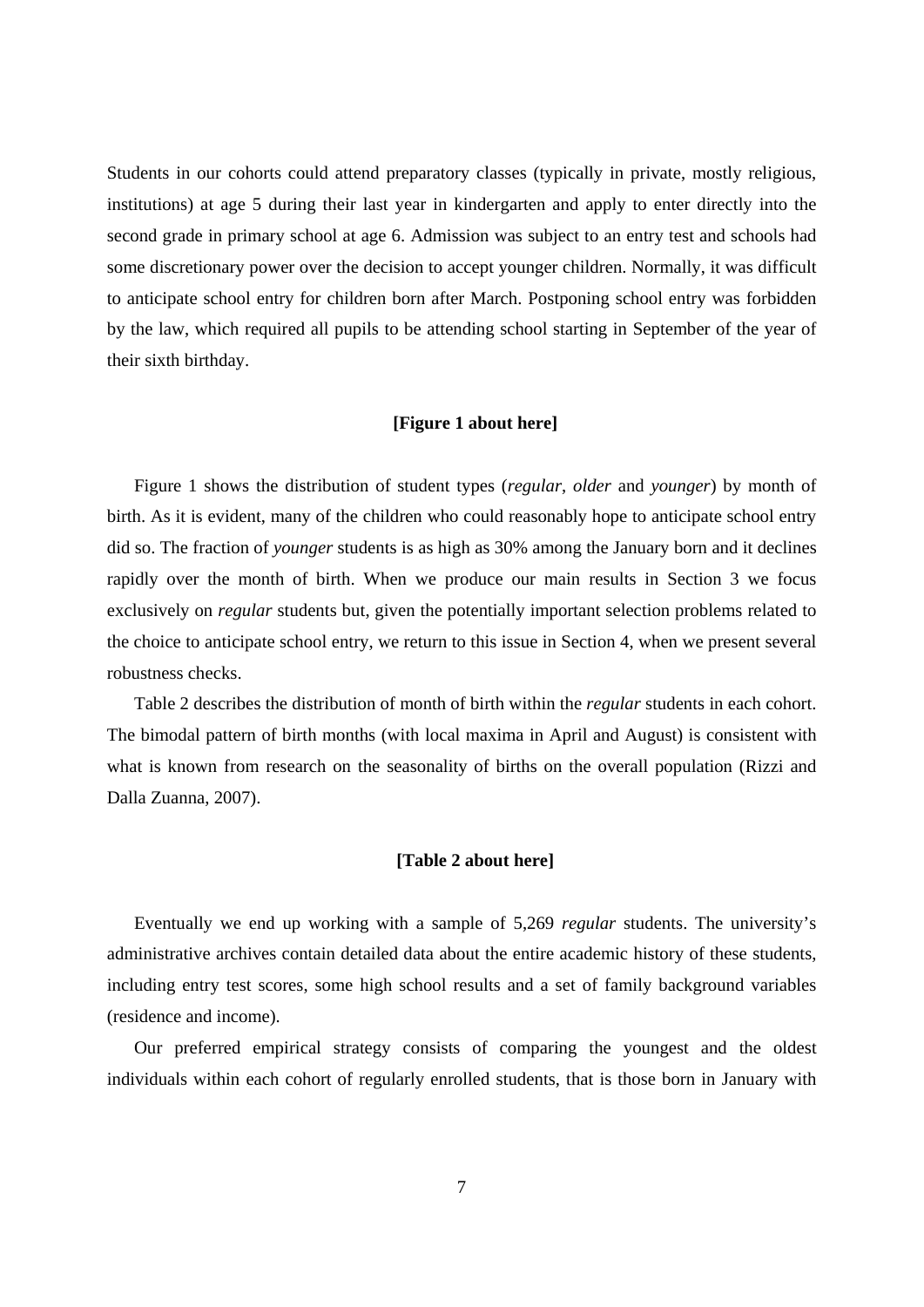those born in December.<sup>11</sup> Table 3 reports the descriptive statistics for the variables used in our analysis separately for the students born in January, December and the months between February and November. Exams are graded on a scale 1 to 30 with 18 being the minimum pass grade and graduation marks range from 66 (pass) to 110.

The numbers in Table 3 already show that the youngest students tend to perform slightly better in terms of final graduation mark and in all subjects (but foreign languages). All these differences are significant at conventional statistical levels, apart from the average grades in foreign languages and history courses. Interestingly, all pre-university performance indicators show the same patter: younger students do better at high school and also at the admission test. However, these differences are never significant.

### **[Table 3 about here]**

In Section 5.2 we complement our analysis with evidence from the Italian sample of the *International Survey on Affectivity and Sex (ISAS)*.<sup>12</sup> This is an internationally comparable survey of first and second year university students that collects information on various aspects of their social and sexual lives. The Italian data are collected from a sample of 23 public universities selected at random among all those that offer degrees in economics and/or statistics (47 in total). During the academic year 2000-2001 a lecture in one first or second year basic compulsory course of either economics or statistics was selected. At this lecture the students were distributed the questionnaires in sealed envelopes. They were asked to fill them and put them back into the sealed envelopes so as to guarantee anonymity. These procedures allowed to obtain almost nonexistent non-participation rates and non-response rates that are never above 15% for the most delicate questions. For a detailed description of the survey see Billari *et al.* (2007).

For the analysis in Section 3 we selected only *regular* students (in the sense discussed earlier) enrolled as freshmen in the academic year 2000-2001. Table 4 reports some descriptive statistics for these students distinguishing by month of birth. The first set of variables synthetically

 $\overline{a}$ 

 $11$  Although in the main text we present results based on month of birth, all our findings are confirmed when we measure age in days. However, the university does not allow us to distribute the exact day of birth to external users and therefore only results produced using information on month and year of birth can be replicated by external researchers.

<sup>&</sup>lt;sup>12</sup> The survey was prepared for a large international project in demography which has been published in Billari *et al.* (2006).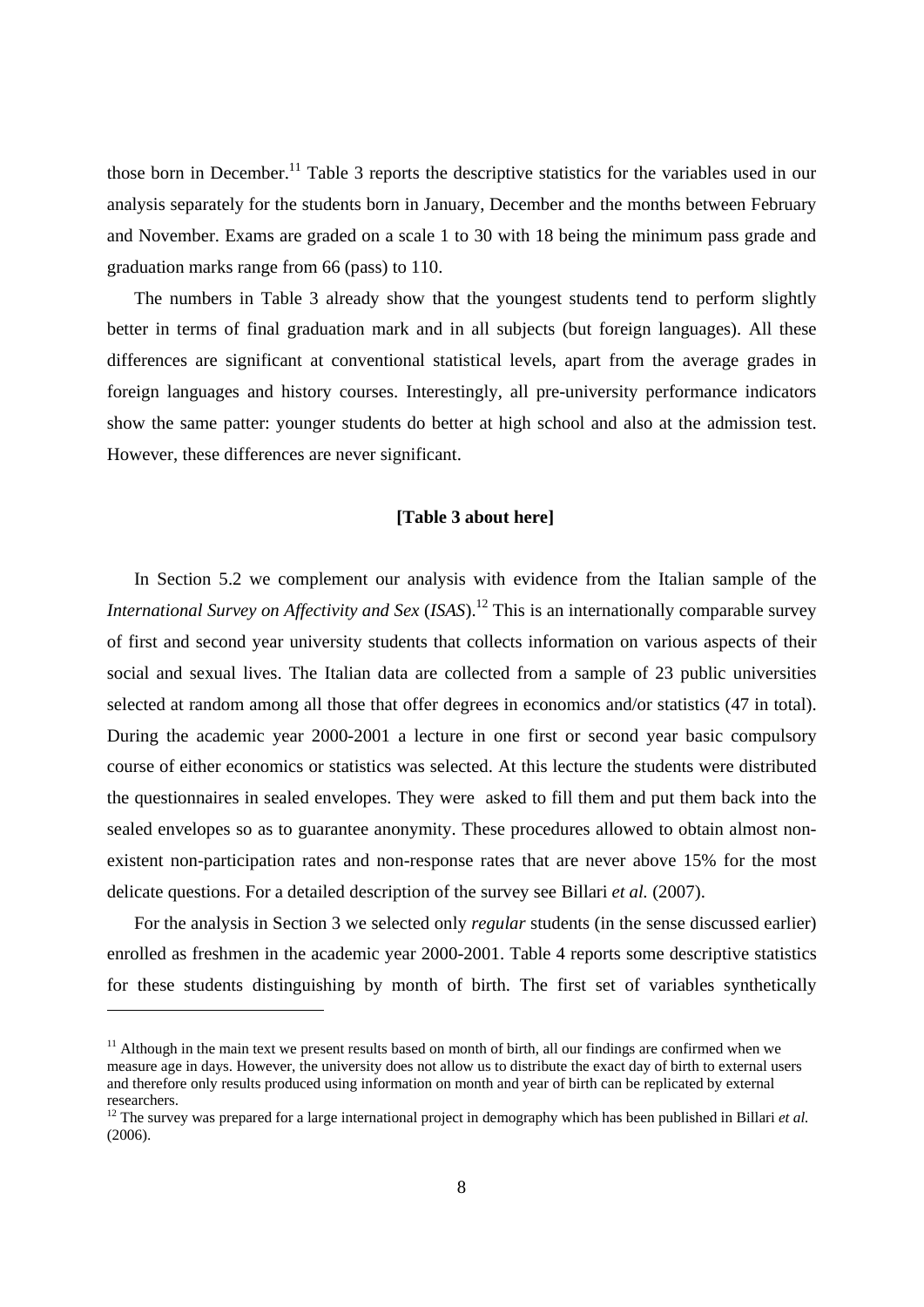describes some features of social behaviour. About one fourth of all students are not engaged in any regular sport activity during the school year. This percentage is slightly higher for the December-born individuals and slightly lower for the older January born. A similar patter can be detected also for the other indicators about discos and sexual intercourse. Particularly this last set of variables shows a marked trend towards more active sexual lives for the oldest students in the cohort. About 66% of the January-born individuals is in a stable relationship at the time of the interview, as compared to about 50% among the younger December-born. Also, 59% of the oldest students in the cohort have already had their first sexual experience at age 20 while the same percentage is only 50% for their youngest mates. This difference is reflected in the average monthly frequency of sex intercourses, which is coded to zero for those students who have not yet had their first experience. Differences in this variable across birth months remain strong also within students who have already had their first sexual experience.<sup>13</sup> The remaining variables describe other demographic characteristics of the sample.

### **[Table 4 about here]**

### **3. Relative age effects at university**

-

In this section we present our main estimates of the relative age effects among Bocconi students. For presentational ease, we concentrate on the comparison of the youngest and the oldest in each cohort, rather than imposing a linear relationship between relative age and performance, as in Bedard and Dhuey (2006). In fact, most of the effect is generated by differences between students at the opposite ends of the age distribution within cohort. For completeness, however, in Section 4 we also present other comparisons as robustness checks.

The presence of early and late enrollers generates an obvious identification problem, which is analogous to the one faced by Bedard and Dhuey (2006). They solve it by instrumenting observed age with relative age, however such approach does not seem suitable in our setting. At

<sup>&</sup>lt;sup>13</sup> The original question reads: *"How often have you had sexual intercourse during the last three months?"* Possible answers are: *never*, *less than once a month*, *once a month*, *two or three times a month*, *once a week*, *two or three times a week*, *four or five times a week*, *almost every day*. Based on self-reported interval-coded answers we construct a continuous estimated frequency of intercourses taking the mid point of each interval. Results are robust to alternative specifications.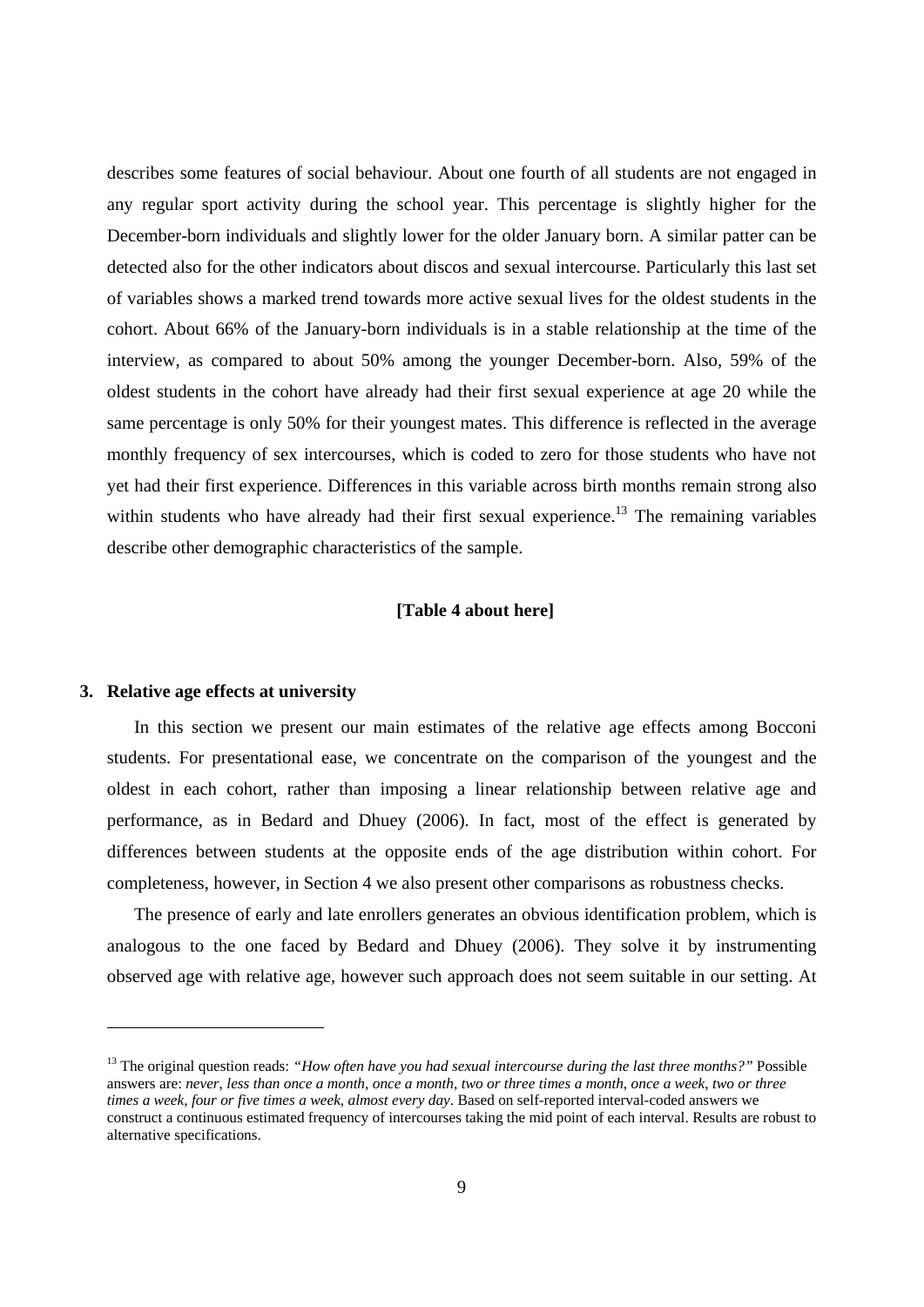university students choose the dates of their exams within a set of available sessions.<sup>14</sup> Thus, the learning process is much more segmented than in lower schooling levels: first, one attends lectures, then, depending on the exam date, one studies by herself or with a group of mates and, finally, the exam is sat. And each of these learning steps can take place at different times and, thus, also at different ages. Moreover, students often prepare more than just one subject at a time and they may substitute time and effort across exams in order to maximize a combination of their final graduation mark and the time to complete their degrees. For all these reasons, observed age at the time of the exam is a highly endogenous variable and perhaps not a particularly meaningful one in our setting.

Hence, we adopt a different strategy and we estimate the reduced-form effect of relative age on academic performance. In this section we concentrate only on *regular* students and in Section 4.1 we extend our analysis to early and late enrollers. Eventually, our estimating equation looks as follows:

$$
y_i = \alpha + \beta_1 Feb \_Nov_i + \beta_2 Dec_i + \gamma X_i + \varepsilon_i
$$

where  $Feb_Nov_i$  is a dummy equal to 1 if student *i* was born in any of the months between February and November and  $Dec_i$  is a dummy equal to 1 if student *i* was born in December.  $X_i$  is a set of control variables that generally includes high school grades, dummies for the type of high school, cohort and region dummies as well as a set of indicators for the particular degree chosen.<sup>15</sup> Our data allow us to look at a wide set of academic outcomes so that  $y_i$  can be a specific exam result but also graduation mark or time of degree completion.

In this specification, the coefficient on the December dummy can be readily interpreted as the percentage difference in graduation marks between the youngest and the oldest students in the cohort, students that were born 11 months apart. Such age difference amount to 4-5% of total biological age at the time of university attendance (19 to 23 years of age).

Table 5 reports our main estimates. In column 1 the dependent variable is the log of the graduation mark and our estimates show that the December-born students graduate with a final

 $\overline{a}$ 

 $14$  This is particularly true at Bocconi where the number of available exam sessions has traditionally been very high. During the academic years that we consider in this paper there could be up to 7 sessions per exam.

<sup>&</sup>lt;sup>15</sup> In the period covered by our data Bocconi offered 6 types of bachelor degrees with different specializations. The most popular ones were management (with acronym CLEA) and economics (CLEP). A third option was a more academic version of the BA in economics (DES). Other programmes specialised in financial markets (CLEFIN), public administration (CLAPI), law and economics (CLELI).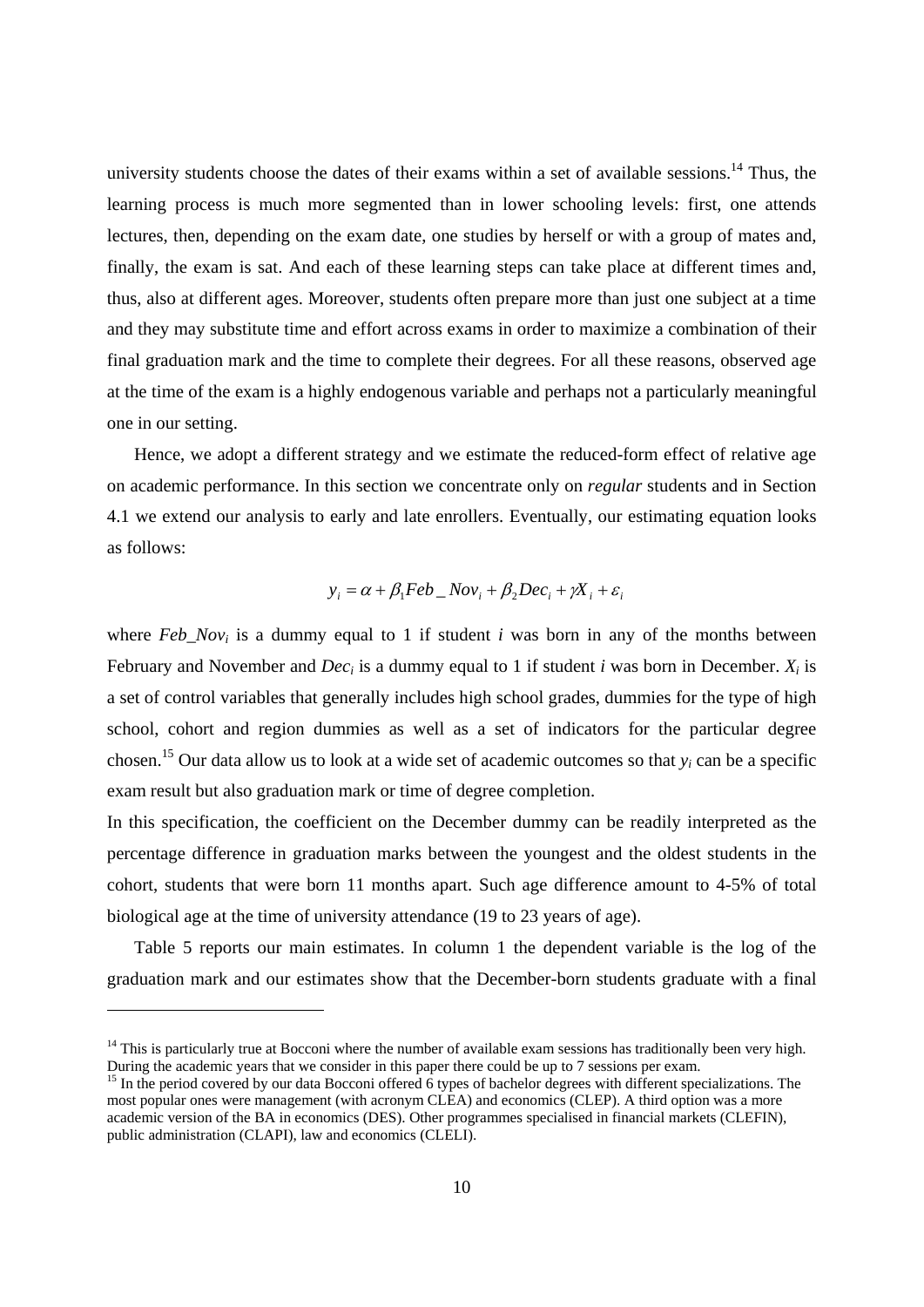mark that is about 0.9% higher than that of their oldest peers (and statistically significant at conventional levels). The dummy for the months between February and November is also positive – equal to about 0.3% - but not significant. Given an average graduation mark of approximately 102 over 110 in the entire population, our estimates imply that the difference between the youngest and the oldest students in a cohort is on average slightly less than 1 grade point (0.92), or about 0.13 of a standard deviation.

### **[Table 5 about here]**

In the second column we explore how this relative age effect varies over the course of students' university lives. To do this, we compute the average grade in the exams taken in each academic year, pooling the fourth year together with any subsequent one.<sup>16</sup> This leads to a dataset with 4 observations for each student. The regression in column 2 of Table 5 pools all observations together and interacts the month-of-birth dummies with indicators for the academic year (the errors are clustered at the individual level). The dependent variable is the log average grade in each course year.

The largest and most significant relative age effect is found in the first year at university, when the difference in average grades is about 1.3% and significant at the 5%-level. Although the coefficients on the interaction dummies are often at the margin of the 10% significance level, they are all negative indicating a decline in age differences over the course of one's university career. During the first one and a half years Bocconi students have very little choice over the courses they want to take, while later they attend mostly elective subjects. Thus, the fading out of the relative age effect with time spent at university is likely to be due to heterogeneity in preferences and subject complexity as students start to self-select themselves into different courses and majors. Moreover, the presence of peer effects, which have been widely documented in the educational setting and particularly within Bocconi (see De Giorgi *et al*., 2007), should mitigate the impact of differences in age levels as students interact with peers of various ages.<sup>17</sup>

-

 $16$  A good fraction of students (about 10% in our data) graduate after the official duration of the degree (4 years for all but one program). Late graduation is a well-known problem of the Italian university system, see Garibaldi *et al.*  (2007) for an analysis of this phenomenon on our same set of data.

<sup>&</sup>lt;sup>17</sup> Peer effects are probably present in high school as well. However, in most cases one's reference group dissolves at the end of high school and it may take time to establish a new one at university.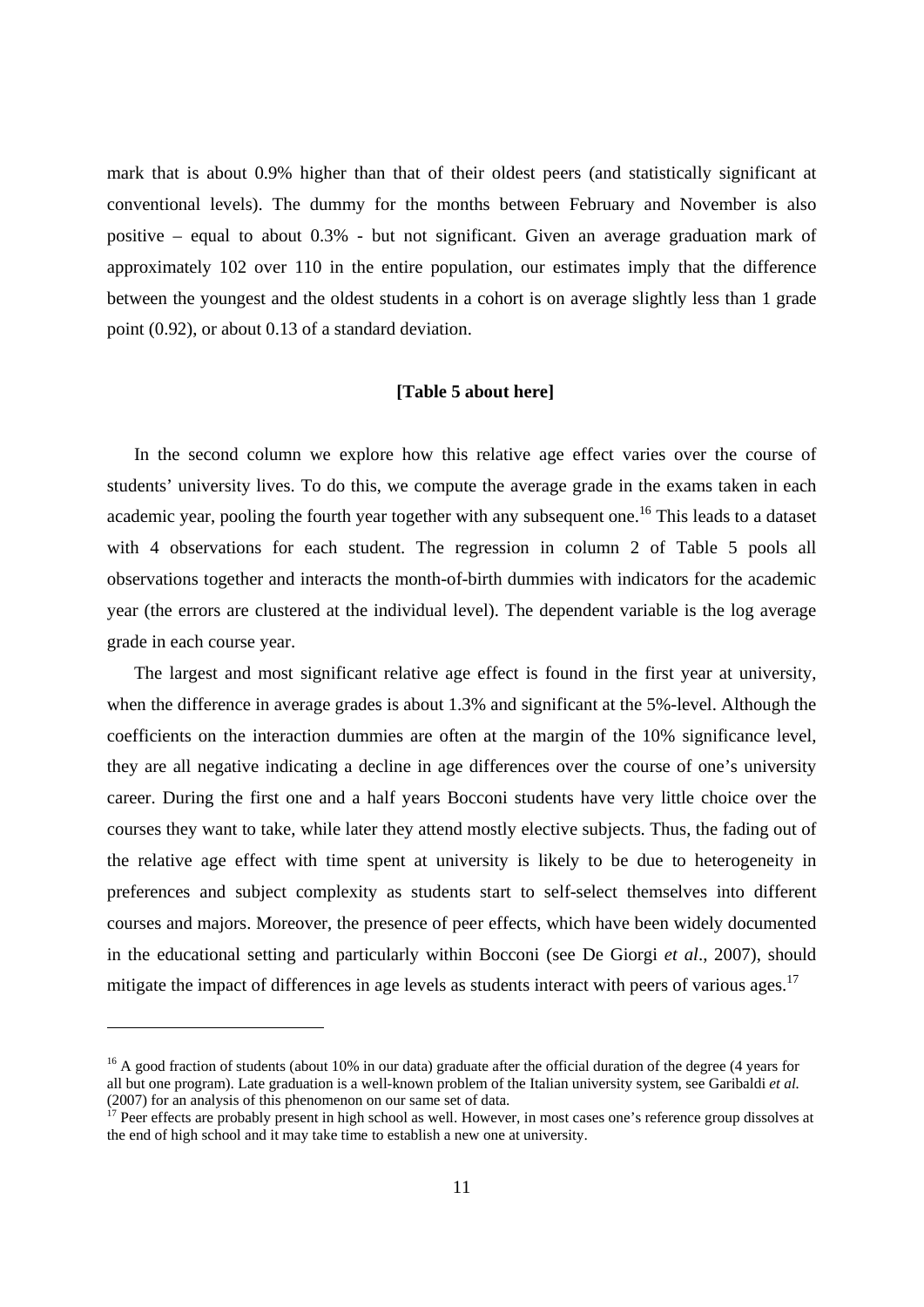In the last column of Table 5 we explore the effect of age on the duration of university studies. measured in quarters.<sup>18</sup> Results indicate no significant relative age effect in this dimension, although the point estimate suggests shorter durations for the youngest students.<sup>19</sup>

Overall, the results in Table 5 show that relative age has a significant effect on overall performance but our data also allow to look at specific subjects. In Table 6 we categorize exams by subject on the basis of the department that is responsible for organizing and teaching the course. In order to exclude any potential bias due to students self-selecting themselves into elective courses, we consider (the log of) the grade obtained in the first exam taken in each subject, which is always compulsory, and run separate regressions for each of them.

### **[Table 6 about here]**

Results indicate that students born in December perform better than their oldest mates born in January in Economics and Math&Statistics, that is the most technical subjects. On the other hand, there appears to be no significant difference for Management, History, Foreign Languages and Law. From the students' evaluation questionnaires, Economics and Math&Statistics also appear to be the courses with the heaviest workload, which would be consistent with our interpretation that youngest students spend more time studying (see Section 5.2). The results of Table 6 are confirmed also when differences in the degree of grade dispersion across subjects are taken into account, either by normalizing the dependent variables or by computing standardized coefficients.

One important feature of our data is the availability of both measures of academic achievement and of cognitive ability for the same students. In Table 7 we replicate our main results augmenting the set of controls with entry test scores as a measure of cognitive ability. For this exercise we consider only the four outcomes that showed significant relative age effects in our previous analysis of Table 5 and Table 6.

 $\overline{a}$ 

<sup>&</sup>lt;sup>18</sup> More specifically, we compute the number of quarters between September of the year of first enrolment at Bocconi and the day of graduation.

<sup>&</sup>lt;sup>19</sup> Results are obtained controlling for graduation mark, which is clearly negatively correlated with the time-tograduation. In fact, the best students often took several months to write their final dissertations. Things have changed in the most recent years with simpler and shorter dissertation, but for the students in our sample a good final paper could improve one's final mark quite substantially and it also represented a strong signal of ability.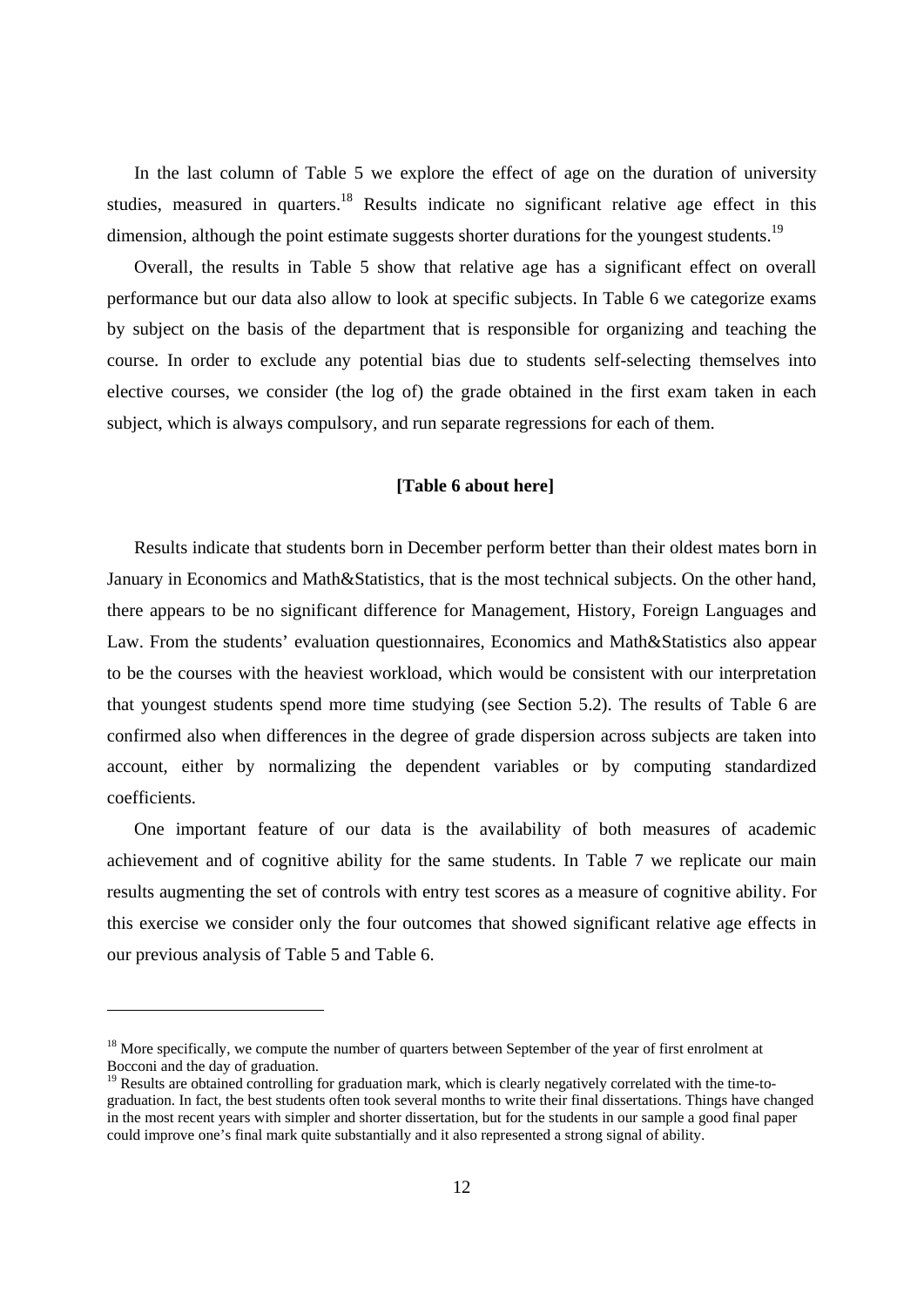### **[Table 7 about here]**

Interestingly, conditioning on ability does not significantly change the estimated relative age effects, whose absolute value decreases only by approximately 10%. We will return to a more detailed analysis of entry test scores in Section 5.1, however, the results in Table 7 already suggest that differences in cognitive ability are only one of the channels through which age differences influence academic performance and, perhaps, not the most important.

### **4. Robustness checks**

In this section we provide additional evidence to exclude some simple mechanical explanations of the effects estimated in Section 3. First (Section 4.1), we document that our focusing on *regular* students is not pivotal. Second (Section 4.2), we show that the selection of students into Bocconi is not correlated with month of birth. Finally (Section 4.3), we check that our estimates are robust to conditioning on season of birth.

### *4.1. Selection due to early and late enrolment*

In the analysis of Section 3 we have excluded students who enrolled either earlier or later than usual, arguing that they might be a selected group of individuals. Since *older* students are for the large majority those who have failed one (or more) grades prior to university, they are obviously negatively selected. Figure 1 shows that, consistently with the finding that the youngest students perform worse than their older mates in primary and high school (Bedart and Dhuey 2006; Crawford *et al.* 2007; Mayer and Knutson 1999), there are more *older* students among the December-born than among the January-born. Hence, excluding them raises the average performance of the youngest compared to the oldest, potentially leading to the results that we documented in the previous section.

Similarly, those who anticipated school entry at age 5 are likely to be positively selected because parents certainly take this decision on the basis of some signal of their children's ability. Again, Figure 1 shows that there are more early enrollers among the youngest students, hence excluding them reduces the average ability of the January-born in favour of the December-born. To investigate this particular selection process, we present here two pieces of evidence.

### **[Table 8 about here]**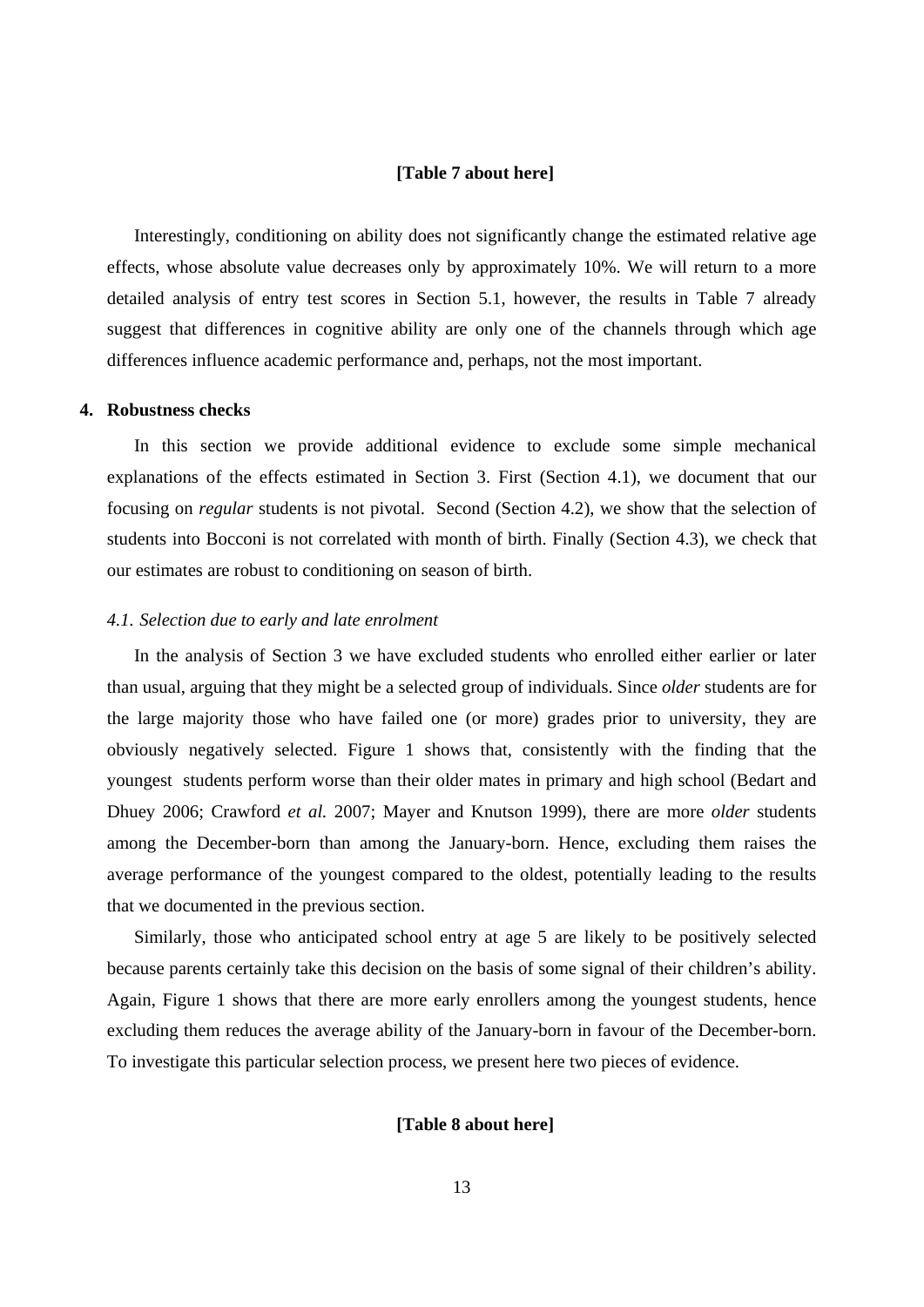First, in Table 8 we replicate the results of Section 3, using all the students in our four (1995 to 1998) enrolment cohorts, thus including *regular*, *older* and *younger* students. In this enlarged group of students month of birth and relative age do not coincide. For example, a late enroller who is born in December one year earlier than *regular* students will be among the oldest in the cohort despite her late month of birth. Hence, in Table 8 we use a continuous measure of relative age that is equal to zero for *regular* students born in January and increases by 1 unit for each additional month of age. Results show that relative age is still negatively correlated with the four outcomes for which we found significant effects in our main analysis in Section 3. Such correlations are significant in all cases but for the first exam in Mathematics/Statistics. The effects are also quantitatively comparable with what we found in Section 3.

### **[Figure 2 about here]**

As a second piece of evidence, in Figure 2 we report a more detailed analysis with relative age effects estimated for each single month of birth and for the same outcomes of Table 8. The effects are reported in absolute levels so that on the vertical axis one can read the (conditional) average of the dependent variable for each month of birth. For comparison purposes, we also include effects for students born from October of the year preceding the regular one to March of the following year.

As expected, students older than *normal* (those born between October and December of year *t-1*) perform worse. In fact, these students typically enrol late because they have failed one or more grades in some previous school level (primary, junior-high or high school). Consistently with the descriptive evidence presented in Table 3, the small number of later enrollers leads to very wide confidence intervals around the estimated mean outcomes. Also, the conditional mean outcomes of the early enrollers are higher than for the other students, but such difference does not appear to be statistically significant, especially when compared with the youngest *regular* students.

Taken together the evidence of Table 8 and Figure 2 suggests that excluding early and late enrollers from the analysis does not affect the results significantly. Late enrollers are very negatively selected but they are too few to meaningfully affect the analysis. Early enrollers are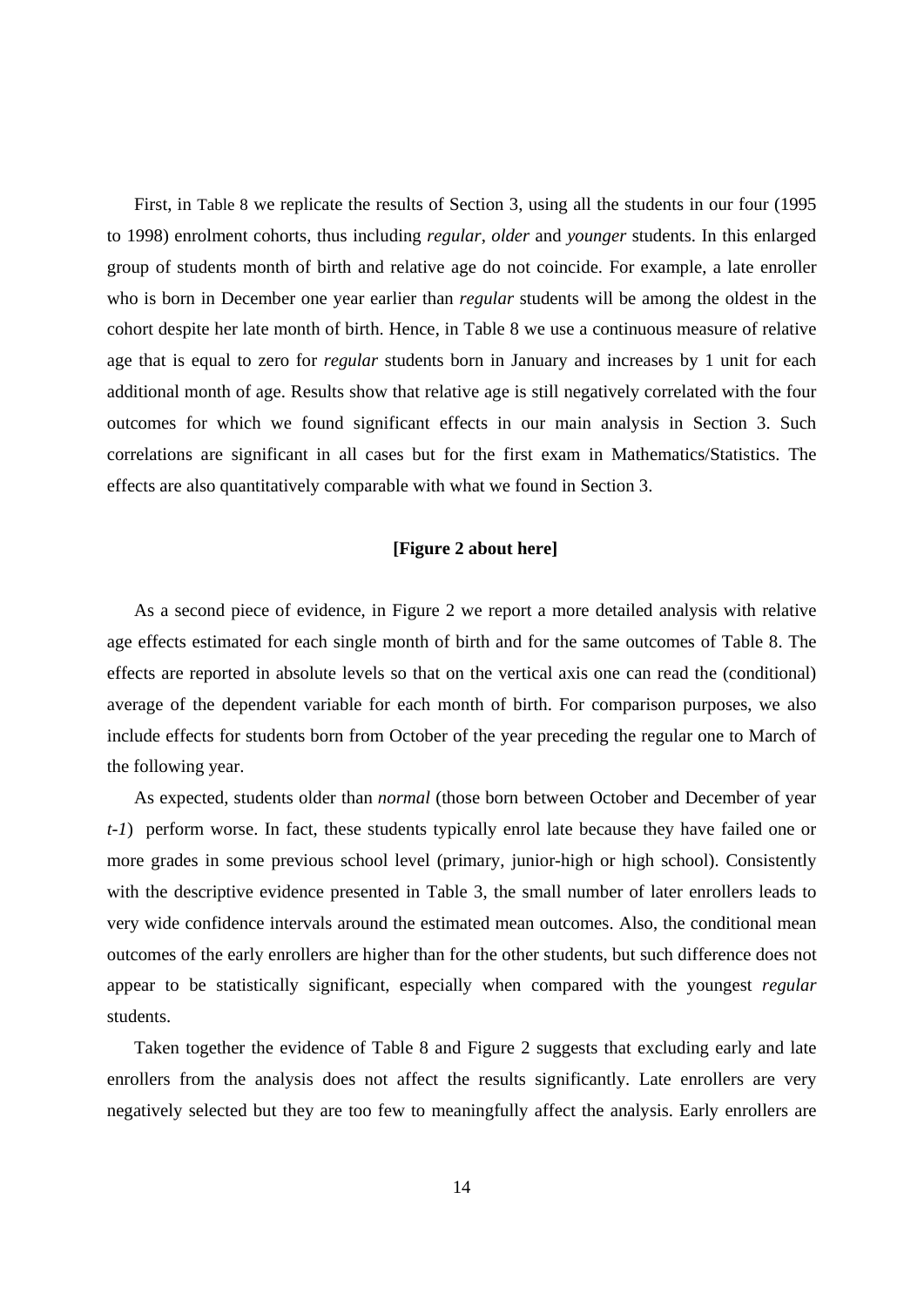more numerous but they don't seem to differ that much from the youngest *regular* students. Moreover, conditioning on high school results already captures most of the selection effect due to early and late enrolment.

Notice, however, that the estimates in Table 7 already showed that relative age effects in academic performance are only marginally affected by conditioning on cognitive ability, as measured by the attitudinal entry test, thus suggesting that selection based on ability is unlikely to play a major role in our setting.

### *4.2. Selection at entry in Bocconi*

Bocconi university is a highly selective institution in Italy and it also specialises in a few areas of Economics and Management. Thus, the students in our sample are clearly a very selected sample and our results may not generalise to the population of Italian university students. In particular, our result that the youngest students perform better might be generated by these students being less likely to either apply to or attend Bocconi. To look at this issue we compare the distribution of month of birth of *regular* Bocconi students with that of the population of Italian *regular* university students in the same cohorts. $^{20}$ 

### **[Figure 3 about here]**

The upper panel of Figure 3 describes the relative distribution of month of birth for *regular* students who took the entry test at Bocconi in the years 1995 to 1998 (a bar taller than 1 indicates that the percentage of students born in that month is higher among *regular* Bocconi applicants than in the population of *regular* students in the same cohorts). Although the relative incidence of applicants born in January is slightly above 1, Bocconi does not seem to attract particularly older or younger students.21

The bottom panel of Figure 3 focuses on students who have been eventually admitted at Bocconi. Similarly to the upper panel, the relative incidence of students born in any month is

-

<sup>&</sup>lt;sup>20</sup> We derive the distribution of regular students in the four birth cohorts 1976-1979 from the European Community Household Panel (ECHP) by selecting persons born in those years who completed their secondary education and enrolled tertiary education at the age of 19.

<sup>&</sup>lt;sup>21</sup> None of the bars is significantly different from 1.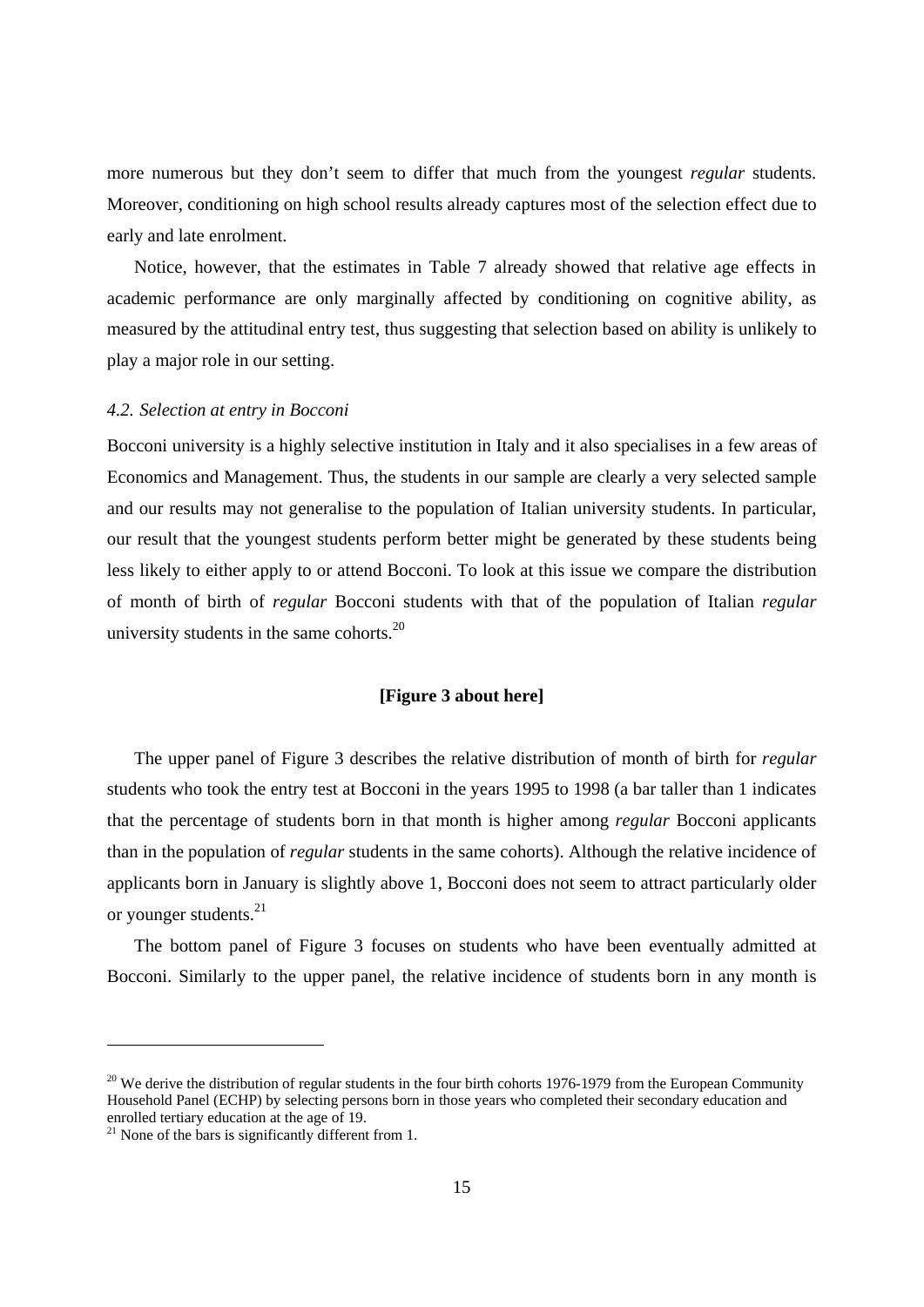never statistically different from 1 and there seems to be no indication of a trend towards *older* students being more likely to enrol at Bocconi.

The evidence in this section also answers some obvious questions about the external validity of our analysis. The distribution of month of birth in our sample does not seem to differ significantly from the population of *regular* university students. Moreover, being Bocconi a very selective institution, the ability distribution of admitted students is likely to be more compressed than in the population. Hence, if anything, it would be reasonable to expect larger relative age effects in the population than within Bocconi.

### *4.3. Season of birth effects*

In Table 9 we perform a further robustness check. Several previous studies have documented statistically significant differences in various outcomes between children born in different seasons of the year (Wilson, 2000). Usually, such differences, especially as far as health outcomes are concerned, are explained with environmental, biological and medical factors like weather conditions and temperature at the time of gestation or birth. These factors are known to affect the health conditions of newborn children such as birth weight and height.

In our analysis, the comparison of students born in January and December should not be affected by season of birth effects, given that both are winter months. Moreover, even when season of birth effects have been detected, they have also been shown to disappear rather rapidly with age, especially in industrialized countries. However, for robustness and comparison, Table 9 reports estimates of relative age effects conditional on season of birth for our students. Like in Figure 2 and Table 8, we consider only outcomes for which relative age differences have been detected by our previous analysis.

### **[Table 9 about here]**

Although our main comparison is between students born in January and December of the same year, who were both born in winter, they were born in the winter seasons of different years, which might have indeed been meteorologically different. And if there is a secular trend towards winter seasons changing systematically over the years, than our estimates might be capturing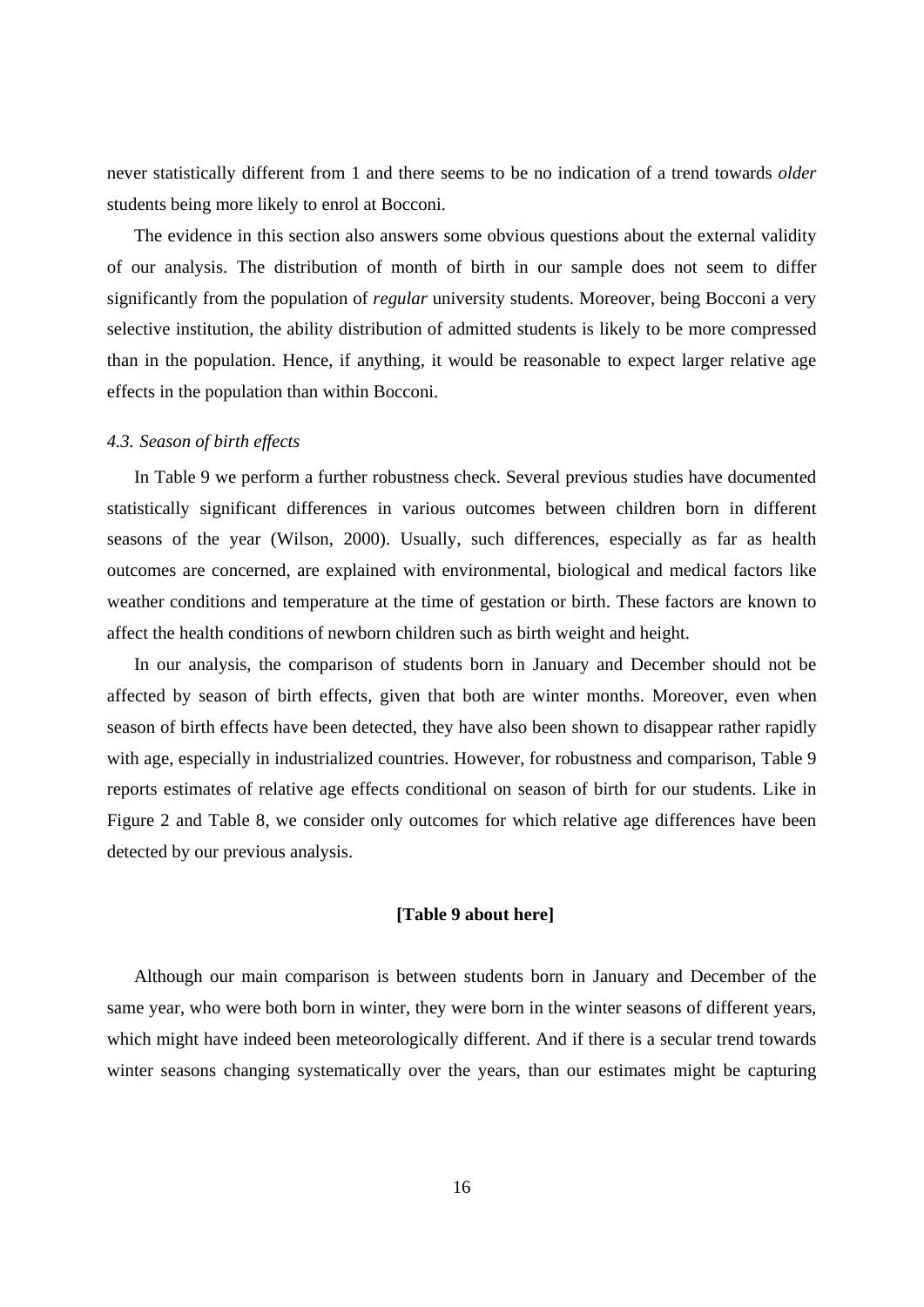such trend.<sup>22</sup> To make our specification robust to this particular issue, we include among the control variables a full set of interactions between month of birth and cohort dummies.

The estimates of Table 9 show that relative age effects remain significant also in this more sophisticated specification. Only the significance of the effect on the first economics exam goes below the conventional 10% level, although only marginally (the coefficient is significant at the 11% level). In general, the effects seem to be slightly lower than in previous specifications.

As far as season effects are concerned, students born in the spring (the reference season in our specification) seem to be slightly advantaged as compared to their mates. Although the estimated coefficients on winter, summer and fall are never statistically distinguishable from each other, the point estimates indicate a trend that mimics fluctuations in temperature across seasons.

### **5. Why are relatively younger students performing better?**

-

As already mentioned, the evidence that we presented in the previous sections contrast with what many other authors have found when focusing on younger students. Bedard and Duhey(2006), for example, find significant positive age effects among Italian  $8<sup>th</sup>$ -graders. In this section we investigate two possible explanations that may not only rationalise our results but also reconcile them with previous findings.

The first explanation is a combination of early learning and progression over the age-profile of cognitive development. Previous studies (Fredriksson and Öckert 2005; Goodman and Sianesi 2005; Skirbekk 2005; Skirbekk *et al*. 2004) have shown that going to school earlier improves later outcomes. At the same time, the medical and psychological literature documents that, just like physical strength, cognitive abilities first develop and then deplete with age, with the turning point for the average person being probably around age 20 (Jones 2005; Salthouse *et al.* 2004). Hence, in the early stages of childhood development the effect of older students being more mature probably dominates the benefits of early learning. Later, such advantage fades out and possibly reverses, thus leading to the observed better performance of the youngest students in the cohort.

 $^{22}$  Although the scientific evidence on the matter is still mixed, the obvious suspect here is climate change that might have made winter seasons milder and milder over time.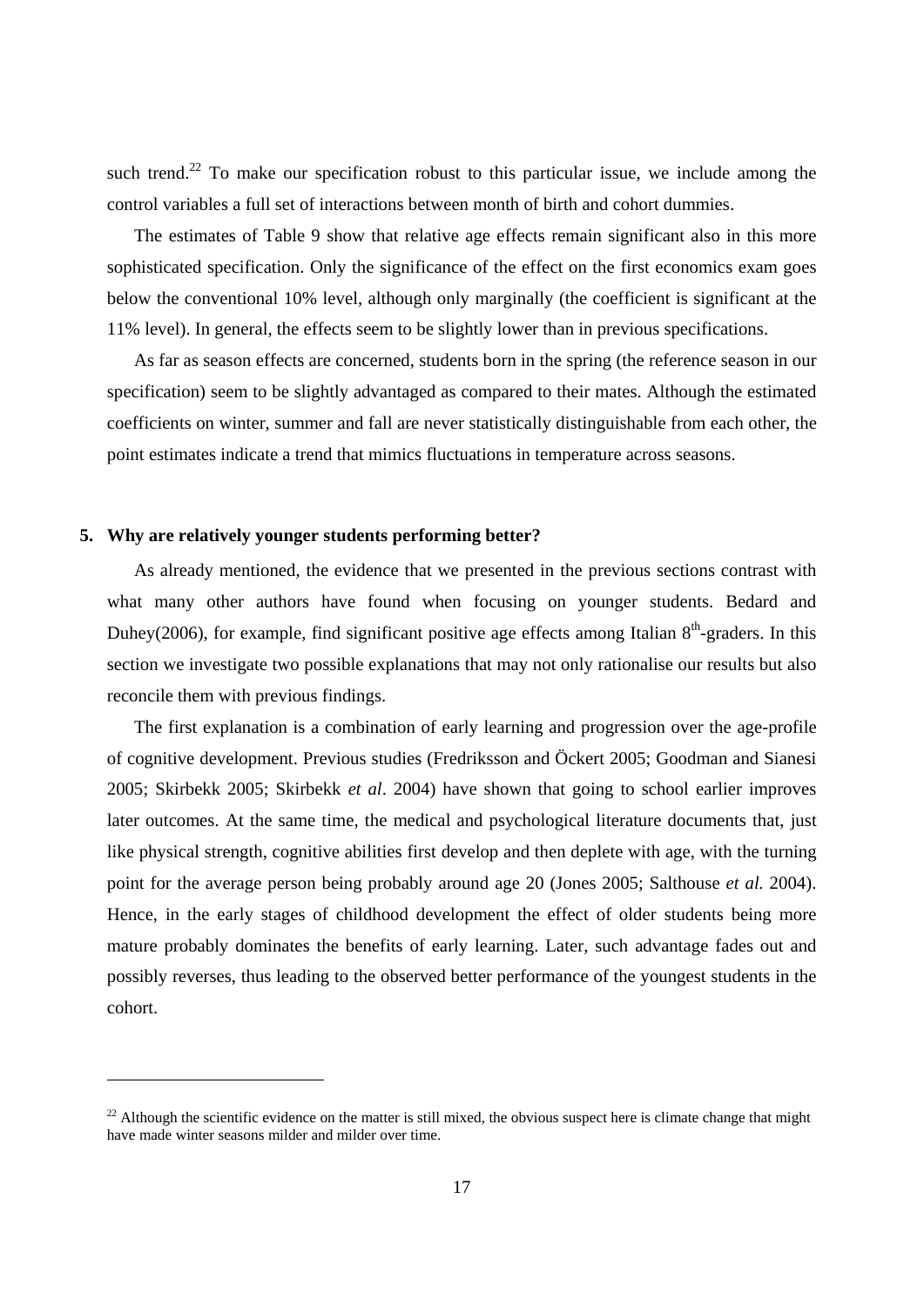In Section 5.1 we analyse entry test scores in more details and find some evidence in support of the idea that the youngest students in our data perform slightly better in terms of cognitive outcomes. However, the results in Table 7 already showed that differences in academic outcomes persist also when conditioning on cognitive ability.

We, thus, explore a second possible explanation in Section 5.2. Several psychological studies (Thompson *et al.* 2004; Dhuey and Lipscomb 2006) document the important role of relative age differences in the development of personality traits that favour the oldest pupils in a group. According to these studies, the youngest students in a cohort, who have likely been the smallest kids in their reference groups at early ages, should be less socially active. We find evidence of these effects and we also document that the youngest in a cohort devote more time to studying, which eventually leads them to achieve better academic results.

### *5.1. Relative age differences in cognitive ability and academic performance*

Table 10 explores the existence of relative age effects in cognitive ability in our Bocconi data by analyzing students' results in the admission test. Such test was – and still is – meant to measure ability rather than actual knowledge and was designed by professional educational psychologists. It includes several different sections, such as reading comprehension and problem solving, and it is taken by all students on exactly the same date and location.<sup>23</sup>

### **[Table 10 about here]**

This particular setting lends itself easily to the IV strategy of Bedard and Dhuey (2006). Such strategy consists of regressing test scores on absolute age (measured in month since birth) and instrumenting this variable with *assigned age*, i.e. a continuous variable for the student's month of birth. For *regular* students relative and assigned age are perfectly collinear while for early and late enrollers they exhibit some independent variation. Still, those born in the earlier months of the year are more likely to anticipate school and those born towards the end of the year are more

-

<sup>&</sup>lt;sup>23</sup> This has changed in the most recent years, with additional admission test sessions organized in different locations around the country.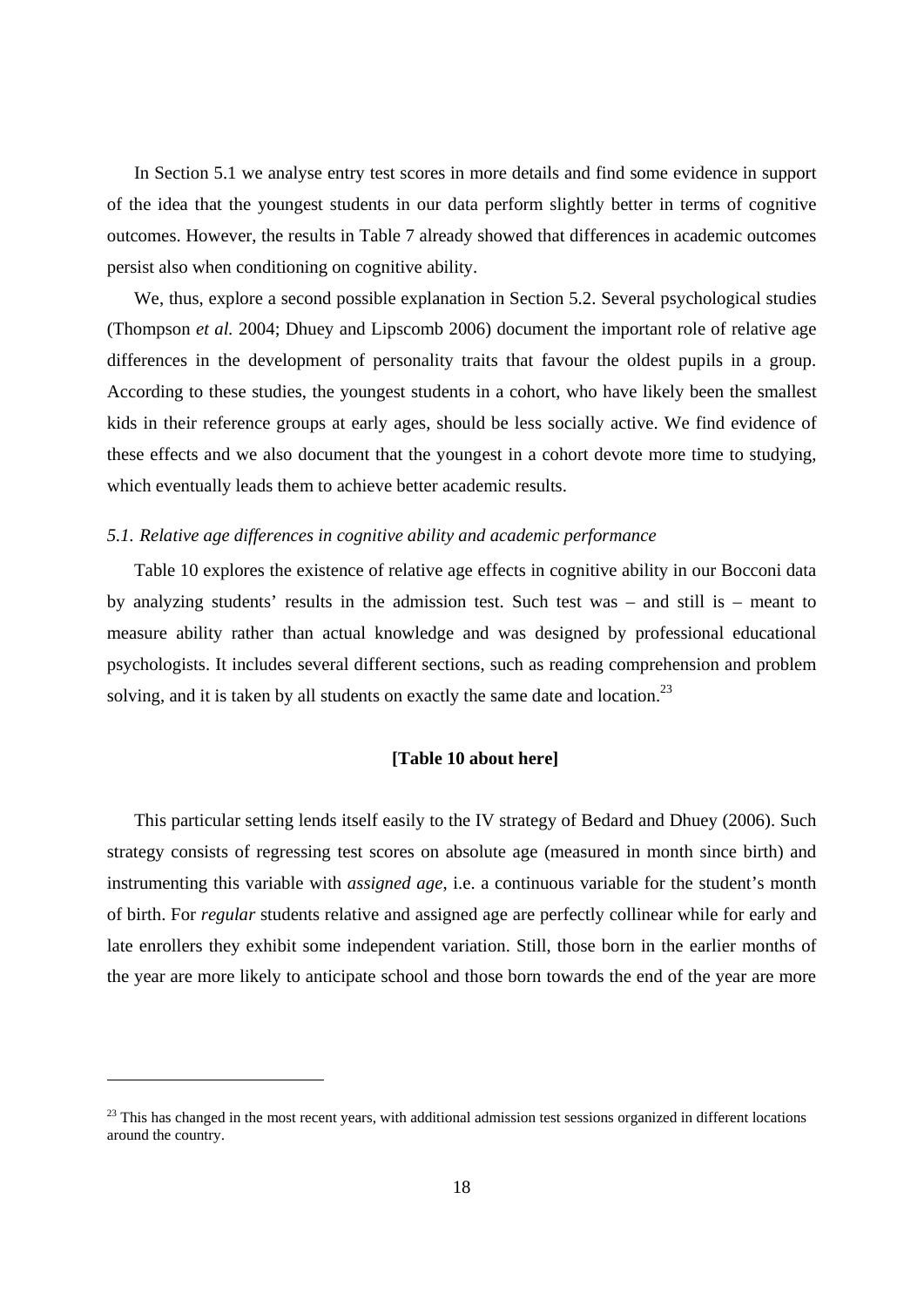likely to enrol late (see Figure 1).<sup>24</sup> Moreover, assigned age is arguably an exogenous variable, thus making it a valid instrument for absolute age.<sup>25</sup>

The first three columns of Table 10 report the OLS, IV and reduced form (RF) results from this strategy, while in the last column we adopt our preferred approach of restricting the sample to *regular* students and comparing the oldest and the youngest in the cohort. The dependent variable is the standardized test score so that the coefficients should be read in terms of standard deviations. Consistently with our findings in Section 4.1, the presence of early and late enrollers does not affect the results significantly, as suggested by the similarity of the OLS and IV estimates. Overall, results show a modest but significant advantage of about 0.06-0.08 of a standard deviation in favour of the youngest students, depending on the specification.<sup>26</sup>

### **[Table 11 about here]**

In Table 11 we analyze in details the different sections of the test for some more recent cohorts, namely for students who applied to Bocconi in the years 2000, 2001 and 2002. These cohorts were administered a different newer version of the test which consists of 8 sections and results have been recorded separately for each of those sections: reading comprehension, spatial and perceptive abilities, computer use, mathematical reasoning, verbal relations, logics of images, verbal patterns and general culture. In the appendix we present a brief description of the actual content and questions in each of these 8 sections. Note that two of the sections refer directly to skills that come mostly from the accumulation of previous knowledge, namely computer use and general culture. In Table 11 we do not report results for general culture while we do present the estimates for computer use as well as for all the other sections that are meant to directly measure

-

<sup>&</sup>lt;sup>24</sup> Notice that for regular students such instrument differs from the endogenous regressor only up to a constant, while it does exhibit independent variation for students at the two ends of the age distribution, i.e. those who are most likely affected by the instrument itself. In this sense, the IV strategy adopted here is likely to estimate a truly average rather than a local effect.

 $25$  One additional source of endogeneity would arise from parental targeting of month of birth. However, since conception and pregnancy still are largely stochastic events, it is unclear whether such targeting can go beyond the seasonal frequency. Moreover, the direction of the bias would be unclear. More educated or more work-oriented parents may prefer to have their kids born in December, so that they go to school earlier. However, they would also be the youngest in their class, which is often believed to be psychologically problematic. The distribution of cesarean sections in Italy does show a spike at December but this phenomenon appears to be largely uncorrelated with the socio-demographic characteristics of the parents.

<sup>&</sup>lt;sup>26</sup> Both admitted and rejected students are included in the regression although results change only slightly when the analysis is limited to admitted students.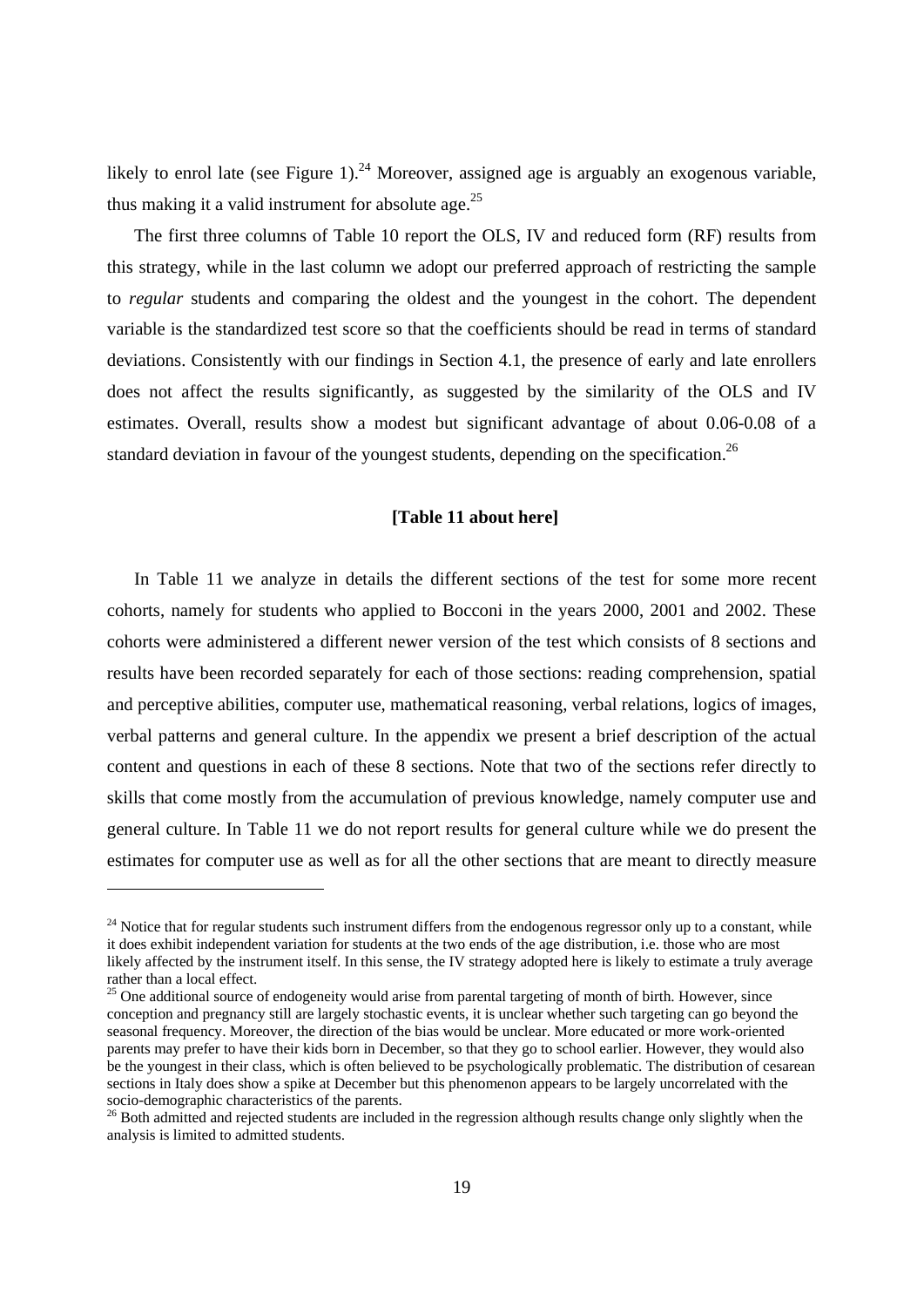different types of cognitive abilities.<sup>27</sup> In all columns the dependent variable is the standardized test result, so that the estimated coefficients can be readily compared across test areas.

We start in column 1 with the overall result, which is simply a weighted average of the results in the single sections, where the youngest students seems to have a relatively large advantage of over 0.14 of a standard deviation. Also, students born in the middle months February to November show a considerable 0.08 advantage over the oldest January-born. These effects are much larger that the ones estimated in Table 10 for the earlier cohorts, although the comparison is complicated by the fact that the structure of the test is different. For example, the section on computer use, where relative age effects seem very important, was not present in the earlier version of the test. The following columns (2 to 8) present results for the different test sections (excluding only general culture). All the point estimates indicate a relative advantage of the youngest over the oldest students in the cohort, however such differences are statistically significant only in three sections - spatial perception, computer use and logics of images - and are particularly strong in computer use.

These results suggest that cognitive ability is subject to mild relative age differences, while our interpretation of the effect on computer use is more in line with the psychological mechanism that we discuss below. Students with less active social lives also have more time to spend on other things such as using a computer, an activity that does not necessarily require interacting with others.

### *5.2. Relative age differences in social behaviour*

1

The final set of results that we present come from the *ISAS* survey, which we described in Section 2.

### **[Table 12 about here]**

In Table 12 we use these data to analyze differences in various aspects of social behaviour between the oldest and the youngest students in the cohort. As for the previous analyses we concentrate only on *regular* students, thus excluding early and later enrollers. In the first column of Table 12 we look at sport activity. The dependent variable is a dummy equal to 1 if the

 $27$  In unreported results we find that age differences are not significant in general culture.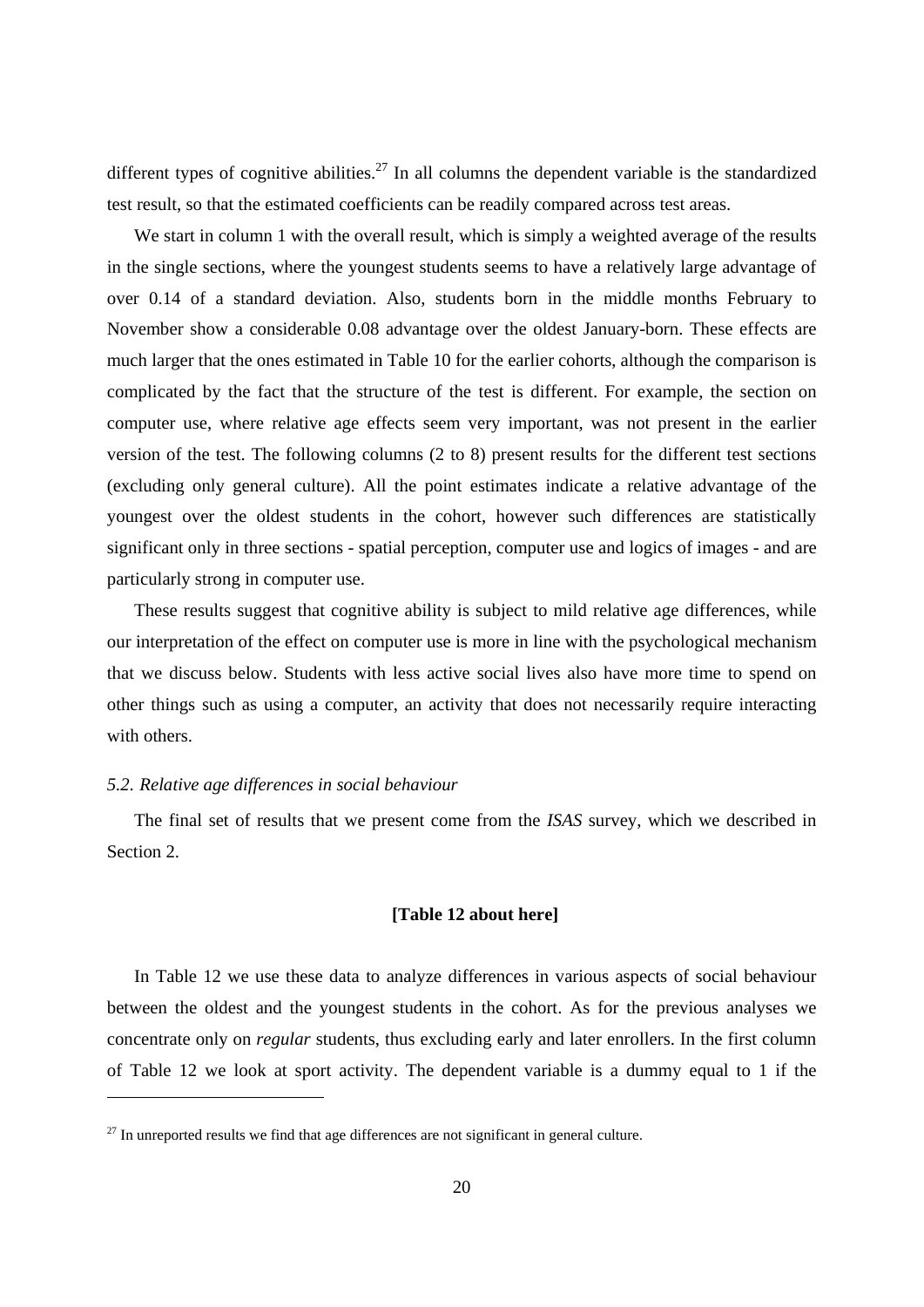respondent answers *never* to the following question: "During the school year, do you practice any sport or physical activity?". The other possible answers are *sometimes*, *often* and *very often* and are all coded to zero in our right-hand-side variable. The model is estimated using a probit specification and conditioning on a large set of controls. The estimated effect of being born in December is not significant although the sign of the coefficient is positive and increasing over the calendar year of birth (0.045 for February to November and it doubles to 0.083 for December) suggesting that younger individuals are more likely to do little sport. We obtain very similar results in column 2 for another aspect of social behaviour. The dependent variable is coded 1 for students who answer *never* to the question "Do you go to clubs or other places where you can dance?".

The last three columns of Table 12 explore love and sexual behaviours. In column 3 we run a linear regression of the self-reported mean number of monthly sexual intercourses on our monthof-birth dummies and the usual set of controls. The estimates show a very large effect with the youngest students in the cohort having on average 1.2 intercourses less than their oldest mates. This is about 35% over the average of approximately 3 and corresponds to almost 20% of a standard deviation. This result is confirmed (and actually reinforced) in column 4, where we restrict the sample only to those students who already had their first sexual intercourse. Finally, in the last column we explore the probability of being in a stable love relationship at the time of the interview. Here we also find a very strong and significant effect of the youngest students being 18 percentage points less likely to be in such relationship over an average of approximately 60%.

To the extent that these differences in social behaviours also reflect differences in the allocation of time and effort between studying and other activities, these results support the interpretation that relative age effects in psychological development might be a powerful determinant of differences in academic outcomes. Unfortunately, we do not have information on both social activity and time allocation for the same sample of students. However, the PISA study does include information on time allocation. The Programme for International Student Assessment (PISA) is a well known database constructed by the OECD that contains information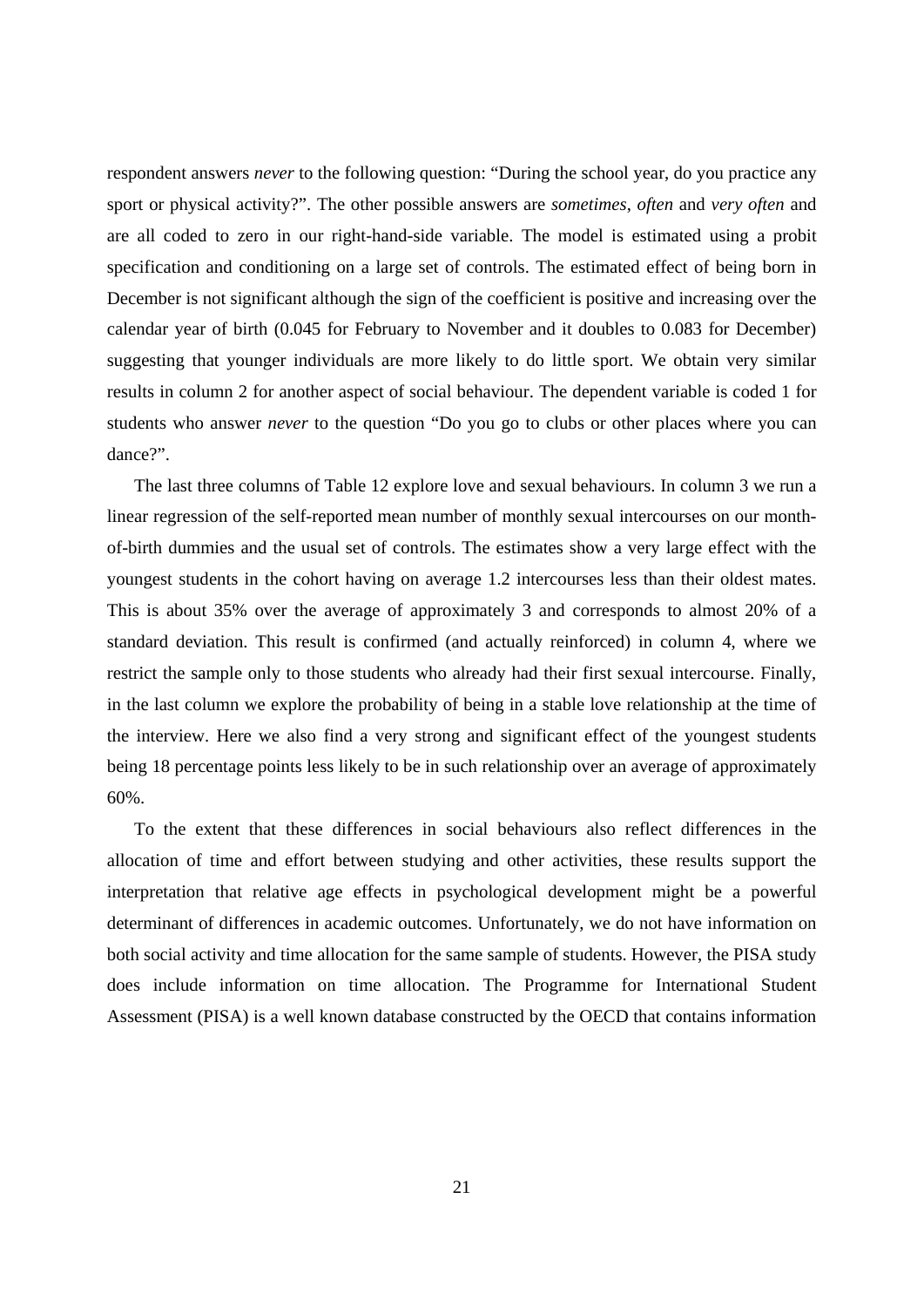on standardised tests administered to comparable samples 15-year-olds students in a large number of countries  $(57 \text{ in the last } 2006 \text{ edition})^{28}$ 

### **[Table 13 about here]**

In Table 13 we use the data from the Italian 2003 PISA survey to analyse relative age effects in the amount of time students allocate to self-studying at home. As in most of our previous analysis we focus exclusively on *regular* students and we regress the number of hours devoted to self-studying at home on month of birth dummies and a set of controls.<sup>29</sup> Consistently with our suggested interpretation, we do find that the youngest students in the cohort devote more time to doing their homework. This finding is confirmed also when we break down the total number of hours by subject. The December-born students appear to spend more time on their mathematics and language homework while the effect is not significant for science. The estimates in Table 13 suggest that already at age 15 the youngest students in a cohort spend more time studying at home and thus, possibly, less time on other activities like sports or socialising. To the extent that these differences are due to psychological relative age effects, they are likely to expand as people grow older and gain more and more control over the allocation of their time.

### **6. Conclusions**

-

In this paper we documented that relative age effects are still present at the age of university attendance and such effects work in favour of the youngest students within a given cohort. This contrasts with the results of most previous studies that looked primarily at earlier schooling stages and typically found better outcomes for the oldest students.

Exploring data on cognitive entry test and a survey of social behaviours of first-year university students, we produce some additional evidence that help rationalize our results according to two main mechanisms.

On the one hand, cognitive development appears to flatten and even invert direction already at the age of university enrolment, thus penalizing the performance of the oldest students in the

<sup>&</sup>lt;sup>28</sup> For more information on the PISA study visit www.pisa.oecd.org.

<sup>&</sup>lt;sup>29</sup> All students in the PISA are aged 15 and the data also report the exact grade in which they are enrolled. Hence, we have all the necessary information to select only the *regular* students.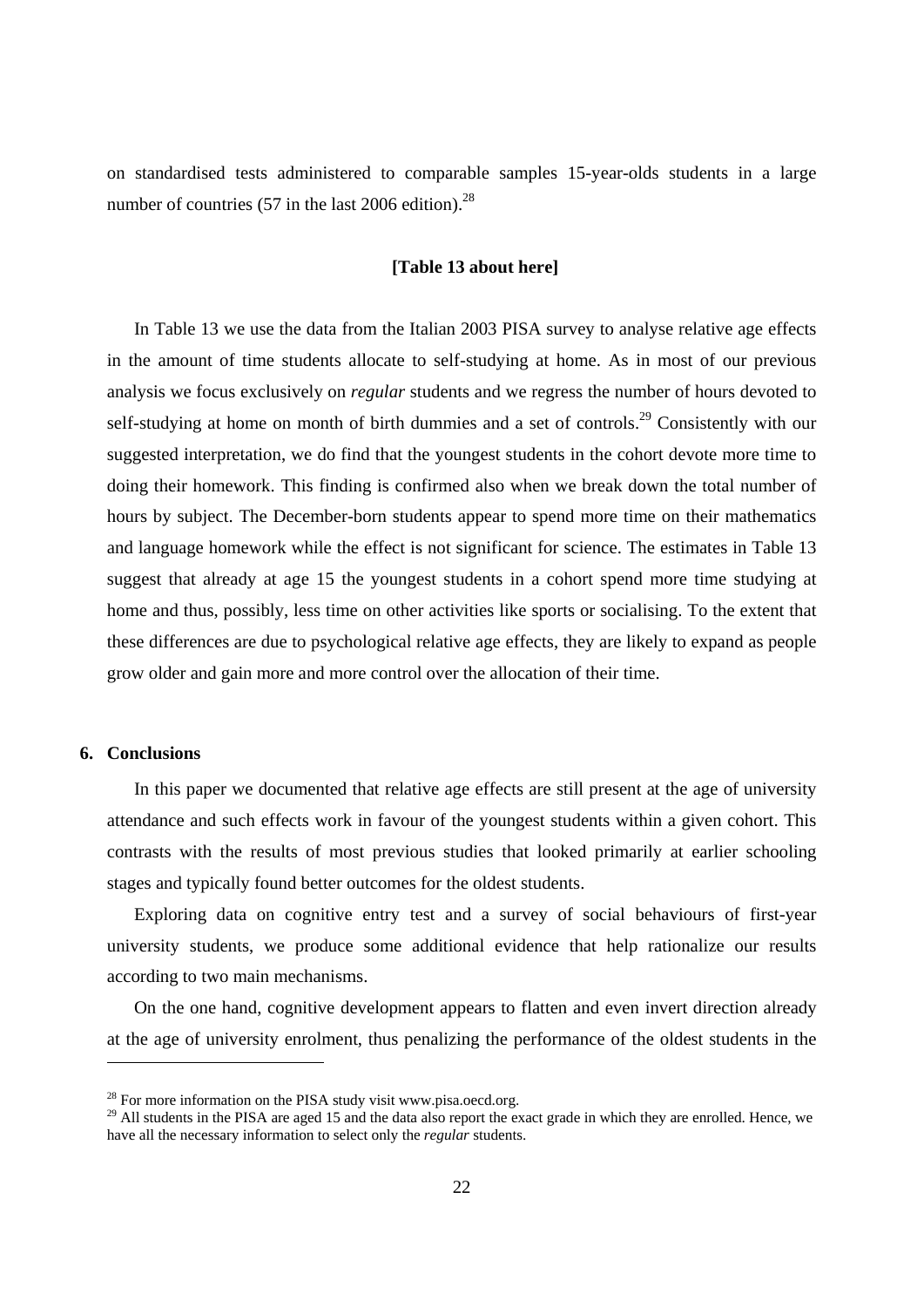cohort. Moreover, the youngest students also appear to have less active social lives and, thus plausibly devote more time to studying. This argument is consistent with results from psychological studies showing that being the youngest in a reference group slows down the development of personality traits like self-esteem and leadership at early ages.

Our results have important implications for the study of cognitive development and show that the mechanical evolution of abilities over the life cycle interacts with endogenous individual choices about the allocation of time and effort. Moreover, such interaction involve both productive and non-productive skills and attitudes. In a policy perspective, the most commonly discussed options focus on the advantages and disadvantages of anticipating the age of school entry. Our results support the idea that anticipating school entry might indeed improve performance, however such policy intervention cannot eliminate relative age differences and thus their implications. Rather, if the policy objective is guaranteeing equal opportunities to everybody, relative age differences – which are shown to be an important source of later inequality in outcomes - should be limited. In principle, achieving this result is relatively easy, at least as far as the schooling environment is concerned. For example, the rules of class formation could be redefined by conditioning students in a class to be at most 6 months apart in terms of biological age.

Implementing this type of policy is straightforward and costless, other than in some very special cases, for example when there are only very few students in a school grade. One may also think of changing the actual definition of school grades, by having a grade for each semester instead than for each year. This alternative policy option, however, might require additional inputs in the education production process (smaller class sizes, more teacher, et.).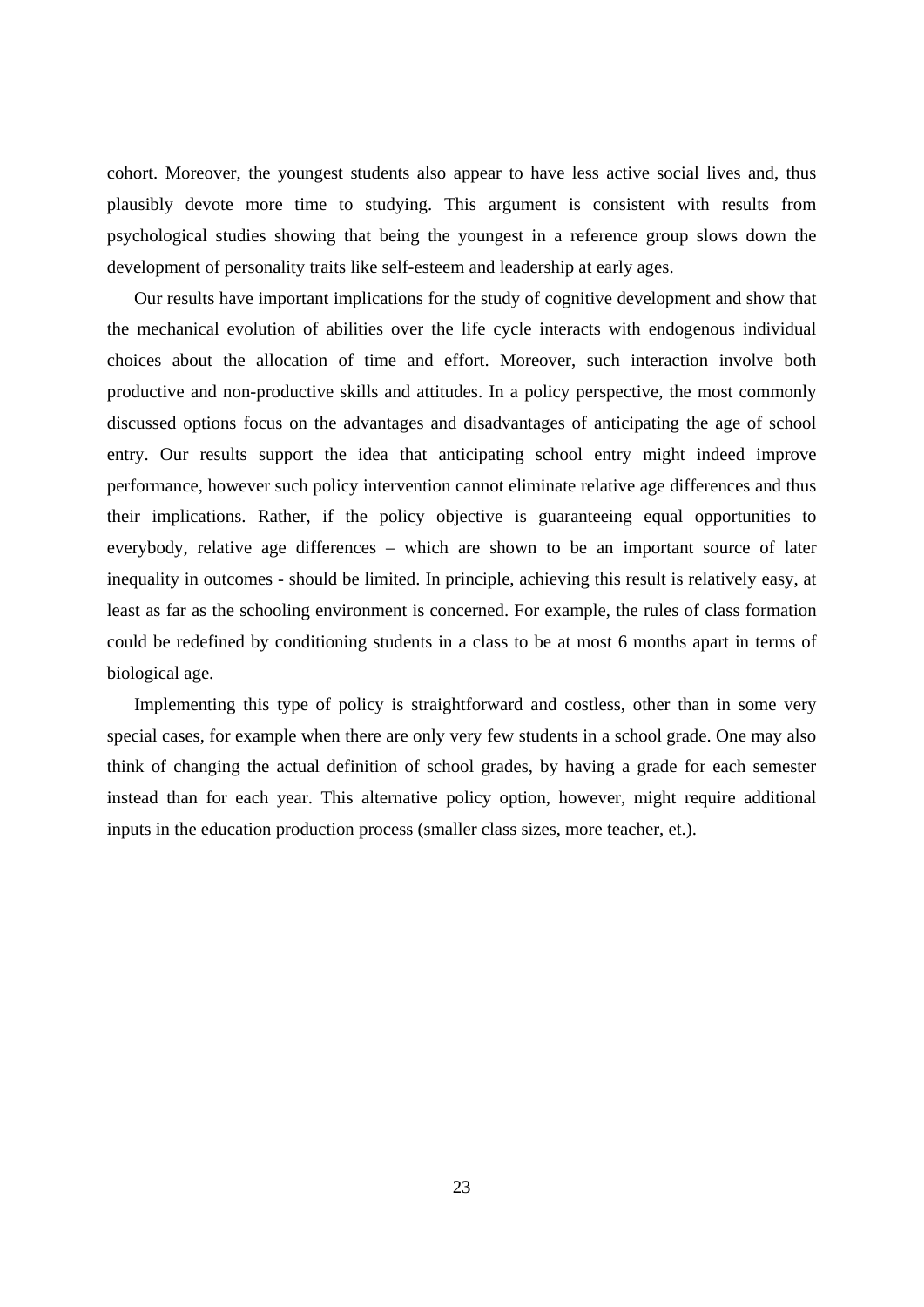### **References**

Allen, J. and R. Barnsley (1993). Streams and Tiers: The Interaction of Ability, Maturity and Training in Systems with Age-Dependent Recursive Selection. *The Journal of Human Resources* 28(3), 649-659.

Barnsley, R.H., A.H. Thompson and P. Legault (1992). Family planning: Football style, the relative age effect in football. *International Review for the Sociology of Sport* 27(1), 77-88.

Bedard, K. and E. Dhuey. (2006). The Persistence of Early Childhood Maturity: International Evidence of Long-Run Age Effects. *Quarterly Journal of Economics* 121(4), 1437-1472.

Billari, F.C., M. Caltabiano and G. Dalla Zuanna (edited by). (2007). Sexual and affective behaviour of students. An international research. Cleup Editrice, Padova.

Carneiro, P. and J. Heckman. (2003). Human Capital Policy. In J. Heckman and A. Krueger, eds., Inequality in America: What Role for Human Capital Policy? MIT Press.

Crawford, C., L. Dearden and C. Meghir. (2007). When You Are Born Matters: The impact of Date of Birth on Child Cognitive Outcomes in England. The Institute for Fiscal Studies.

Cunha F and J.J. Heckman. (2007a). The Technology of Skill Formation. *American Economic Review* 97(2), 31–47..

Cunha F and J.J. Heckman. (2007b). Investing in our Young People. Mimeo, University of Chicago.

De Giorgi, G., M. Pellizzari and S. Redaelli. (2007). Be as Careful of the Books you Read as of the Company you Keep: Evidence on Peer-Effects in Educational Choices. IZA Discussion Paper No. 2833.

Dhuey, E. and S. Lipscomb. (2006). What Makes a Leader? Relative Age and High School Leadership. *Economics of Education Review* 27(2), 173-183.

Dudink, A. (1994). Birth date and sporting success. *Nature*, 368, 592.

Fredriksson P. and B. Öckert. (2005). Is Early Learning Really More Productive? The Effect of School Starting Age on School and Labor Market Performance. IZA Discussion Paper No. 1659, IZA, Bonn.

Garibaldi, P., F. Giavazzi, A. Ichino and E. Rettore (2007). College cost and time to complete a degree: Evidence from tuition discontinuities. Mimeo.

Goodman, A. and B. Sianesi. (2005). Early Education and Children's Outcomes: How Long do the Impact Last? *Fiscal Studies* 26(4), 513-548.

Jones, J. (2005). Age and Great Invention. NBER Working Paper n. 11359.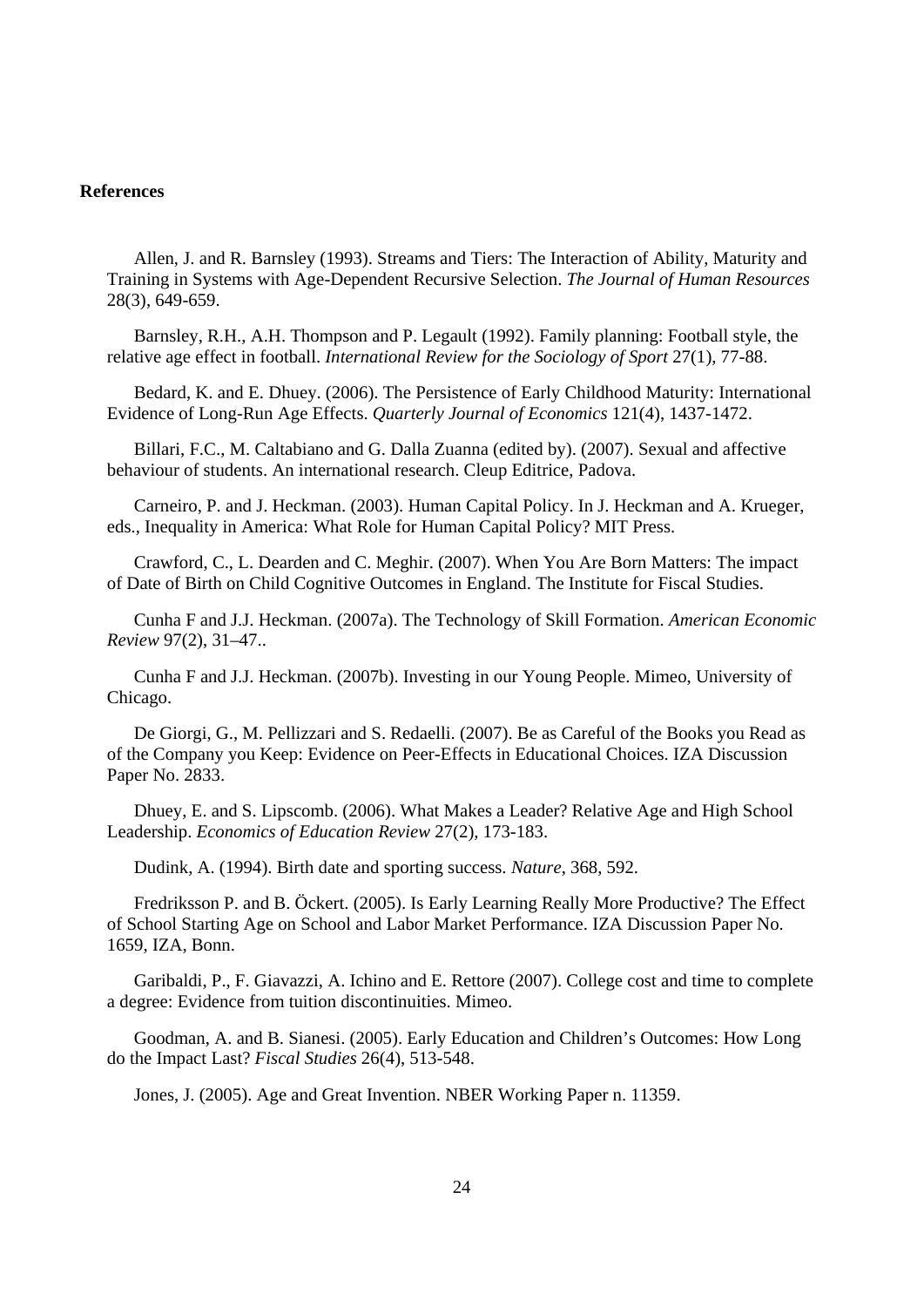Heckman, J.J. and D. V. Masterov. (2007). The Productivity Argument for Investing in Young Children. *Review of Agricultural Economics* 29(3), 446-493.

Helsen, W.F., J. Van Winckel and M. Williams. (2005). The Relative Age Effect in Youth Soccer Across Europe. *Journal of Sports Sciences* 23(6), 629-636.

Lutz, W. and V. Skirbekk (2005). Policies Addressing the Tempo Effect in Low-Fertility Countries. *Population and Development Review* 31(4), 699-720.

Mayer, S.E. and D. Knutson. (1999). Does the Timing of School Affect How Much Children Learn? In S.E. Mayer, P.E. Peterson (Eds.), Earning and Learning: How Schools Matter. Brookings Institution Press, Washington, D.C., 79-102.

Persico, N. and A. Postlewaite. (2004). "The Effect of Adolescent Experience on Labor Market Outcomes: The Case of Height." *The Journal of Political Economy* 112(5), 1019-53.

Rizzi, E.L. and G. Dalla Zuanna (2007). The Seasonality of Conception. *Demography* 44(4), 705-728.

Salthouse, T.A., D.H. Schroeder and E. Ferrer (2004). Estimating Retest Effects in Longitudinal Assessments of Cognitive Functioning in Adults Between 18 and 60 Years of Age. *Developmental Psychology* 40(5), 813-822.

Skirbekk, V., H-P. Kohler and A. Prskawetz. (2004). Birth Month, School Graduation and the Timing of Births and Marriages. *Demography* 41(3), 547-568.

Skirbekk, V. (2005). Why Not Start Younger? Implications of the Timing and Duration of Schooling for Fertility, Human Capital, Productivity, and Public Pensions. RR-05-002, International Institute for Applied Systems Analysis, Laxenburg.

Thompson, A.H., R.H. Barnsley and J. Battle. (2004). The relative age effect and the development of self-esteem. *Educational Research* 46, 313-320.

Wilson, G. (2000). The Effects of Season of Birth, Sex, and Cognitive Abilities on the Assessment of Special Educational Needs. *Educational Psychology* 20(2), 153-166.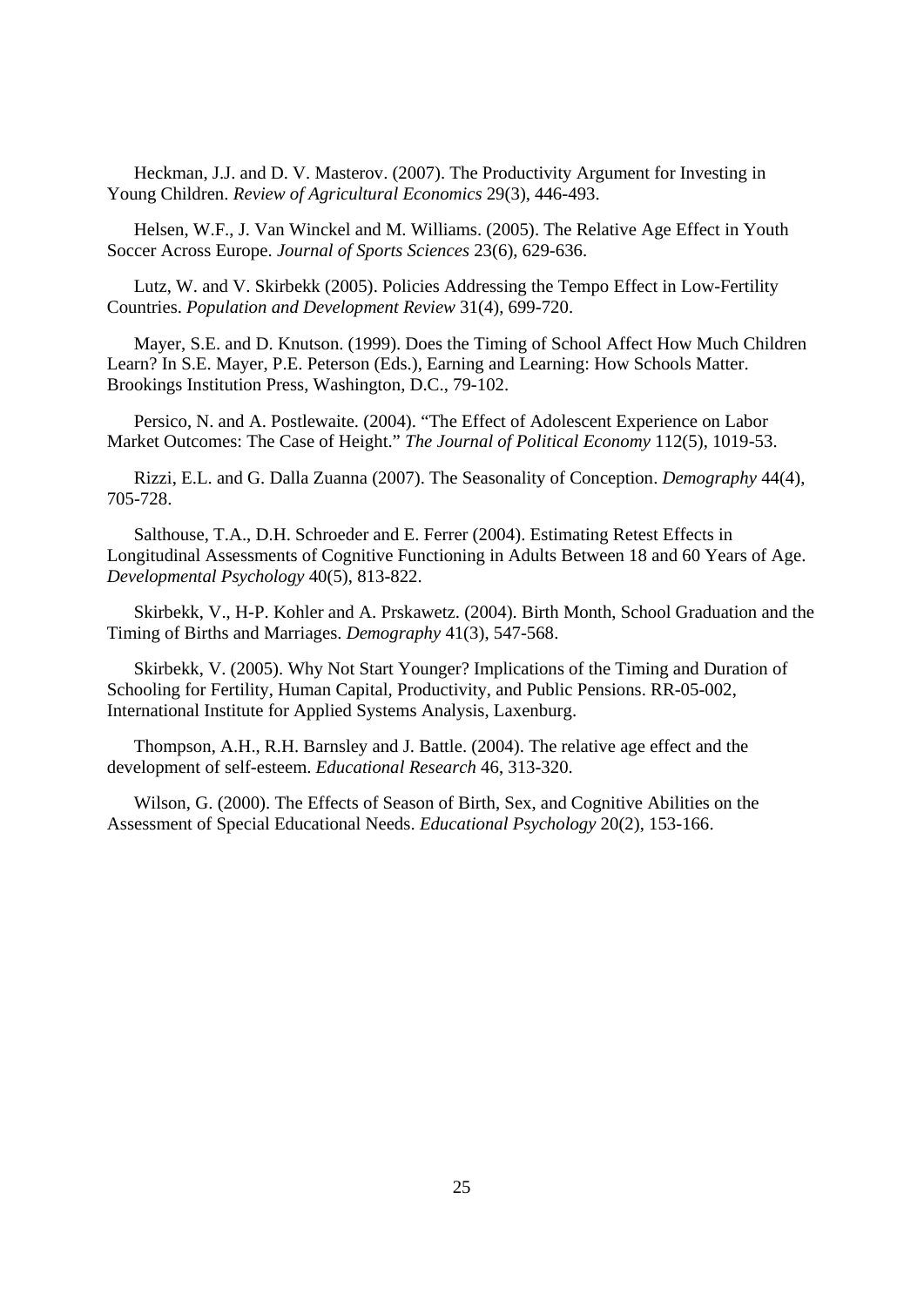# **Figures and Tables**



**Figure 1. Distribution of student types by month of birth**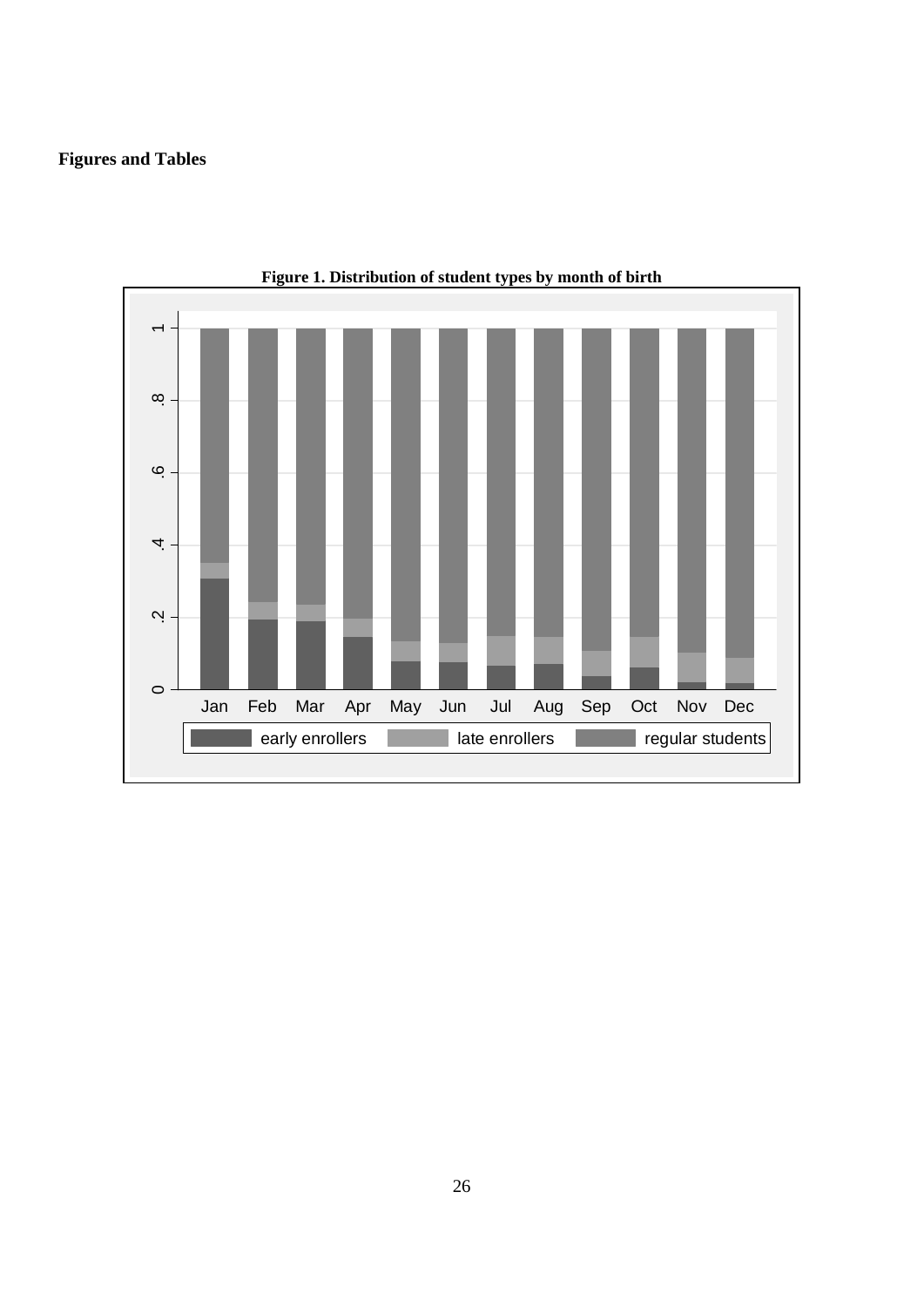

**Figure 2. Conditional academic performance by month of birth** 



**Figure 3: Relative distributions of month of birth** 

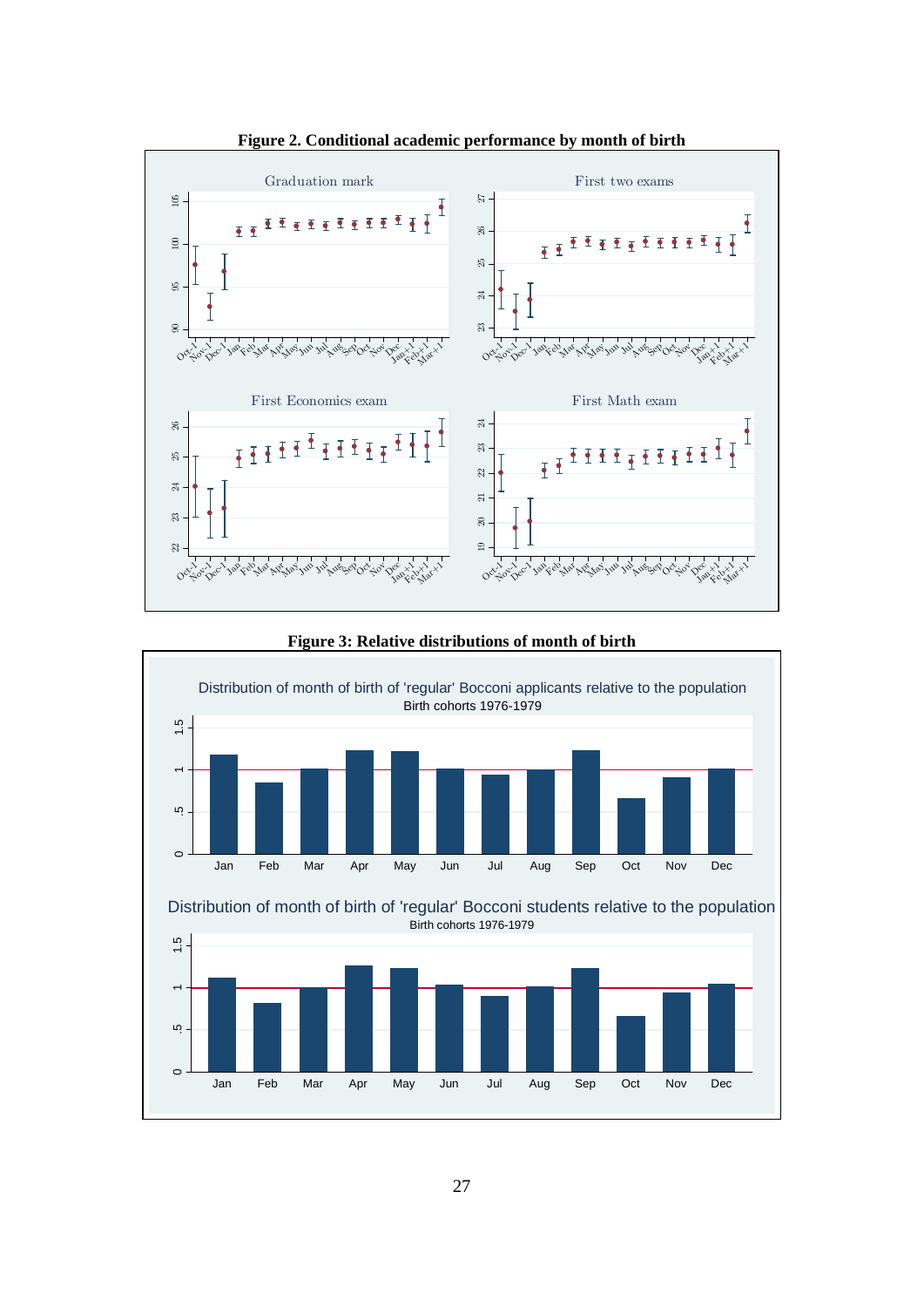| year of first<br>enrolment | typical year of<br>birth | % of regular<br>students | % of <i>older</i><br>students | % of younger<br>students |
|----------------------------|--------------------------|--------------------------|-------------------------------|--------------------------|
| 1995                       | 1976                     | 0.837                    | 0.069                         | 0.108                    |
| 1996                       | 1977                     | 0.857                    | 0.059                         | 0.106                    |
| 1997                       | 1978                     | 0.882                    | 0.047                         | 0.093                    |
| 1998                       | 1979                     | 0.861                    | 0.044                         | 0.123                    |
|                            | Total                    | 0.857                    | 0.045                         | 0.121                    |

**Table 1. Distribution of student births by cohort** 

| Table 2. Distribution of month of birth by cohort |       |       |                                |       |       |  |  |
|---------------------------------------------------|-------|-------|--------------------------------|-------|-------|--|--|
|                                                   |       |       | <b>Year of first enrolment</b> |       |       |  |  |
|                                                   | 1995  | 1996  | 1997                           | 1998  | Total |  |  |
| <b>January</b>                                    | 0.066 | 0.062 | 0.074                          | 0.058 | 0.065 |  |  |
| <b>February</b>                                   | 0.073 | 0.074 | 0.068                          | 0.066 | 0.070 |  |  |
| <b>March</b>                                      | 0.084 | 0.076 | 0.083                          | 0.076 | 0.080 |  |  |
| April                                             | 0.087 | 0.081 | 0.086                          | 0.089 | 0.086 |  |  |
| May                                               | 0.107 | 0.109 | 0.092                          | 0.114 | 0.105 |  |  |
| June                                              | 0.106 | 0.091 | 0.094                          | 0.100 | 0.098 |  |  |
| July                                              | 0.085 | 0.091 | 0.075                          | 0.092 | 0.086 |  |  |
| <b>August</b>                                     | 0.073 | 0.083 | 0.078                          | 0.082 | 0.079 |  |  |
| <b>September</b>                                  | 0.093 | 0.082 | 0.093                          | 0.094 | 0.090 |  |  |
| October                                           | 0.065 | 0.085 | 0.080                          | 0.085 | 0.080 |  |  |
| <b>November</b>                                   | 0.078 | 0.079 | 0.083                          | 0.075 | 0.079 |  |  |
| <b>December</b>                                   | 0.084 | 0.088 | 0.093                          | 0.069 | 0.083 |  |  |
| <b>Total</b>                                      | 1.00  | 1.00  | 1.00                           | 1.00  | 1.00  |  |  |

28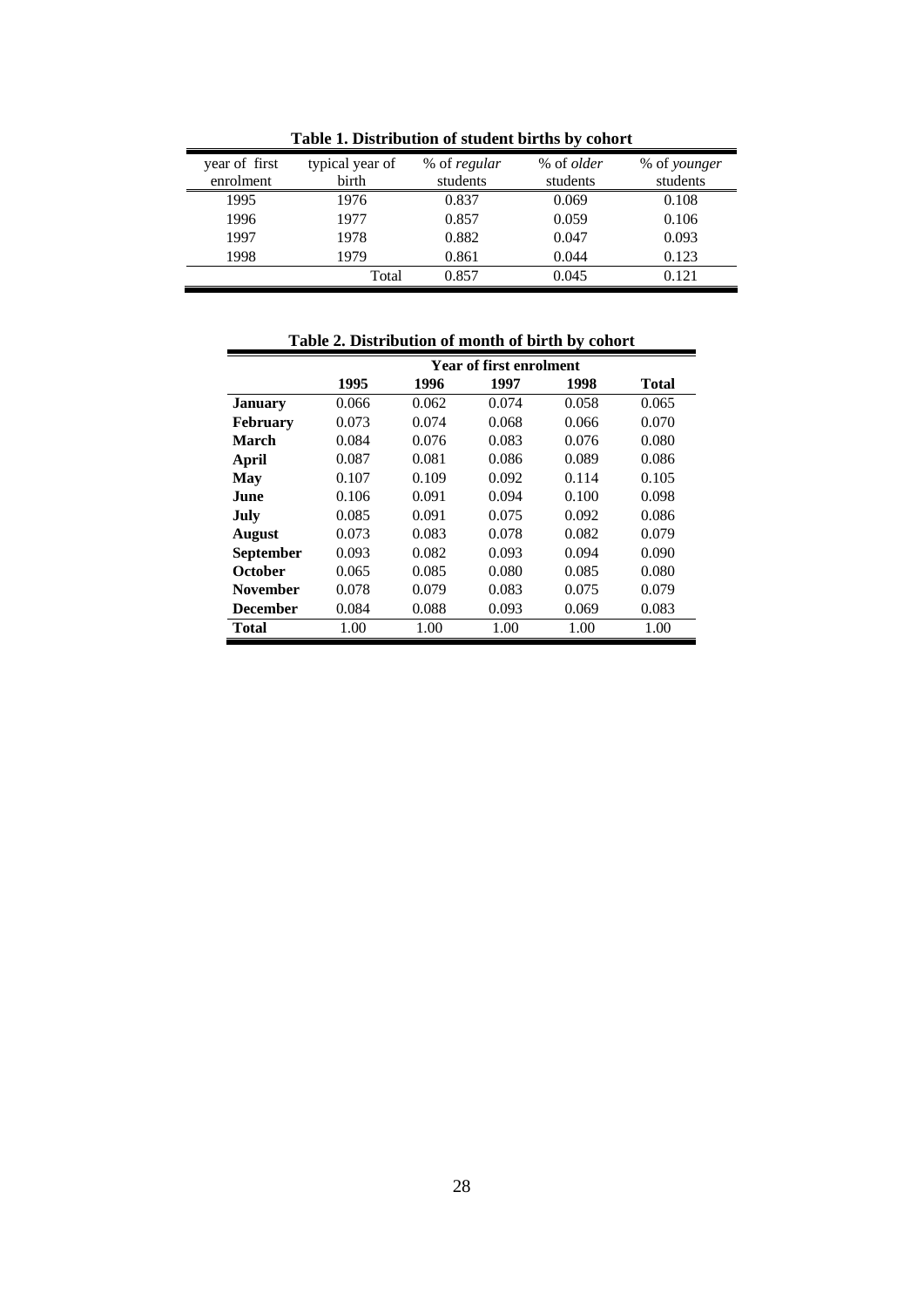|                                          | <b>January</b> |                  | <b>February</b> to<br><b>November</b> |              | <b>December</b> |              | <b>Total</b>  |               |
|------------------------------------------|----------------|------------------|---------------------------------------|--------------|-----------------|--------------|---------------|---------------|
| <b>Variable</b>                          | mean $(s.d.)$  |                  | $mean$ $(s.d.)$                       |              | mean (s.d.)     |              | mean $(s.d.)$ |               |
| Graduation mark <sup>1</sup>             | 101.51(7.61)   |                  | 102.27 (7.31)                         |              | 102.86 (6.92)   |              | 102.27 (7.30) |               |
| Average grades by subject <sup>2</sup> : |                |                  |                                       |              |                 |              |               |               |
| management                               |                | 26.50(2.04)      | 26.69                                 | (1.89)       | 26.83           | (1.81)       |               | 26.69 (1.90)  |
| economics                                | 25.80          | (2.47)           | 26.04                                 | (2.43)       | 26.16           | (2.34)       | 26.03         | (2.43)        |
| math                                     |                | 23.78 (2.92)     | 24.09                                 | (2.93)       | 24.34           | (2.89)       |               | 24.09 (2.92)  |
| history                                  |                | 27.51 (2.78)     | 27.52                                 | (2.59)       | 27.71           | (2.35)       |               | 27.53 (2.59)  |
| foreign languages                        | 27.63          | (2.15)           | 27.56                                 | (2.22)       | 27.53           | (2.20)       |               | 27.56 (2.21)  |
| law                                      |                | 25.44 (2.42)     |                                       | 25.58 (2.39) |                 | 25.82 (2.22) |               | 25.59 (2.38)  |
| Specialization:                          |                |                  |                                       |              |                 |              |               |               |
| public administration                    | $0.07 -$       |                  | $0.05 -$                              |              | $0.06 -$        |              | $0.05 -$      |               |
| management                               | $0.59 -$       |                  | $0.60 -$                              |              | $0.54 -$        |              | $0.59 -$      |               |
| financial markets                        | $0.09 -$       |                  | $0.09 -$                              |              | $0.09 -$        |              | $0.09 -$      |               |
| law & economics                          | $0.11 -$       |                  | $0.12 -$                              |              | $0.14 -$        |              | $0.12 -$      |               |
| economics                                | $0.07 -$       |                  | $0.09 -$                              |              | $0.10 -$        |              | $0.09 -$      |               |
| economics & social sciences              | $0.07 -$       |                  | 0.06                                  | $\sim$       | $0.07 -$        |              | $0.06 -$      |               |
| High school results <sup>3</sup>         |                | 59.61 (33.22)    | 57.85                                 | (35.06)      | 61.78           | (32.66)      |               | 58.29 (34.76) |
| Admission test score <sup>4</sup>        | 70.75          | (7.53)           | 71.41                                 | (7.57)       |                 | 71.38 (7.51) |               | 71.36 (7.56)  |
| Time to graduation <sup>5</sup>          |                | 22.10(4.10)      |                                       | 21.95 (3.92) |                 | 21.81 (3.71) |               | 21.95 (3.91)  |
| Type of high school:                     |                |                  |                                       |              |                 |              |               |               |
| <i>lyceum</i>                            | $0.79 -$       |                  | $0.75 -$                              |              | $0.75 -$        |              | $0.76 -$      |               |
| technical-professional school            | $0.20 -$       |                  | $0.23 -$                              |              | $0.24 -$        |              | $0.23 -$      |               |
| foreign school                           | $0.01 -$       |                  | $0.01 -$                              |              | $0.01 -$        |              | $0.01 -$      |               |
|                                          |                |                  |                                       |              |                 |              |               |               |
| $1 =$ female                             | $0.42 -$       |                  | $0.44 -$                              |              | $0.46 -$        |              | $0.44 -$      |               |
| 1=resident outside Milan <sup>6</sup>    | $0.56 -$       |                  | $0.61 -$                              |              | $0.61 -$        |              | $0.61 -$      |               |
| Family income $(log)^7$                  |                | $10.26$ $(1.01)$ |                                       | 10.30(1.15)  |                 | 10.27(1.26)  |               | 10.29(1.15)   |
| 1=highest income bracket $^7$            | $0.18 -$       |                  | $0.18 -$                              |              | $0.24 -$        |              | $0.19 -$      |               |
| Number of students                       | 340            |                  | 4,488                                 |              | 441             |              | 5,269         |               |

**Table 3. Descriptive statistics of Bocconi data** 

1. Maximum =  $110$ ; pass = 66.

2. Maximum = 30; pass = 18.

3. Summary evaluation of high school performance, including final grade and marks in selected courses during the last two years. Range 0-100.

4. Range 0-100. Average over various sections (reading comprehension, problem solving, computer use, et.)

5. Time between September of the year of first enrolment and the graduation date (measured in quarters).

6. Dummy = 1 if residence of the family of origin is outside the province of Milan.

7. As recorded on the first year of registration. For students in the highest income bracket the actual income is not recorded.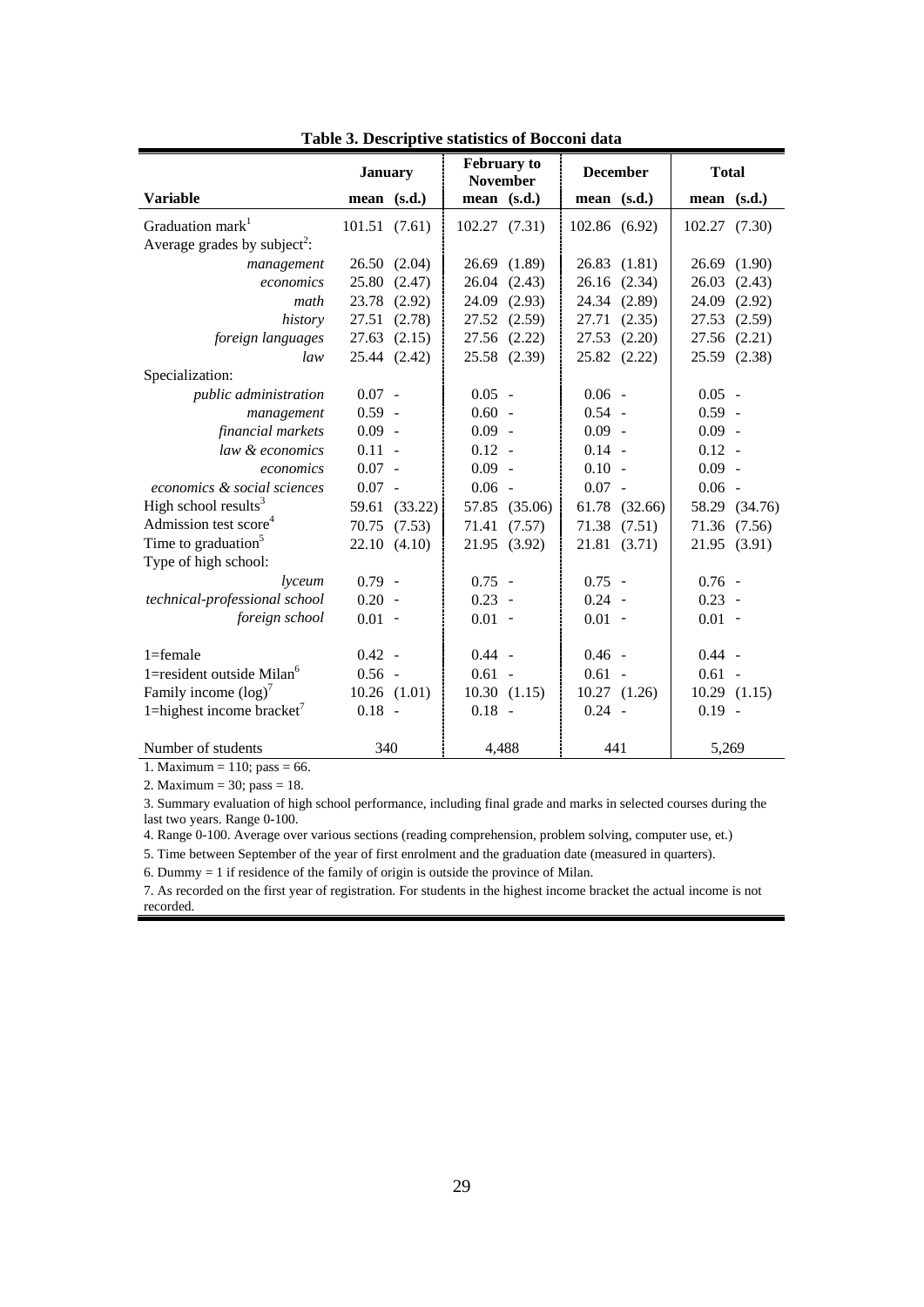|                                               | <b>January</b> |         | <b>February to</b><br><b>November</b> |         | <b>December</b> |                          | <b>Total</b> |             |
|-----------------------------------------------|----------------|---------|---------------------------------------|---------|-----------------|--------------------------|--------------|-------------|
| <b>Variable</b>                               | mean (s.d.)    |         | mean $(s.d.)$                         |         |                 | mean $(s.d.)$            |              | mean (s.d.) |
| Social behavior                               |                |         |                                       |         |                 |                          |              |             |
| $1 = no$ sport <sup>1</sup>                   | 0.22           |         | 0.25                                  |         | 0.27            |                          | 0.25         |             |
| $1 = no$ discos <sup>2</sup>                  | 0.12           |         | 0.11                                  |         | 0.14            |                          | 0.11         |             |
| 1=stable relationship <sup>3</sup>            | 0.66           |         | 0.60                                  |         | 0.50            |                          | 0.60         |             |
| 1=ever had $sex4$                             | 0.59           |         | 0.58                                  |         | 0.51            |                          | 0.58         |             |
| monthly frequency of sex<br>intercourses      | 3.44           | (6.29)  | 3.16                                  | (5.62)  | 1.84            | (4.13)                   | 3.06         | (5.56)      |
| monthly frequency of sex<br>intercourses (>0) | 7.20           | (7.48)  | 6.65                                  | (6.57)  | 5.07            | (5.57)                   | 6.58         | (6.58)      |
| <b>Background characteristics</b>             |                |         |                                       |         |                 |                          |              |             |
| $1 =$ female                                  | 0.57           |         | 0.59                                  |         | 0.60            |                          | 0.60         |             |
| 1=live with parents                           | 0.81           |         | 0.72                                  |         | 0.68            |                          | 0.72         |             |
| High school grade <sup>5</sup>                | 83.13          | (13.34) | 84.72                                 | (11.77) | 83.15           | (11.79)                  | 84.47        | (11.89)     |
| Father's education                            |                |         |                                       |         |                 |                          |              |             |
| secondary                                     | 0.46           |         | 0.42                                  |         | 0.45            |                          | 0.43         |             |
| tertiary                                      | 0.16           |         | 0.17                                  |         | 0.21            |                          | 0.17         |             |
| Mother's education                            |                |         |                                       |         |                 |                          |              |             |
| secondary                                     | 0.48           |         | 0.42                                  |         | 0.39            |                          | 0.42         |             |
| tertiary                                      | 0.16           |         | 0.14                                  |         | 0.18            | $\overline{\phantom{0}}$ | 0.15         |             |
| Number of students                            | 124            |         | 1,551                                 |         |                 | 162                      | 1,837        |             |

**Table 4. Descriptive statistics of ISAS data** 

1. Dummy coded 1 for students who answer *"never"* to the following question: *During the school year, do you practice any sport or physical activity?*

2. Dummy coded 1 for students who answer *"never"* to the following question: *Do you go to clubs or other places where you can dance?*

3. Dummy coded 1 for students who have a steady relationship at the time of the interview.

4. Dummy coded 1 for students who answer *"yes"* to the following question: *Have you ever had sexual* 

*intercourse?* 5. Range 0-100.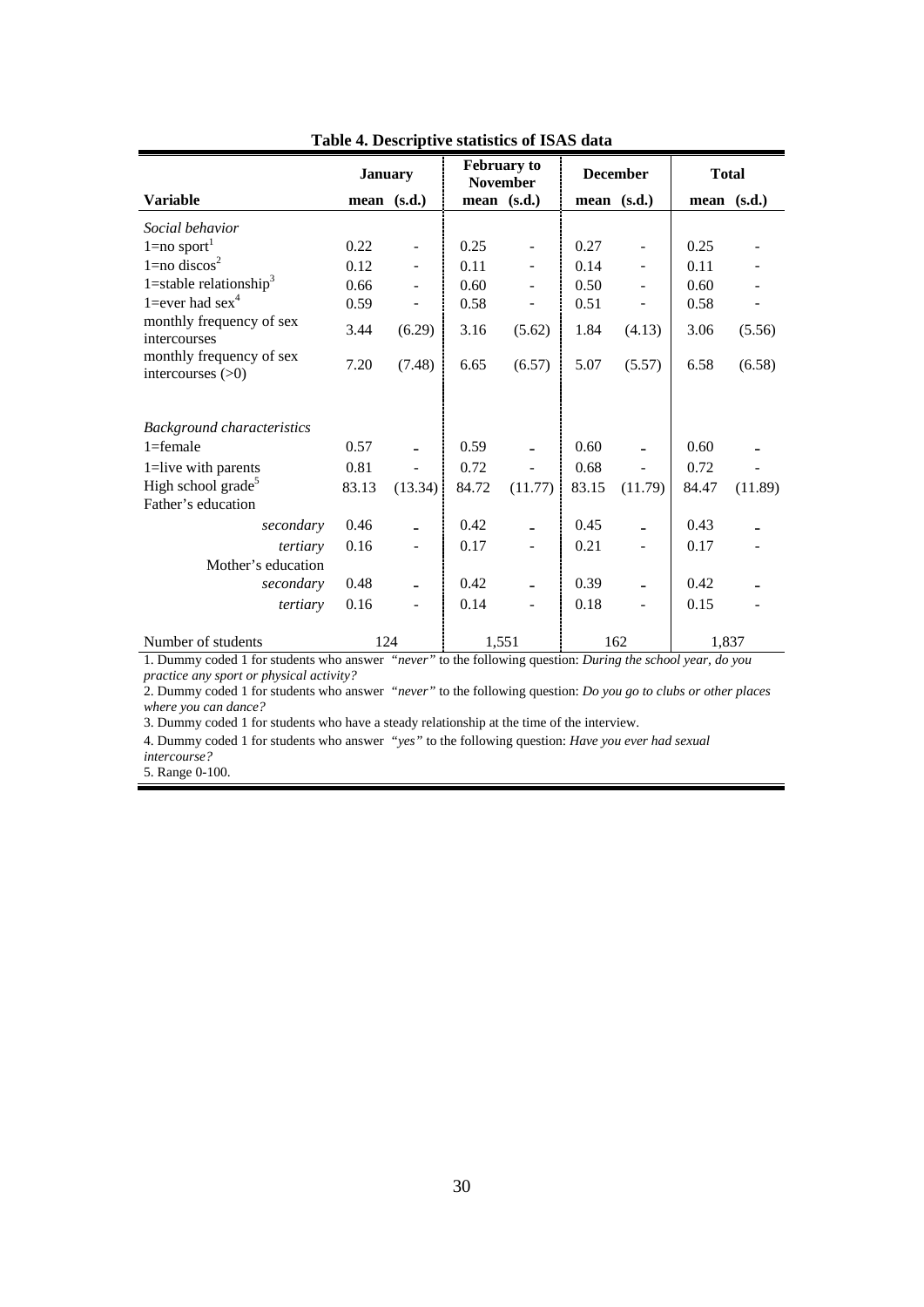|                                             | (log) graduation<br>mark <sup>1</sup> | (log) average<br>grade by<br>academic year | <b>Time to</b><br>graduation <sup>3</sup> |
|---------------------------------------------|---------------------------------------|--------------------------------------------|-------------------------------------------|
|                                             | $[1]$                                 | $[2]$                                      | $[4]$                                     |
| <b>Month of birth</b>                       |                                       |                                            |                                           |
| 1=February to November [F_N]                | 0.003                                 | 0.005                                      | $-0.001$                                  |
|                                             | (0.003)                               | (0.005)                                    | (0.008)                                   |
| $l = December [Dec]$                        | $0.009**$                             | $0.013**$                                  | $-0.004$                                  |
|                                             | (0.004)                               | (0.006)                                    | (0.010)                                   |
| Interactions with academic year             |                                       |                                            |                                           |
| [Dec] x [acc. year=2]                       |                                       | $-0.008$                                   |                                           |
|                                             |                                       | (0.006)                                    |                                           |
| [Dec] x [acc. year=3]                       |                                       | $-0.011*$                                  |                                           |
|                                             |                                       | (0.006)                                    |                                           |
| [Dec] $x$ [acc. year $\geq$ 4]              |                                       | $-0.008$                                   |                                           |
|                                             |                                       | (0.006)                                    |                                           |
| $[F_N]$ x [acc. year=2]                     |                                       | 0.001                                      |                                           |
|                                             |                                       | (0.005)                                    |                                           |
| $[F_N]$ x [acc. year=3]                     |                                       | $-0.007$                                   |                                           |
|                                             |                                       | (0.005)                                    |                                           |
| [ $F_N$ ] x [acc. year $\geq 4$ ]           |                                       | $-0.005$                                   |                                           |
|                                             |                                       | (0.005)                                    |                                           |
| <b>Controls</b>                             |                                       |                                            |                                           |
| $1 =$ female                                | $-0.001$                              | $-0.003**$                                 | 0.001                                     |
|                                             | (0.002)                               | (0.001)                                    | (0.004)                                   |
| High school results <sup>4</sup>            | $0.454***$                            | $0.437***$                                 | $-0.148***$                               |
|                                             | (0.009)                               | (0.010)                                    | (0.028)                                   |
| 1=resident outside Milan (province)         | 0.000                                 | 0.001                                      | $-0.009*$                                 |
|                                             | (0.002)                               | (0.002)                                    | (0.005)                                   |
| Family income $(log)^5$                     | 0.001                                 | 0.001                                      | $-0.005***$                               |
|                                             | (0.001)                               | (0.001)<br>$0.015*$                        | (0.002)<br>$-0.084***$                    |
| 1=highest income bracket $5$                | 0.012<br>(0.010)                      | (0.009)                                    | (0.025)                                   |
|                                             | $\overline{a}$                        | $0.008***$                                 | $\overline{a}$                            |
| Average grade in previous years             |                                       | (0.000)                                    |                                           |
| Graduation mark (log)                       |                                       |                                            | $-0.999***$                               |
|                                             |                                       |                                            | (0.035)                                   |
|                                             |                                       |                                            |                                           |
| Dummies for academic year                   | No                                    | Yes                                        | N <sub>o</sub>                            |
| Dummies for degree type (6)                 | Yes                                   | Yes                                        | Yes                                       |
| Dummies for type of high school (5)         | Yes                                   | Yes                                        | Yes                                       |
| Regional dummies (18)<br>Cohort dummies (4) | Yes<br>Yes                            | Yes<br>Yes                                 | Yes<br>Yes                                |
|                                             |                                       |                                            |                                           |
| Observations                                | 5,269                                 | 20,947                                     | 5,269                                     |
| R-squared                                   | 0.40                                  | 0.44                                       | 0.31                                      |

**Table 5. Month of birth and academic performance** 

1. Maximum = 110; pass = 66.

2. Probit regression

3. Time between September of the year of first enrolment and the graduation date (measured in quarters).

4. Summary evaluation of high school performance, including final grade and marks in selected courses during the last two years. Range 0-100.

5. As recorded on the first year of registration. For students in the highest income bracket the actual income is not recorded.

Robust standard errors in parentheses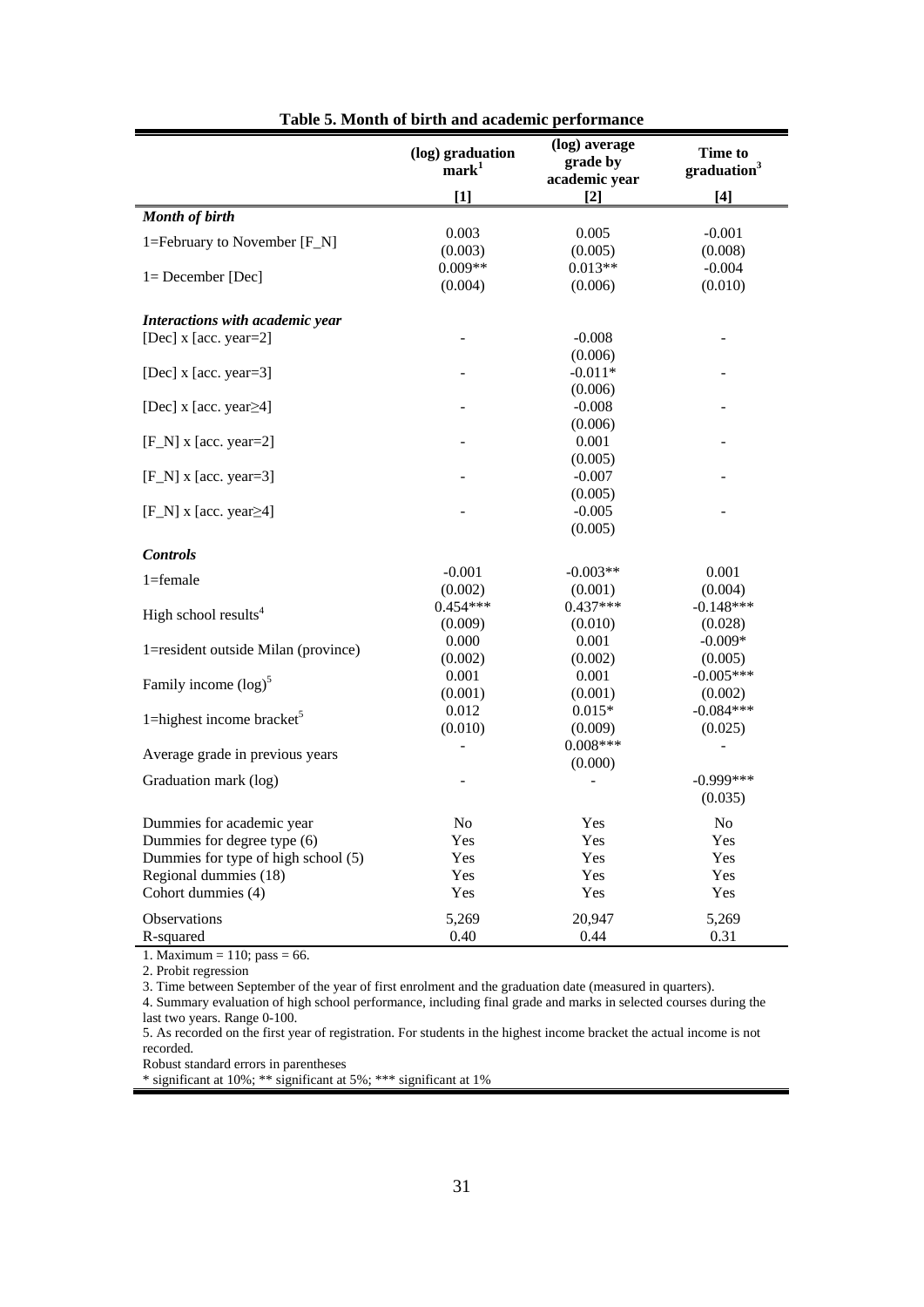|                                          | Manag.     | Econ.       | <b>Math</b> | <b>History</b> | Language   | Law        |
|------------------------------------------|------------|-------------|-------------|----------------|------------|------------|
|                                          | [1]        | $[2]$       | $[3]$       | $[4]$          | [5]        | [6]        |
| <b>Month of birth</b>                    |            |             |             |                |            |            |
|                                          | 0.001      | 0.007       | $0.013*$    | $-0.002$       | $-0.000$   | $-0.000$   |
| 1=February to November                   | (0.005)    | (0.008)     | (0.008)     | (0.006)        | (0.005)    | (0.007)    |
|                                          | 0.003      | $0.018*$    | $0.021**$   | 0.006          | 0.004      | 0.009      |
| 1=December                               | (0.006)    | (0.010)     | (0.010)     | (0.007)        | (0.006)    | (0.009)    |
| <b>Controls</b>                          |            |             |             |                |            |            |
|                                          | $-0.001$   | $-0.026***$ | $-0.019***$ | 0.001          | $0.007***$ | 0.003      |
| $1 =$ female                             | (0.002)    | (0.004)     | (0.004)     | (0.003)        | (0.003)    | (0.003)    |
|                                          | $0.489***$ | $0.597***$  | $0.693***$  | $0.342***$     | $0.354***$ | $0.528***$ |
| High school results <sup>2</sup>         | (0.014)    | (0.021)     | (0.023)     | (0.016)        | (0.015)    | (0.020)    |
| 1=resident outside Milan                 | $0.006*$   | 0.000       | 0.003       | 0.002          | 0.003      | $-0.011**$ |
| (province)                               | (0.003)    | (0.005)     | (0.005)     | (0.004)        | (0.003)    | (0.005)    |
| Family income $(log)^3$                  | 0.000      | $0.003*$    | 0.000       | 0.001          | 0.001      | 0.001      |
|                                          | (0.001)    | (0.002)     | (0.002)     | (0.001)        | (0.002)    | (0.002)    |
| 1=highest income bracket <sup>3</sup>    | $-0.000$   | 0.032       | $-0.001$    | 0.010          | 0.021      | 0.017      |
|                                          | (0.014)    | (0.020)     | (0.021)     | (0.016)        | (0.018)    | (0.022)    |
| Dummies for degree type<br>(6)           | Yes        | Yes         | Yes         | Yes            | Yes        | Yes        |
| Dummies for type of high<br>school $(5)$ | Yes        | Yes         | Yes         | Yes            | Yes        | Yes        |
| Regional dummies (18)                    | Yes        | Yes         | Yes         | Yes            | Yes        | Yes        |
| Cohort dummies (4)                       | Yes        | Yes         | Yes         | Yes            | Yes        | Yes        |
| <b>Observations</b>                      | 5,269      | 5,269       | 5,269       | 5,269          | 5,269      | 5,269      |
| R-squared                                | 0.27       | 0.21        | 0.30        | 0.14           | 0.16       | 0.18       |

Table 6. The effect of month of birth on first grades by subject areas<sup>1</sup>

1. Defined according to the department responsible for organising and teaching the subject. The dependent variable is the log of the grade obtained in the first exam taken in each subject area, which ranges from 18 (pass) to 31 (full marks with honours)

2. Normalized between 0 and 1.

3. As recorded on the first year of registration with the university. For students with income in the highest income bracket the actual income value is not recorded.

Robust standard errors in parentheses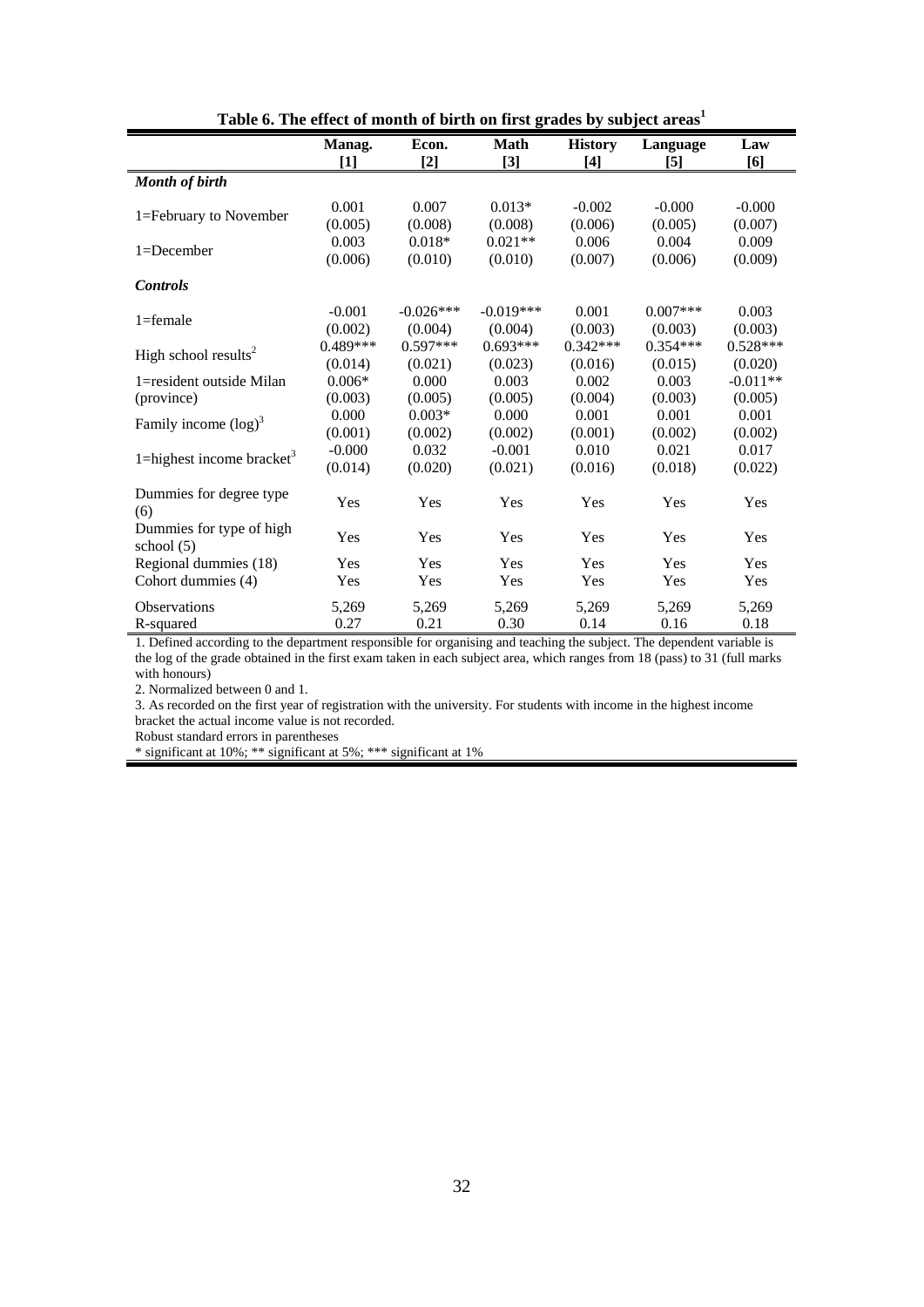|                                            | ruole 71 hroman or om anj uummodon vest unu uuuvinne performunee |                                                                    |                                                                |                                                        |
|--------------------------------------------|------------------------------------------------------------------|--------------------------------------------------------------------|----------------------------------------------------------------|--------------------------------------------------------|
|                                            | (log) graduation<br>mark <sup>1</sup><br>$[1]$                   | (log) av. grade<br>in the first two<br>years <sup>2</sup><br>$[2]$ | (log) first<br><b>Economics</b><br>$\mathbf{grade}^2$<br>$[3]$ | (log) first<br>Math/Stat.<br>$\mathbf{grade}^2$<br>[4] |
| <b>Month of birth</b>                      |                                                                  |                                                                    |                                                                |                                                        |
|                                            |                                                                  |                                                                    |                                                                |                                                        |
| 1=February to November                     | 0.002                                                            | 0.004                                                              | 0.006                                                          | 0.012                                                  |
|                                            | (0.003)                                                          | (0.004)                                                            | (0.007)                                                        | (0.008)                                                |
|                                            | $0.008*$                                                         | $0.008*$                                                           | $0.017*$                                                       | $0.019*$                                               |
| $l = December$                             | (0.004)                                                          | (0.005)                                                            | (0.009)                                                        | (0.010)                                                |
|                                            | $0.087***$                                                       | $0.137***$                                                         | $0.236***$                                                     | $0.221***$                                             |
| $(\log)$ admission test score <sup>3</sup> | (0.009)                                                          | (0.011)                                                            | (0.021)                                                        | (0.024)                                                |
| <b>Observations</b>                        | 5,269                                                            | 5,269                                                              | 5,269                                                          | 5,269                                                  |
| R-squared                                  | 0.41                                                             | 0.43                                                               | 0.23                                                           | 0.31                                                   |
| $\cdots$<br>$\sim$                         |                                                                  |                                                                    |                                                                |                                                        |

|  |  |  | Table 7. Month of birth, admission test and academic performance |
|--|--|--|------------------------------------------------------------------|
|  |  |  |                                                                  |

1. Maximum =  $110$ ; pass = 66.

2. Exam grades range from 18 (pass) to 31 (full marks with honours)

3. Range 0-100. Average over various sections (reading comprehension, problem solving, computer use, et.).

All regressions include the following set of controls: gender, high school results, residence outside Milan, family income, dummies for academic year, high school type, regional dummies, cohort dummies and a constant.

Robust standard errors in parentheses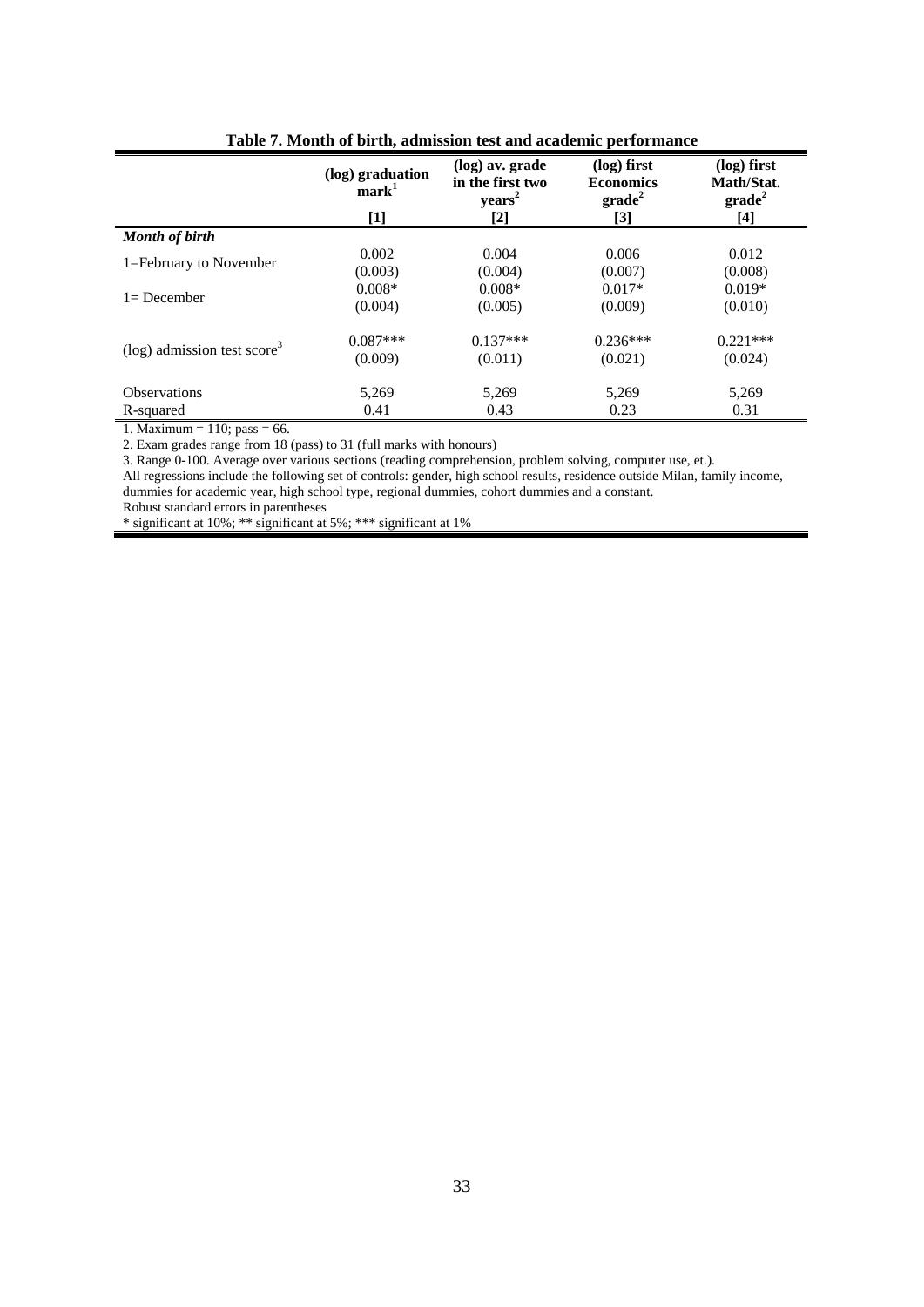|                                        | (log) graduation<br>mark <sup>1</sup> | (log) av. grade in<br>the first two years <sup>2</sup> | (log) first<br>Economics grade <sup>2</sup> | (log) first<br>Math/Stat. grade <sup>2</sup> |
|----------------------------------------|---------------------------------------|--------------------------------------------------------|---------------------------------------------|----------------------------------------------|
|                                        | $[1]$                                 | $\lceil 2 \rceil$                                      | $[3]$                                       | $[4]$                                        |
|                                        |                                       |                                                        |                                             |                                              |
| Relative age <sup>3</sup>              | $-0.001***$                           | $-0.000**$                                             | $-0.001***$                                 | $-0.000$                                     |
|                                        | (0.000)                               | (0.000)                                                | (0.000)                                     | (0.000)                                      |
| <b>Controls</b>                        |                                       |                                                        |                                             |                                              |
| $1 =$ female                           | $-0.002$                              | $-0.007***$                                            | $-0.013***$                                 | $-0.005*$                                    |
|                                        | (0.002)                               | (0.002)                                                | (0.002)                                     | (0.003)                                      |
| High school results <sup>4</sup>       | $0.452***$                            | $0.542***$                                             | $0.518***$                                  | $0.560***$                                   |
|                                        | (0.009)                               | (0.010)                                                | (0.011)                                     | (0.014)                                      |
| 1=resident outside                     | 0.002                                 | 0.003                                                  | 0.003                                       | $-0.000$                                     |
| Milan (province)                       | (0.002)                               | (0.002)                                                | (0.003)                                     | (0.003)                                      |
| Family income $(log)^5$                | 0.001                                 | $0.001*$                                               | 0.000                                       | 0.000                                        |
|                                        | (0.001)                               | (0.001)                                                | (0.001)                                     | (0.001)                                      |
| 1=highest income                       | 0.012                                 | 0.016                                                  | 0.011                                       | 0.010                                        |
| bracket <sup>5</sup>                   | (0.010)                               | (0.011)                                                | (0.014)                                     | (0.014)                                      |
| Dummies for degree<br>type(6)          | Yes                                   | Yes                                                    | Yes                                         | Yes                                          |
| Dummies for type of<br>high school (5) | Yes                                   | Yes                                                    | Yes                                         | Yes                                          |
| Regional dummies<br>(18)               | Yes                                   | Yes                                                    | Yes                                         | Yes                                          |
| Cohort dummies (4)                     | Yes                                   | Yes                                                    | Yes                                         | Yes                                          |
| Observations                           | 6303                                  | 6303                                                   | 6303                                        | 6303                                         |
| R-squared                              | 0.42                                  | 0.42                                                   | 0.37                                        | 0.37                                         |

**Table 8: Relative age and academic performance – all students** 

1. Maximum = 110; pass = 66.

2. Exam grades range from 18 (pass) to 31 (full marks with honours)

3. Relative age is zero for students born in January of the *regular* cohort year and increases or decreases with each month of age.

4. Normalized between 0 and 1.

5. As recorded on the first year of registration with the university. For students with income in the highest income bracket the actual income value is not recorded.

Robust standard errors in parentheses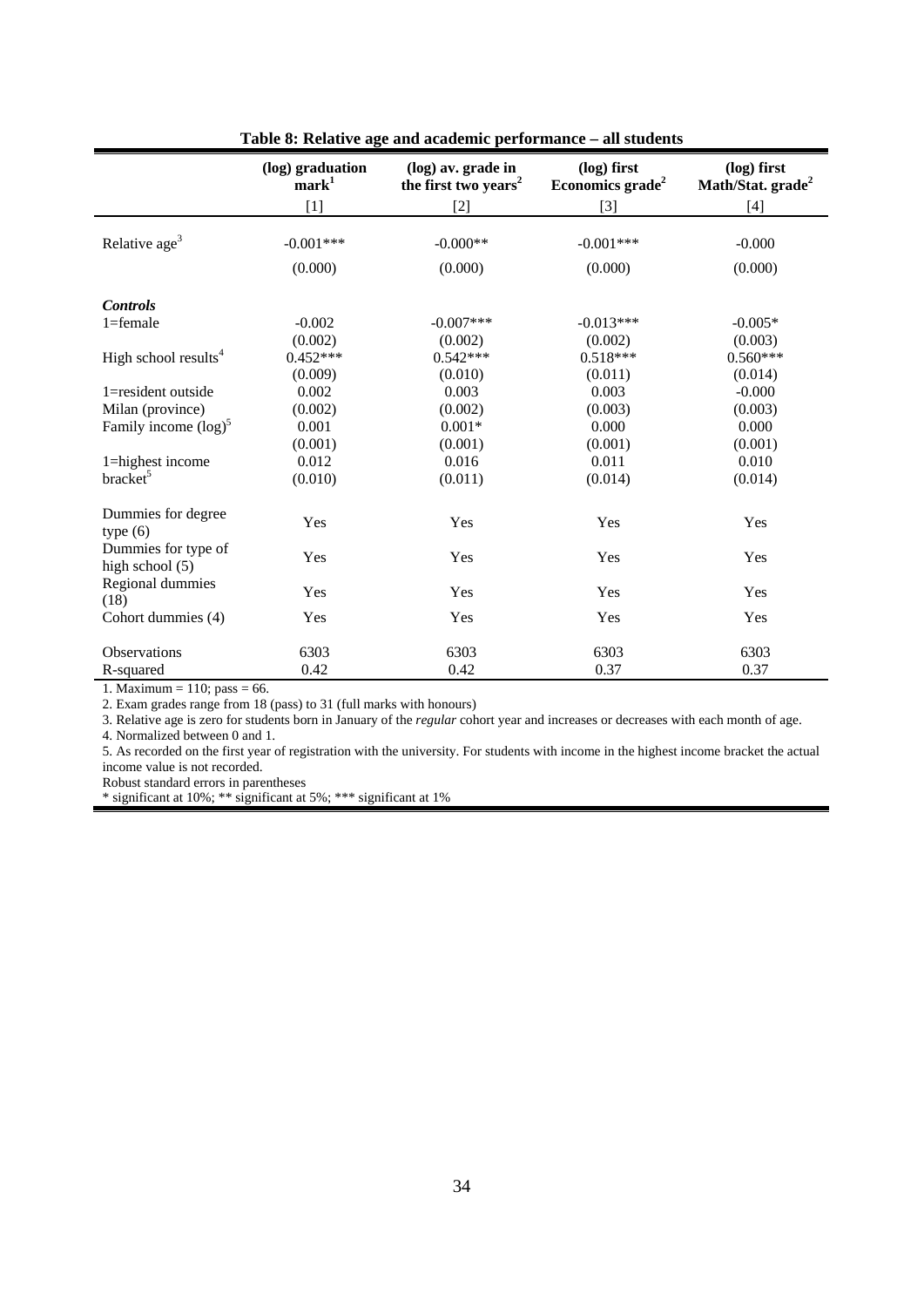|                                               | (log) graduation<br>mark <sup>1</sup> | (log) av. grade in<br>the first two years <sup>2</sup> | (log) first<br>Economics grade <sup>2</sup> | (log) first<br>Math/Stat. grade <sup>2</sup> |
|-----------------------------------------------|---------------------------------------|--------------------------------------------------------|---------------------------------------------|----------------------------------------------|
|                                               | $[1]$                                 | $[2]$                                                  | $[3]$                                       | $[4]$                                        |
|                                               |                                       |                                                        |                                             |                                              |
| <b>Month of birth</b>                         |                                       |                                                        |                                             |                                              |
| 1=February to                                 | $-0.004$                              | $-0.002$                                               | $-0.002$                                    | $-0.000$                                     |
| November                                      | (0.004)                               | (0.005)                                                | (0.006)                                     | (0.007)                                      |
| 1=December                                    | $0.009**$                             | $0.009*$                                               | 0.009                                       | $0.017**$                                    |
|                                               | (0.004)                               | (0.005)                                                | (0.006)                                     | (0.007)                                      |
| Season of birth <sup>3</sup>                  |                                       |                                                        |                                             |                                              |
| $1 =$ winter                                  | $-0.015***$                           | $-0.018***$                                            | $-0.018**$                                  | $-0.001$                                     |
|                                               | (0.005)                               | (0.006)                                                | (0.007)                                     | (0.009)                                      |
| $1 = summer$                                  | $-0.011**$                            | $-0.015***$                                            | $-0.015***$                                 | $-0.005$                                     |
|                                               | (0.004)                               | (0.005)                                                | (0.006)                                     | (0.008)                                      |
| $1 = fall$                                    | $-0.007$                              | $-0.009*$                                              | $-0.013**$                                  | 0.010                                        |
|                                               | (0.005)                               | (0.005)                                                | (0.006)                                     | (0.008)                                      |
| <b>Controls</b>                               |                                       |                                                        |                                             |                                              |
| $1 =$ female                                  | $-0.001$                              | $-0.007***$                                            | $-0.013***$                                 | $-0.005*$                                    |
|                                               | (0.002)                               | (0.002)                                                | (0.002)                                     | (0.003)                                      |
| High school results <sup>4</sup>              | $0.456***$                            | $0.550***$                                             | $0.527***$                                  | $0.577***$                                   |
|                                               | (0.009)                               | (0.010)                                                | (0.012)                                     | (0.016)                                      |
| 1=resident outside                            | 0.001                                 | 0.001                                                  | 0.001                                       | 0.000                                        |
| Milan (province)                              | (0.002)                               | (0.002)                                                | (0.003)                                     | (0.004)                                      |
| Family income $(log)^5$                       | 0.001                                 | 0.001                                                  | 0.001                                       | 0.001                                        |
|                                               | (0.001)                               | (0.001)                                                | (0.001)                                     | (0.001)                                      |
| 1=highest income                              | 0.012                                 | 0.016                                                  | 0.011                                       | 0.009                                        |
| bracket <sup>5</sup>                          | (0.010)                               | (0.011)                                                | (0.014)                                     | (0.014)                                      |
| Interactions of cohort<br>and season of birth | Yes                                   | Yes                                                    | Yes                                         | Yes                                          |
| Dummies for degree<br>type(6)                 | Yes                                   | Yes                                                    | Yes                                         | Yes                                          |
| Dummies for type of<br>high school (5)        | Yes                                   | Yes                                                    | Yes                                         | Yes                                          |
| Regional dummies<br>(18)                      | Yes                                   | Yes                                                    | Yes                                         | Yes                                          |
| Cohort dummies (4)                            | Yes                                   | Yes                                                    | Yes                                         | Yes                                          |
| Observations                                  | 5,269                                 | 5,269                                                  | 5,269                                       | 5,269                                        |
| R-squared                                     | 0.41                                  | 0.42                                                   | 0.36                                        | 0.37                                         |

**Table 9: Relative age, season of birth and academic performance** 

1. Maximum = 110; pass = 66.

2. Exam grades range from 18 (pass) to 31 (full marks with honours)

3. Spring is reference category.

4. Normalized between 0 and 1.

5. As recorded on the first year of registration with the university. For students with income in the highest income bracket the actual income value is not recorded.

ı

Robust standard errors in parentheses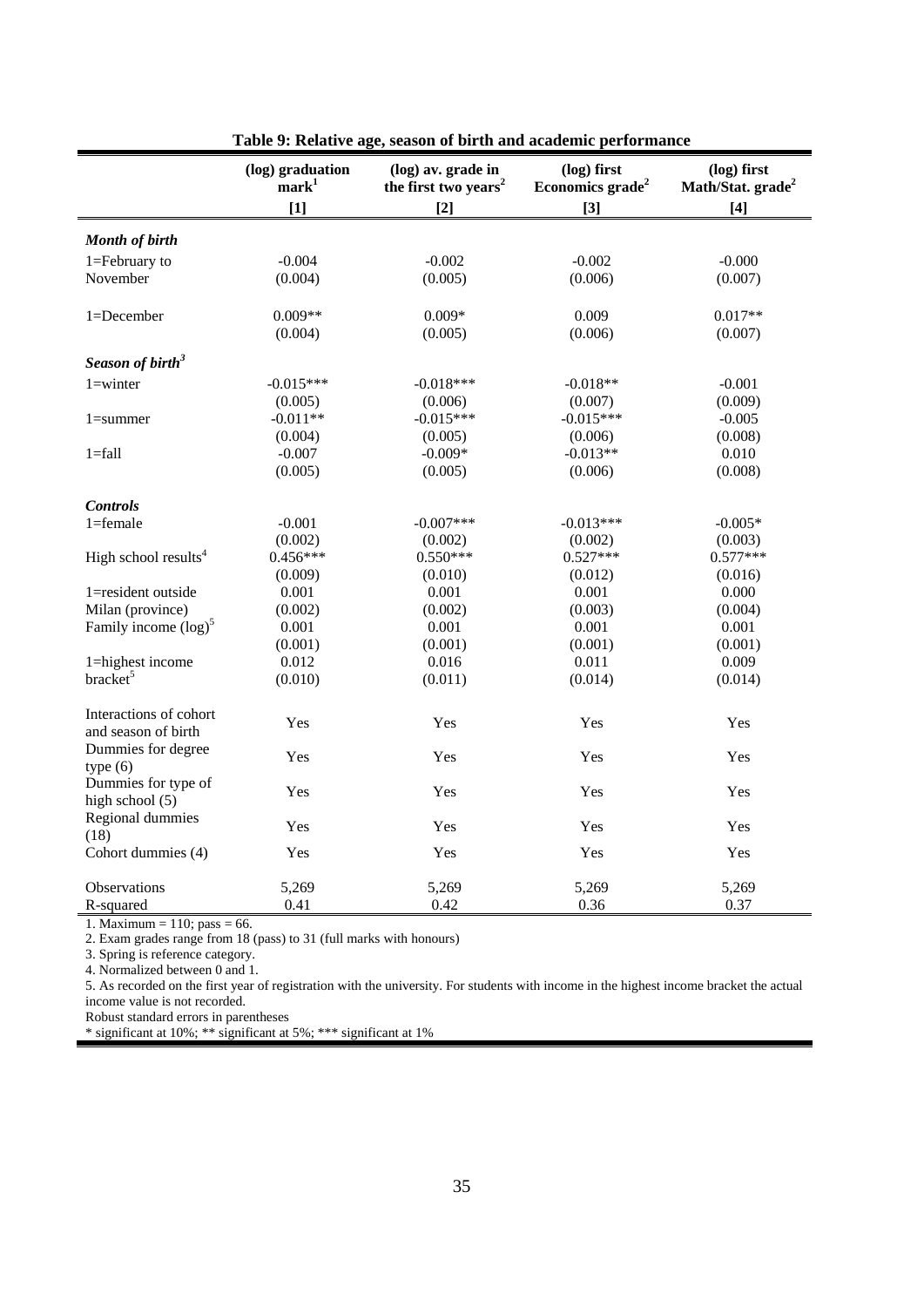| <b>Admission years:</b>             |             | 1995-1998   |             |                      |
|-------------------------------------|-------------|-------------|-------------|----------------------|
|                                     | <b>OLS</b>  | IV          | RF          | Only regular         |
|                                     | $[1]$       | $[2]$       | $[3]$       | students<br>$[4]$    |
|                                     |             |             |             |                      |
| Absolute age                        | $-0.006***$ | $-0.006**$  |             |                      |
| Assigned age                        | (0.001)     | (0.003)     | $-0.004**$  |                      |
|                                     |             |             | (0.002)     |                      |
| 1=February to November              |             |             |             | 0.043                |
| $1 = December$                      |             |             |             | (0.031)<br>$0.079**$ |
|                                     |             |             |             | (0.040)              |
|                                     |             |             |             |                      |
| <b>Controls</b>                     |             |             |             |                      |
| $1 =$ female                        | $-0.215***$ | $-0.215***$ | $-0.211***$ | $-0.213***$          |
|                                     | (0.014)     | (0.014)     | (0.014)     | (0.016)              |
| High school results <sup>2</sup>    | 4.345***    | 4.346***    | $4.427***$  | $4.406***$           |
|                                     | (0.052)     | (0.064)     | (0.051)     | (0.058)              |
| 1=resident outside Milan (province) | $-0.016$    | $-0.016$    | $-0.014$    | $0.687***$           |
|                                     | (0.019)     | (0.019)     | (0.019)     | (0.112)              |
| Dummies for degree type (6)         | Yes         | Yes         | Yes         | Yes                  |
| Dummies for type of high school (5) | Yes         | Yes         | Yes         | Yes                  |
| Regional dummies (18)               | Yes         | Yes         | Yes         | Yes                  |
| Cohort dummies                      | Yes         | Yes         | Yes         | Yes                  |
| <b>Observations</b>                 | 12676       | 12676       | 12676       | 9,607                |

### **Table 10: Relative age and admission test scores**

The dependent variable is the normalised test score

1. Absolute age is measured as months since birth.

2. Assigned age is measured as an numerical indicator of the month of birth, 0 for January, up to 11 for December.

3. Normalized between 0 and 1.

Robust standard errors in parentheses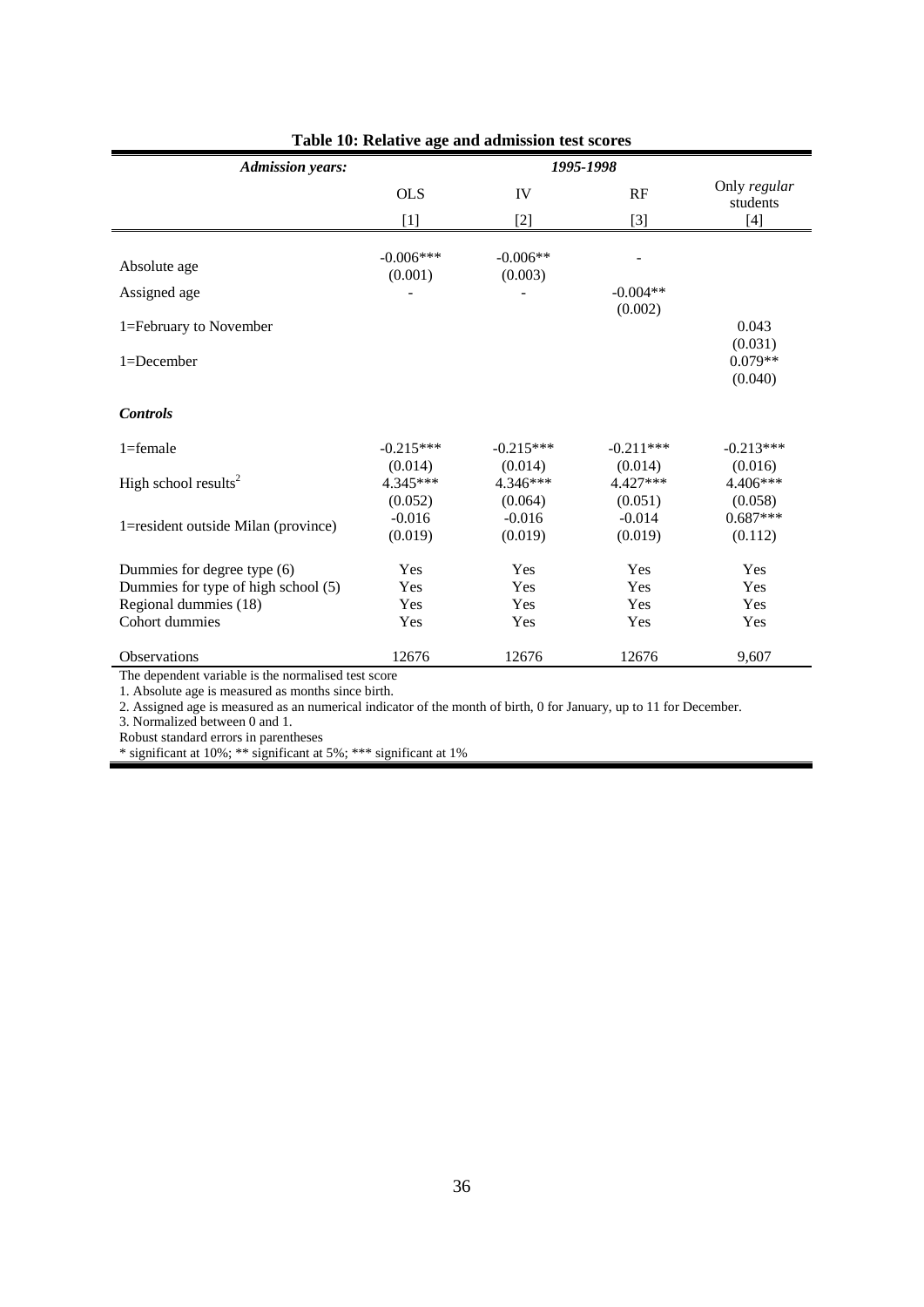| <b>Admission years:</b>                |             |             |             | 2000-2002   |             |             |            |            |
|----------------------------------------|-------------|-------------|-------------|-------------|-------------|-------------|------------|------------|
|                                        | Overall     | reading     | spatial-    | computer    | math        | verbal      | logics of  | verbal     |
|                                        | result      | compreh.    | perception  | use         | reasoning   | relations   | images     | patterns   |
|                                        | $[1]$       | [2]         | $[3]$       | $[4]$       | $[5]$       | [6]         | $[7]$      | [8]        |
| <b>Month of birth</b>                  |             |             |             |             |             |             |            |            |
|                                        |             |             |             |             |             |             |            |            |
| 1=February to                          | $0.084*$    | 0.041       | 0.075       | $0.108**$   | 0.022       | 0.023       | 0.007      | 0.030      |
| November                               | (0.046)     | (0.048)     | (0.059)     | (0.052)     | (0.045)     | (0.047)     | (0.044)    | (0.050)    |
| 1=December                             | $0.142**$   | 0.081       | $0.130*$    | $0.186***$  | 0.032       | 0.041       | $0.105*$   | 0.077      |
|                                        | (0.057)     | (0.059)     | (0.067)     | (0.063)     | (0.058)     | (0.059)     | (0.054)    | (0.062)    |
| <b>Controls</b>                        |             |             |             |             |             |             |            |            |
| $1 =$ female                           | $-0.352***$ | $-0.104***$ | $-0.069***$ | $-0.161***$ | $-0.481***$ | $-0.142***$ | $-0.021$   | $-0.043*$  |
|                                        | (0.021)     | (0.023)     | (0.024)     | (0.023)     | (0.022)     | (0.023)     | (0.022)    | (0.023)    |
| High school results                    | $2.118***$  | 1.238***    | $0.544***$  | $0.841***$  | $1.713***$  | $1.376***$  | $0.401***$ | $0.885***$ |
|                                        | (0.082)     | (0.085)     | (0.101)     | (0.088)     | (0.083)     | (0.086)     | (0.091)    | (0.085)    |
| 1=resident outside                     | $0.093***$  | $0.065*$    | 0.020       | 0.018       | $0.115***$  | 0.004       | $-0.073**$ | $0.080**$  |
| Milan (province)                       | (0.033)     | (0.034)     | (0.034)     | (0.033)     | (0.034)     | (0.035)     | (0.035)    | (0.035)    |
|                                        |             |             |             |             |             |             |            |            |
| Dummies for<br>degree type $(6)$       | Yes         | Yes         | Yes         | Yes         | Yes         | Yes         | Yes        | Yes        |
| Dummies for type<br>of high school (5) | Yes         | Yes         | Yes         | Yes         | Yes         | Yes         | Yes        | Yes        |
| Regional dummies<br>(18)               | Yes         | Yes         | Yes         | Yes         | Yes         | Yes         | Yes        | Yes        |
| Cohort dummies                         | Yes         | Yes         | Yes         | Yes         | Yes         | Yes         | Yes        | Yes        |
| <b>Observations</b>                    | 7,619       | 7,619       | 7,619       | 7,619       | 7,619       | 7,619       | 7,619      | 7,619      |
| R-squared                              | 0.19        | 0.09        | 0.03        | 0.04        | 0.14        | 0.10        | 0.02       | 0.05       |

**Table 11. Month of birth and admission test by areas** 

The dependent variable is the normalised test score.

See the appendix for a description of the content of each test section.

Robust standard errors in parentheses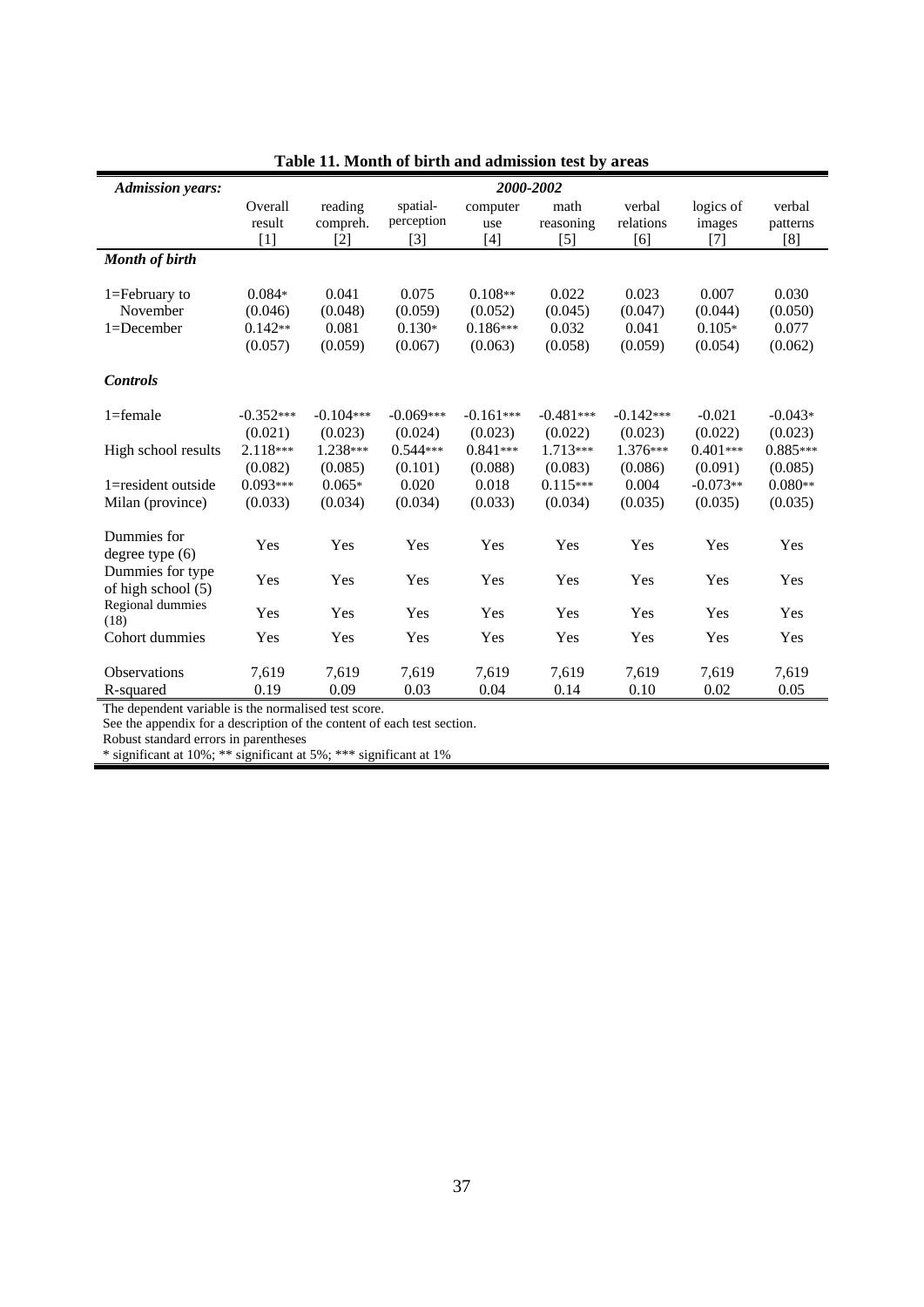|                                           | $1 = no$ sport <sup>1</sup> | $1 = no$ discos <sup>2</sup> | monthly sex<br>frequency <sup>3</sup> | monthly sex<br>frequency $(>0)^4$ | $1 = current$<br>relationship <sup>5</sup> |
|-------------------------------------------|-----------------------------|------------------------------|---------------------------------------|-----------------------------------|--------------------------------------------|
| <b>Estimation</b> method                  | probit                      | probit                       | <b>OLS</b>                            | <b>OLS</b>                        | probit                                     |
| mean of dep. variable                     | 0.24                        | 0.11                         | 3.06                                  | 6.60                              | 0.59                                       |
|                                           | [1]                         | $[2]$                        | $[3]$                                 | $[4]$                             | $[5]$                                      |
| <b>Month of birth</b>                     |                             |                              |                                       |                                   |                                            |
| 1=February to November                    | 0.045                       | $-0.072$                     | 0.184                                 | $-0.626$                          | $-0.160$                                   |
|                                           | (0.139)                     | (0.159)                      | (0.544)                               | (0.977)                           | (0.153)                                    |
| marg. effect                              | 0.007                       | $-0.013$                     | 0.184                                 | $-0.626$                          | $-0.062$                                   |
| 1=December                                | 0.083                       | 0.076                        | $-1.223*$                             | $-2.588**$                        | $-0.460**$                                 |
|                                           | (0.177)                     | (0.198)                      | (0.629)                               | (1.204)                           | (0.188)                                    |
| marg. effect                              | 0.011                       | 0.014                        | $-1.223*$                             | $-2.588**$                        | $-0.181**$                                 |
|                                           |                             |                              |                                       |                                   |                                            |
| <b>Controls</b>                           |                             |                              |                                       |                                   |                                            |
| $1 =$ female                              | $0.625***$                  | 0.024                        | $0.578**$                             | $-0.003$                          | $0.392***$                                 |
|                                           | (0.077)                     | (0.084)                      | (0.279)                               | (0.515)                           | (0.076)                                    |
| $(\log)$ High school results <sup>6</sup> | 0.255                       | 0.170                        | $-3.420***$                           | $-2.738$                          | 0.404                                      |
|                                           | (0.253)                     | (0.295)                      | (1.044)                               | (1.774)                           | (0.258)                                    |
| 1=live on one's own                       | 0.114                       | $-0.196**$                   | 0.188                                 | 0.315                             | 0.004                                      |
|                                           | (0.080)                     | (0.099)                      | (0.332)                               | (0.562)                           | (0.086)                                    |
| Dummies for region of<br>birth $(3)$      | Yes                         | Yes                          | Yes                                   | Yes                               | Yes                                        |
| Dummies for university<br>region $(3)$    | Yes                         | Yes                          | Yes                                   | Yes                               | Yes                                        |
| Home-town size<br>dummies (3)             | Yes                         | Yes                          | Yes                                   | N <sub>o</sub>                    | Yes                                        |
| Dummies for father's<br>education (3)     | Yes                         | Yes                          | Yes                                   | Yes                               | Yes                                        |
| Dummies for mother's<br>education (3)     | Yes                         | Yes                          | Yes                                   | Yes                               | Yes                                        |
| <b>Observations</b>                       | 1,689                       | 1,690                        | 1,647                                 | 810                               | 1,319                                      |

**Table 12. Month of birth and social behaviour** 

1. Dummy coded 1 for students who answer *"never"* to the following question: *During the school year, do you practice any sport or physical activity?*

2. Dummy coded 1 for students who answer *"never"* to the following question: *Do you go to clubs or other places where you can dance?*

3. Coded to zero for students who have never had sexual intercourse.

4. Students who have never had sexual intercourse are excluded. Dummies for home-town size are omitted to increase sample size.

5. Dummy coded 1 for students who have a steady relationship at the time of the interview. 6. Range 0-100.

Robust standard errors in parentheses. The marginal effects are computed at the average of the explanatory variables. \* significant at 10%; \*\* significant at 5%; \*\*\* significant at 1%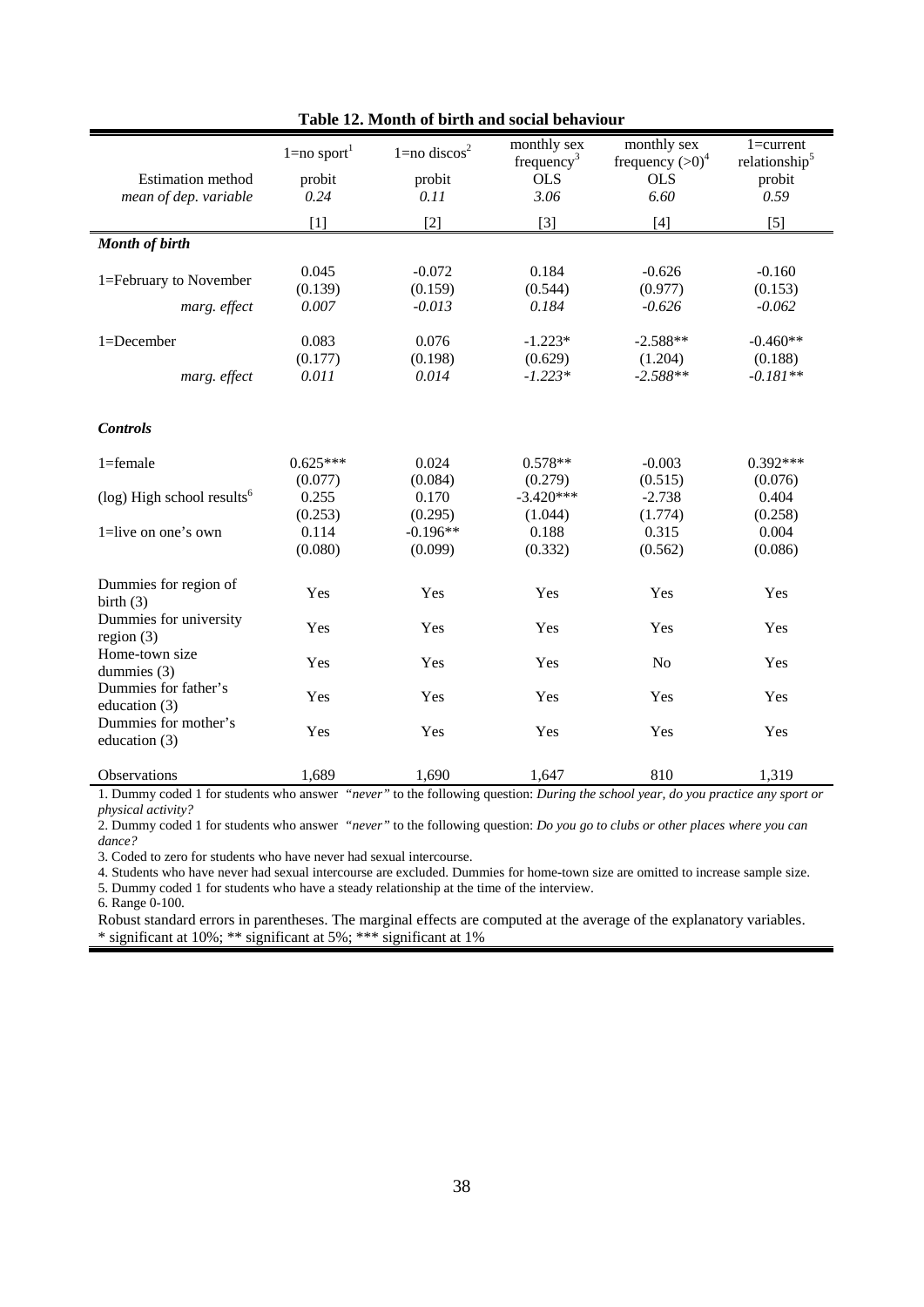|                                                                                                 | total time                                                                                                   |            | By subject: |            |  |  |
|-------------------------------------------------------------------------------------------------|--------------------------------------------------------------------------------------------------------------|------------|-------------|------------|--|--|
|                                                                                                 |                                                                                                              | science    | mathematics | language   |  |  |
|                                                                                                 | [1]                                                                                                          | [2]        | $[3]$       | [4]        |  |  |
| $1 =$ February to                                                                               | 0.215                                                                                                        | 0.013      | 0.055       | $0.102**$  |  |  |
| November                                                                                        | (0.148)                                                                                                      | (0.046)    | (0.048)     | (0.050)    |  |  |
| $1 = December$                                                                                  | $0.418**$                                                                                                    | 0.027      | $0.119*$    | $0.157**$  |  |  |
|                                                                                                 | (0.195)                                                                                                      | (0.062)    | (0.064)     | (0.064)    |  |  |
| $1 =$ female                                                                                    | $1.175***$                                                                                                   | $0.083***$ | $0.130***$  | $0.465***$ |  |  |
|                                                                                                 | (0.104)                                                                                                      | (0.033)    | (0.031)     | (0.034)    |  |  |
| Additional<br>controls:                                                                         | dummies for father and mother education; foreign born dummy; second<br>generation dummy; school type dummies |            |             |            |  |  |
| <b>Observations</b>                                                                             | 16,149                                                                                                       | 16,405     | 16,385      | 16,462     |  |  |
| R-squared                                                                                       | 0.14                                                                                                         | 0.04       | 0.07        | 0.11       |  |  |
| The dependent variable is the self-reported number of hours dedicated to self-studying at home. |                                                                                                              |            |             |            |  |  |
| Standard errors in parentheses                                                                  |                                                                                                              |            |             |            |  |  |
| * significant at 10%; ** significant at 5%; *** significant at 1%                               |                                                                                                              |            |             |            |  |  |

## **Table 13. Hours of self-studying at home – PISA 2003 (Italy)**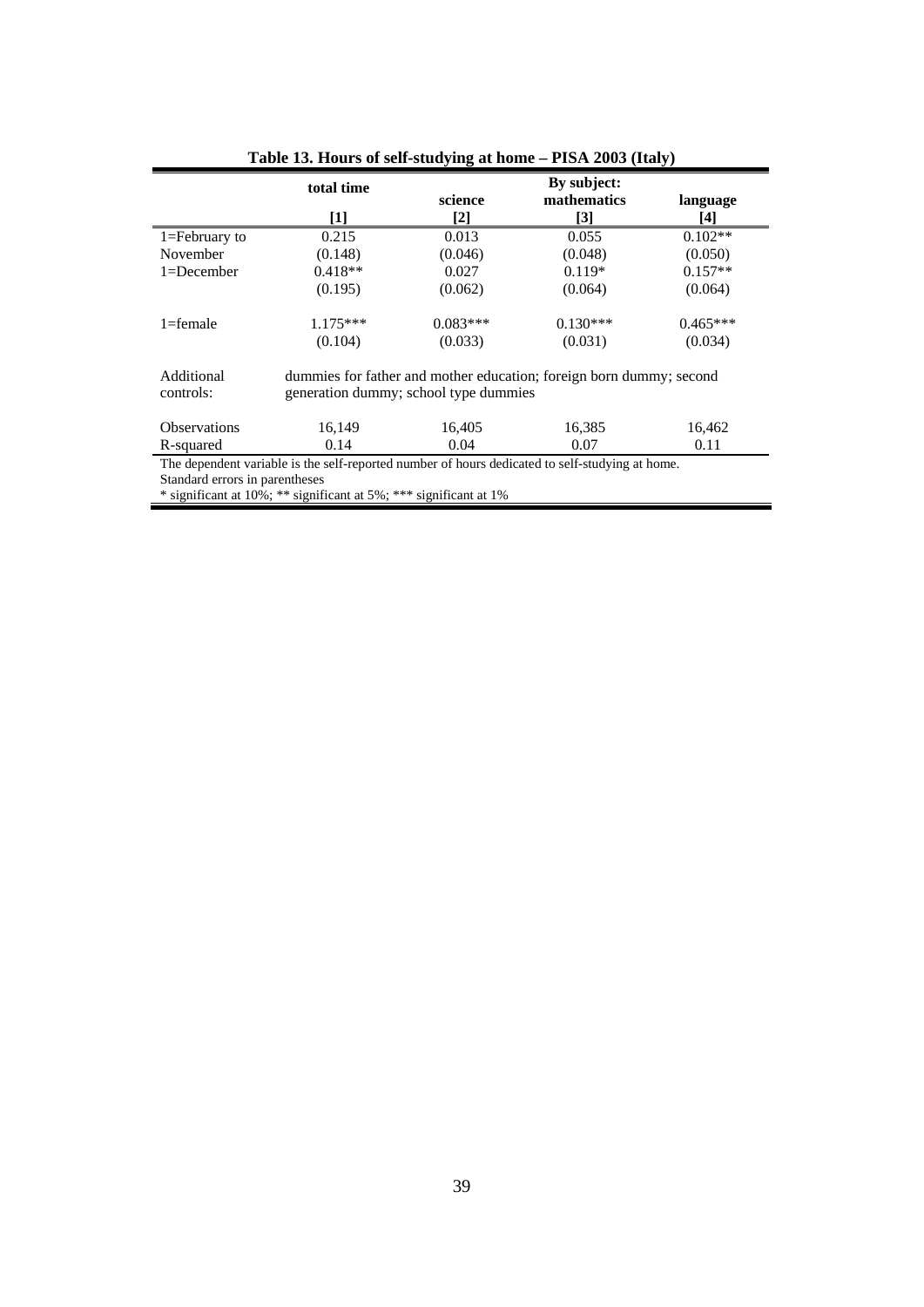### **Appendix: Brief description of the attitudinal entry test**

The test, in its 1995-1998 version, includes 8 sections. The total score is the sum of the scores obtained in each section. Below we report one sample question for each of the 8 sections. The number in brackets next to section's name indicates the maximum score that is obtained by answering correctly to all the questions in the section.

### **1. Reading comprehension (20)**

**Sample question.** *Franz Joseph was crowned Emperor of Austria following the Austrian crisis of 1848, on the abdication of his uncle Ferdinand I and the renunciation of his father, the Archduke Franz Karl […].* 

**Questions:** *Franz Joseph was crowned Emperor of Austria following: a) the death of the Archduke Franz Karl; b) the renunciation of his uncle Ferdinand II; c) the abdication of his mother; d) the Austrian crisis of 1848; e) the death of his mother.*  **Answer.** d).

### **2. Spatial perception abilities (20)**

**Sample question.** *In the following table you find five Original sequences on the left and five Copies on the right. You have to identify which copy or copies are not identical to the originals.* 

| qzbafjnioacrirceijyy   | -----------------        | qzbafjnioacrirceijyy |
|------------------------|--------------------------|----------------------|
| cdefgiouuuimqsyankgi   | $---B---$                | cdefgiouuuimqsyhnkgi |
| rtsqlaqueapuiuelusgo   | --------C--------        | rtsqlaqueapsiuelusgo |
| ahmpzjyioankuuliesay   | --------7)--------       | ahmpzjyioankuuliesay |
| mcuvryalduhjyrofeozn   | ------- <i>F-</i> ------ | mcuvryalduhjyrofeozn |
| <b>Answer.</b> C and B |                          |                      |

### **3. Computer use (15)**

**Sample question.** *Which of the following Microsoft Office software would you use to open a file named 'students.mdb': a) MS Word; b) MS Excel; c) MS Powerpoint; d) MS Access.*  **Answer.** *d) MSAccess.*

### **4. Math reasoning (20)**

**Sample question.** *Look at the following figure:* 



*Which of the following pairs of numbers should go where the question marks are placed: a) 30-32; b) 15-17; c)30-28; d) 50-52; e) 35-40?*  **Answer.** *a) 30-32*

### **5. Verbal relations (20)**

**Sample question.** *Which of these words is not similar to the others? Genoa, Turin, Vienna, Milan, Venice.*

**Answer**. *Vienna, since it is the only non Italian city.* 

### **6. Logics of images (10)**

**Sample question.** *Look carefully at the following sequence:* 



*Which one of the following figures comes next in the above sequence?*